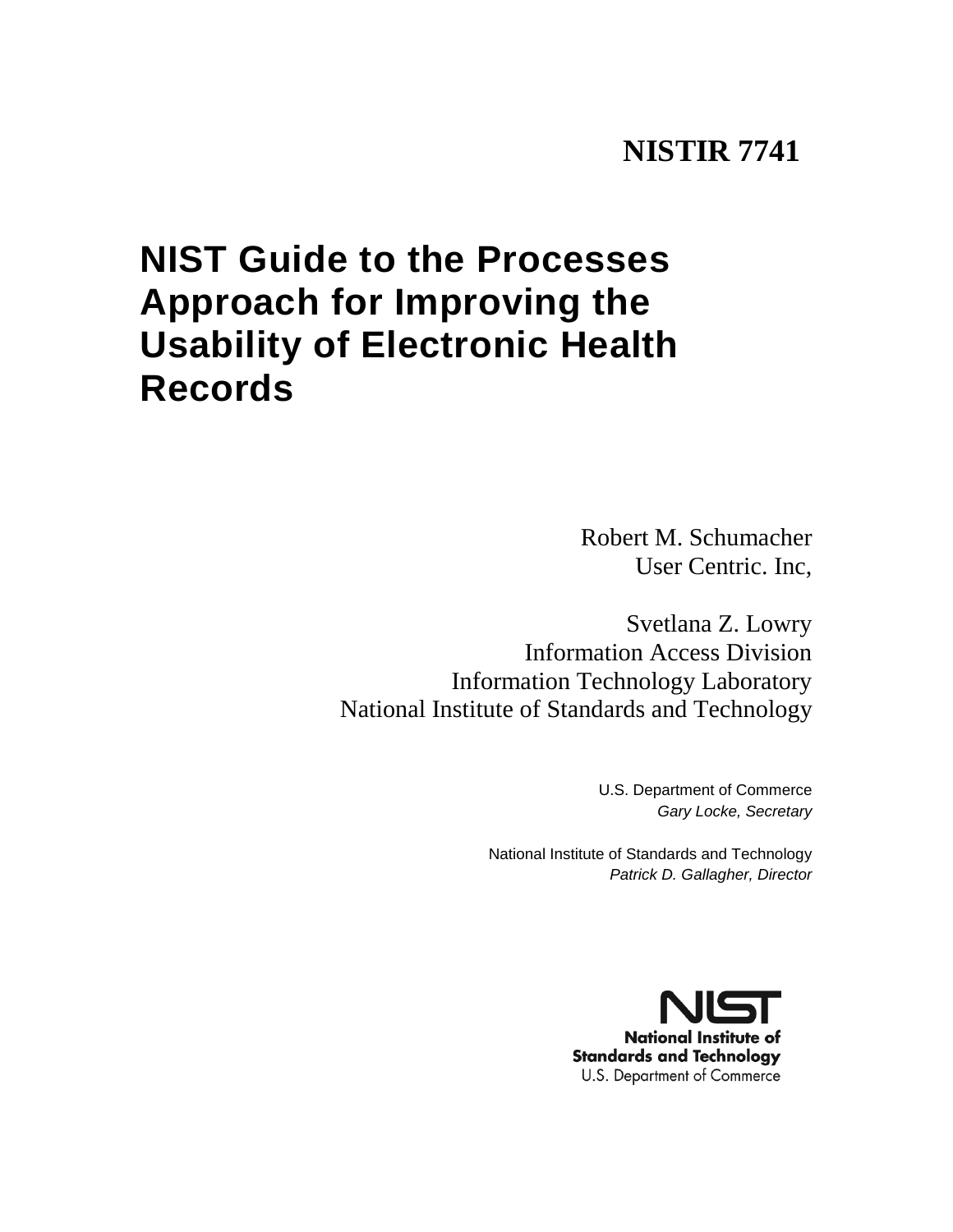# **NISTIR 7741**

# <span id="page-1-0"></span>**NIST Guide to the Processes Approach for Improving the Usability of Electronic Health Records**

Robert M. Schumacher User Centric. Inc,

Svetlana Z. Lowry Information Access Division Information Technology Laboratory National Institute of Standards and Technology

November 2010

U.S. Department of Commerce *Gary Locke, Secretary*

National Institute of Standards and Technology *Patrick D. Gallagher, Director*

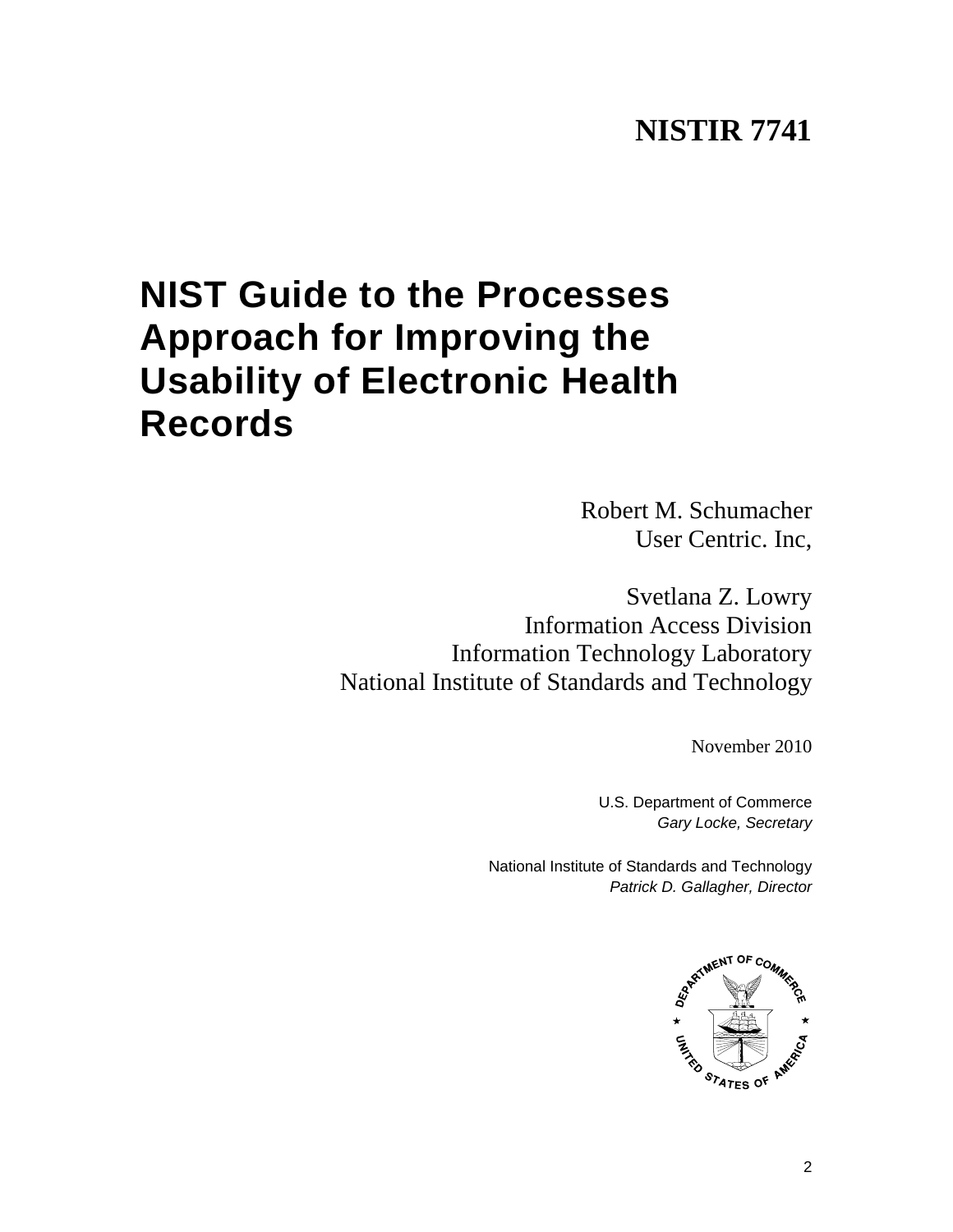# NIST Guide to the Processes Approach for Improving the Usability of Electronic Health Records

|    |                                 | NIST Guide to the Processes Approach for Improving the Usability of<br><b>Electronic Health Records</b>            | 1              |
|----|---------------------------------|--------------------------------------------------------------------------------------------------------------------|----------------|
|    |                                 | NIST Guide to the Processes Approach for Improving the Usability of<br><b>Electronic Health Records</b>            | $\overline{2}$ |
| 1. | <b>Executive Summary</b>        |                                                                                                                    |                |
| 2. |                                 | Intended Purpose of Document                                                                                       | 9              |
| 3. | <b>Intended Audiences</b><br>10 |                                                                                                                    |                |
| 4. | <b>Usability Defined</b>        |                                                                                                                    |                |
|    | 4.1.                            | Effectiveness                                                                                                      | 10<br>11       |
|    | 4.2.                            | Efficiency                                                                                                         | 12             |
|    | 4.3.                            | Satisfaction                                                                                                       | 13             |
|    | 4.4.                            | What Usability is Not                                                                                              | 13             |
|    | 4.5.                            | <b>Comparing Usability and Utility</b>                                                                             | 15             |
| 5. | Motivation                      |                                                                                                                    |                |
|    | 5.1.                            | Current State of Usability in Health IT                                                                            | 15             |
|    | 5.2.                            | Benefits of Implementing UCD Process                                                                               | 21             |
| 6. |                                 | User-Centered Design Process in EHRs                                                                               | 22             |
|    | 6.1.                            | Understand User Needs, Workflows and Work Environments                                                             | 24             |
|    | 6.2.                            | Engage Users Early and Often                                                                                       | 25             |
|    | 6.3.                            | Set User Performance Objectives                                                                                    | 27             |
|    | 6.4.                            | Design the User Interface from Known Human Behavior Principles and from<br><b>Familiar User Interface Patterns</b> | 29             |
|    | 6.5.                            | Conduct Usability Tests to Measure how Well the Interface Meets the Needs                                          | 30             |
|    | 6.6.<br>are Met 30              | Adapt the Design and Iteratively Test with Users until Performance Objectives                                      |                |
|    | 6.7.                            | An Example of UCD Methods                                                                                          | 31             |
| 7. |                                 | Unique Features of Developing Usable EHRs                                                                          | 33             |
| 8. |                                 | <b>Organizational Maturity for Usability</b>                                                                       | 37             |
|    | 8.1.                            | Data as a Basis for Decision                                                                                       | 38             |
|    | 8.2.                            | <b>Management Support</b>                                                                                          | 38             |
|    | 8.3.                            | Design Team                                                                                                        | 39             |
|    | 8.4.                            | Resources                                                                                                          | 40             |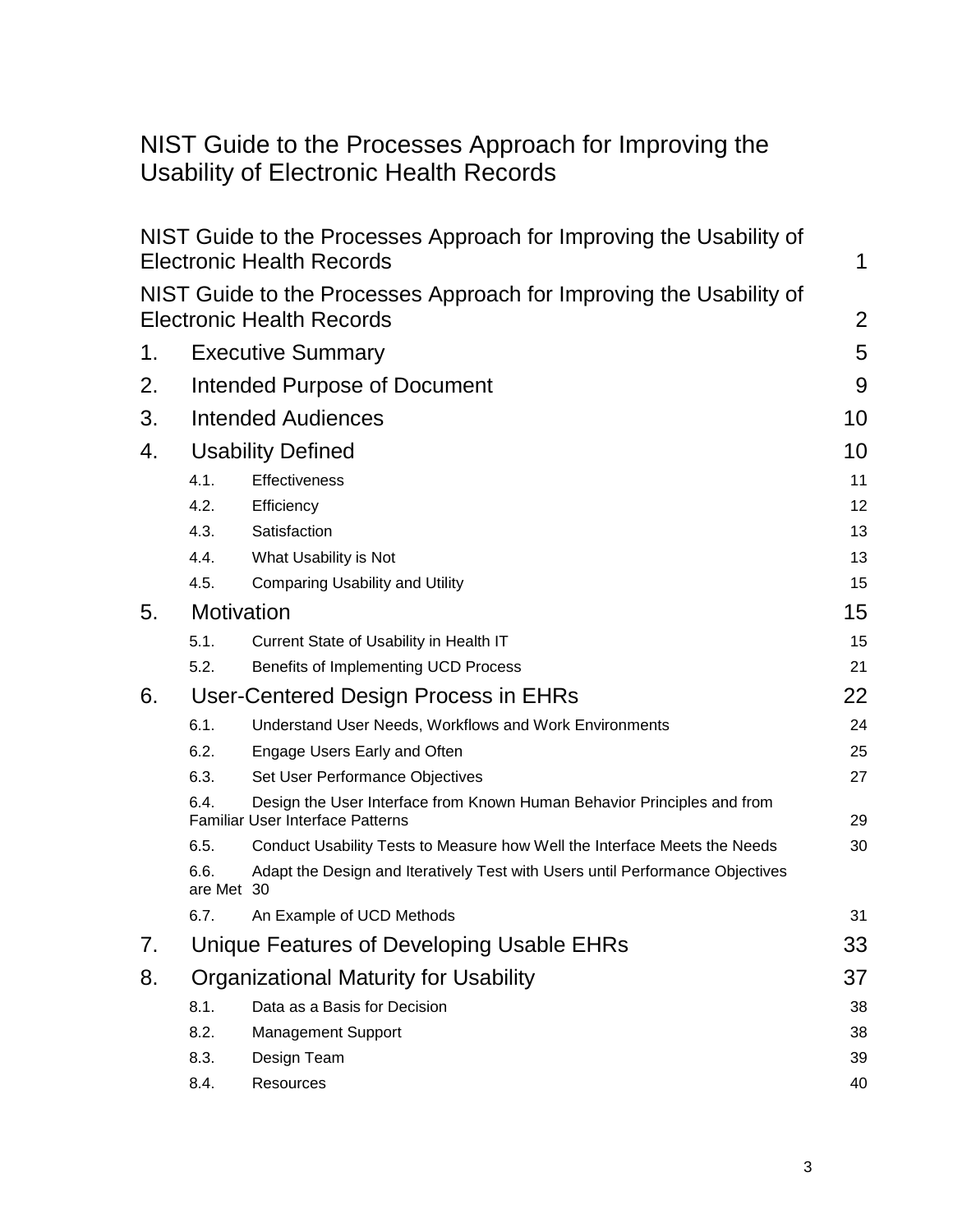| 9.             | <b>Usability Testing for EHRs</b> |                       |                                                                                                                          | 42 |
|----------------|-----------------------------------|-----------------------|--------------------------------------------------------------------------------------------------------------------------|----|
|                | 9.1.                              |                       | What, When and Why of Usability Testing                                                                                  | 42 |
|                | 9.2.                              |                       | <b>Essentials of Testing</b>                                                                                             | 45 |
|                |                                   | 9.2.1.                | <b>Test Planning</b>                                                                                                     | 45 |
|                |                                   | 9.2.2.                | Sample Test Plan                                                                                                         | 47 |
|                |                                   | 9.2.3.                | <b>Test Metrics</b>                                                                                                      | 49 |
|                |                                   | 9.2.4.                | <b>Test Application</b>                                                                                                  | 53 |
|                |                                   | 9.2.5.                | <b>Selecting Participants</b>                                                                                            | 53 |
|                |                                   | 9.2.6.                | Usability Testing Script / Moderator's Guide                                                                             | 57 |
|                |                                   | 9.2.7.                | <b>Running the Usability Test</b>                                                                                        | 57 |
|                |                                   | 9.2.8.                | Doing the analysis                                                                                                       | 60 |
|                |                                   | 9.2.9.<br><b>EHRs</b> | Reporting Findings: The Customized Common Industry Format (CIF) for<br>61                                                |    |
| 10.            |                                   |                       | Appendix A: Guide to Completing the Customized Common<br>Industry Format Template for Electronic Health Record Usability |    |
| <b>Testing</b> |                                   |                       |                                                                                                                          | 61 |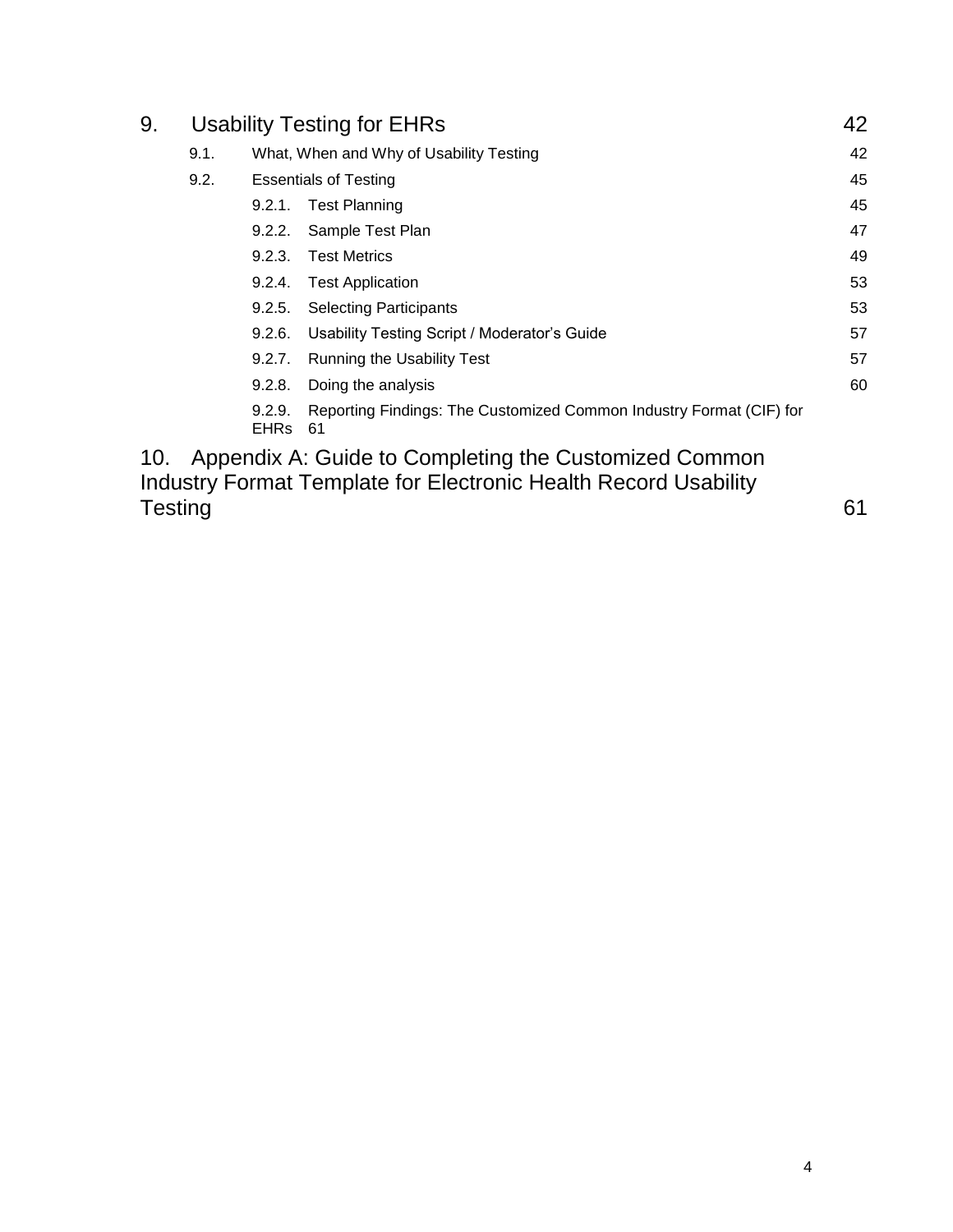# <span id="page-4-0"></span>**1. Executive Summary**

l

Usability has been a topic of considerable interest in the health IT community. Gans et al. (2005) provided evidence that some frequently cited reasons for lack of adoption of Electronic Health Records (EHRs) – security, privacy, and systems integration – are outranked by productivity and usability concerns. Similar themes emerge in reports from AHRQ (Agency for Healthcare Research and Quality) (2009a, 2009b, 2010) and from the Health Information Management Systems Society (2009)<sup>1</sup>. Confirming this, DesRoches et al. (2008) write that "Improving the usability of electronic health records may be critical to the continued successful diffusion of the technology" (p. 57). The AHRQ report recommends that user–centered design and testing processes be implemented. This document provides NIST guidance for those developing electronic health record (EHR) applications who need to know more about processes of usercentered design (UCD). An established UCD process ensures that designed EHRs are efficient, effective, and satisfying to the user. Following the guidance

<sup>1</sup> Belden J, Grayson R, Barnes J. *Defining and Testing EMR Usability: Principles and Proposed Methods of EMR Usability Evaluation and Rating*. Healthcare Information Management and Systems Society Electronic Health Record Usability Task Force. Available at: [http://www.himss.org/content/files/HIMSS\\_DefiningandTestingEMRUsability.pdf](http://www.himss.org/content/files/HIMSS_DefiningandTestingEMRUsability.pdfAccessed) Accessed June 2009.

Armijo D, McDonnell C, Werner K. (2009a) *Electronic Health Record Usability: Interface Design Considerations.* AHRQ Publication No. 09(10)-0091-2-EF. Rockville, MD: Agency for Healthcare Research and Quality. October 2009.

Armijo D, McDonnell C, Werner K. (2009b). *Electronic Health Record Usability: Evaluation and Use Case Framework.* AHRQ Publication No. 09(10)-0091-1-EF. Rockville, MD: Agency for Healthcare Research and Quality. October 2009.

McDonnell C, Werner K., Wendell, L. Electronic Health Record Usability: Vendor Practices and Perspectives*.* AHRQ Publication No. 09(10)-0091-3-EF. Rockville, MD: Agency for Healthcare Research and Quality. May 2010.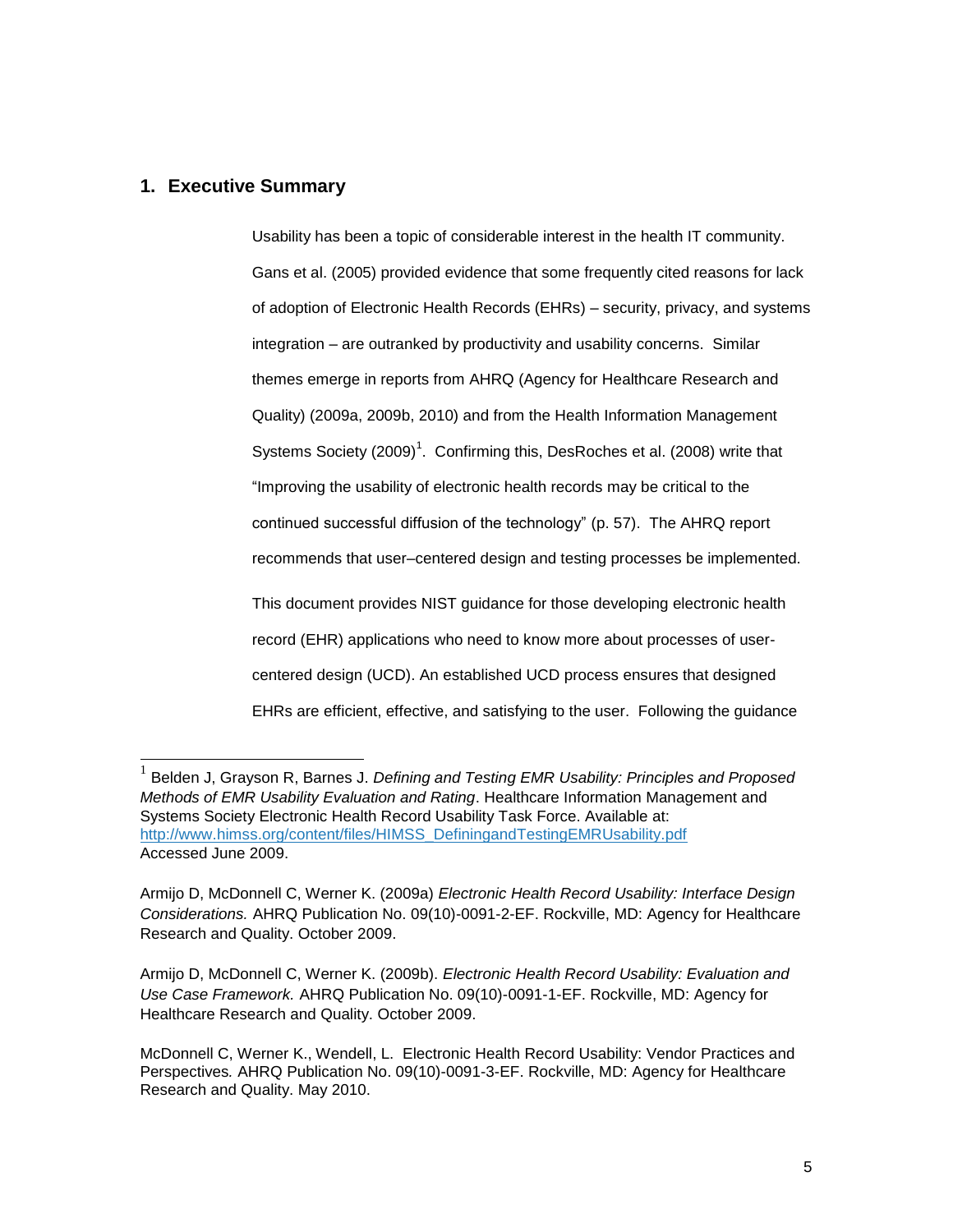in this document will greatly increase the likelihood of achieving the goal of building usable user interfaces and a better user experience.

One of the main purposes of this guide is to provide practical guidance on methods relating to UCD and usability testing. Specific information is provided, in the context of EHRs, on to how to recruit participants, develop the moderator's guide, write tasks, conduct usability tests, record the data, develop the report, and, ultimately, improve the application.

The intended audiences of this document are those with a role in determining the features and functions contained in the EHR and how those are represented in the user interface. The most important users of this document are those who have authority and responsibility for delivering on the quality of the application: e.g., a product manager or application manager in an organizational leadership position. This document will also be valuable to programmers, systems analysts, business analysts, clinical experts (e.g., doctors and nurses), medical informaticists, information architects, and visual designers.

Usability is defined by the International Organization for Standardization (ISO) as ―…the effectiveness, efficiency, and satisfaction with which the intended users can achieve their tasks in the intended context of product use."<sup>2</sup> This definition establishes a framework for setting usability goals and specific evaluation measures. For a given application, measures of these attributes enable comparing the application's progress over time as well as the comparison of competitor applications.

UCD serves to engineer improved usability and human performance into a system or device. UCD models have the following principles:

Understand user needs, workflows and work environments

 2 ISO 9241-11 (1998): Ergonomic requirements for office work with visual display terminals (VDTs) – Guidance on usability.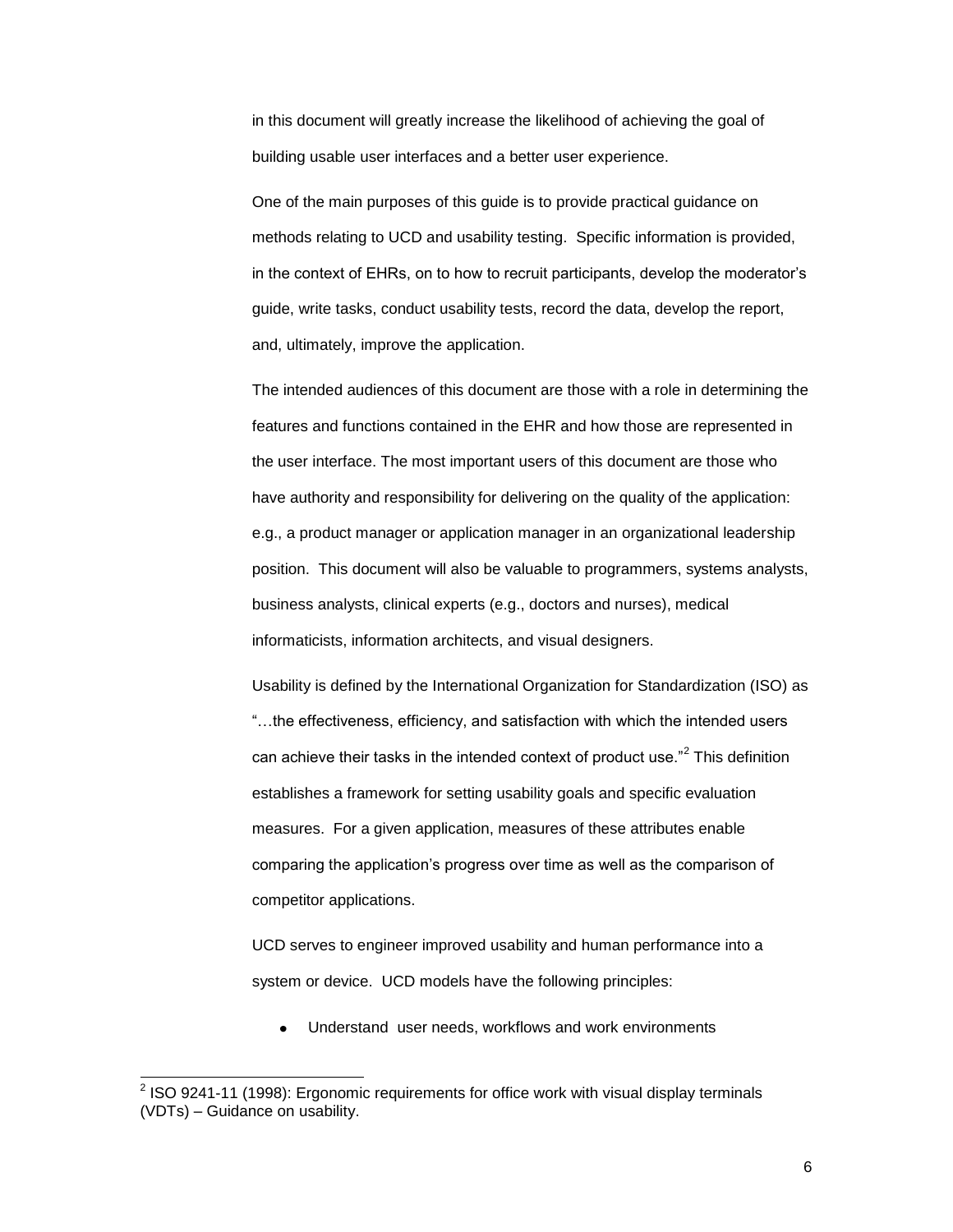- Engage users early and often
- Set user performance objectives
- Design the user interface from known human behavior principles and familiar user interface models
- Conduct usability tests to measure how well the interface meets user needs
- Adapt the design and iteratively test with users until performance objectives are met

UCD is an iterative process that serves to continually improve the application. For each iteration, critical points and issues are uncovered which can be improved upon and implemented in subsequent releases.

Established UCD processes are followed by organizations that have a culture of usability. The degree to which the process of constructing usable experiences is systematized can be evaluated using a Usability Maturity Model3. The purpose of such a model is both diagnostic and prescriptive. Within the Earthy (1999) model there are six levels that describe an organization's embrace of usability and user-centered design:

- $\bullet$  0 Incomplete: Not able to carry out process
- 1 Performed: Individuals carry out process
- 2 Managed: Quality, time and resource requirements for process known and controlled

Earthy, J. "*Usability Maturity Model: Processes*." Project Report, Lloyd's Register of Shipping, London, 1999.

ISO/IEC (2000) 18529 Human-centered Lifecycle Process Descriptions, ISO/IEC TR 18529: 2000 (E).

 3 Earthy, J.V.,1998. Usability Maturity Model: Human-Centeredness Scale. IE2016 INUSE Deliverable D5.1.4s.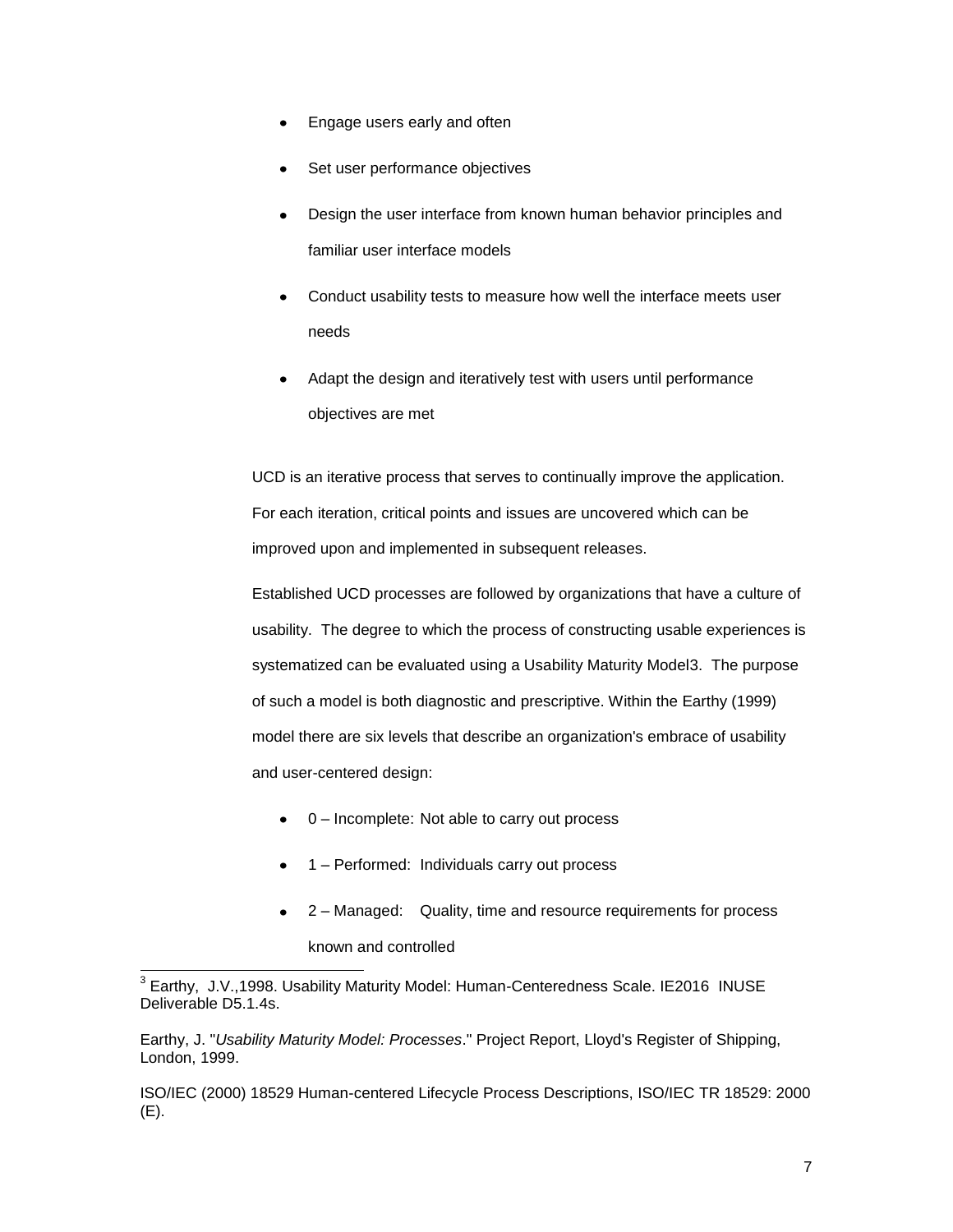- 3 Established: Process carried out as specified by organization, resources are defined
- 4 Predictable: Performance of process within predicted resource and quality limits
- 5 Optimizing: Organization can reliably tailor process to particular requirements

Each of these levels is cumulative and can be characterized by their use of data as a basis of decision making, management support for usability, who is involved on the design team, and resources applied.

Usability testing is a core component of user-centered design. The point of doing a usability test is to improve the EHR whether that means its workflow, navigation, screen layout, interaction, visual design, etc. One should test early in the design/development process (‗formative' testing) continuously through to the final stages of development (‗summative' testing). These two types of testing should be seen as ends of a continuum. They share the same goal (improve the user interface), but require different techniques and are driven by different measures.

As more of the issues are discovered and corrected through formative testing, more controlled (i.e., summative) studies across broader sections of the user interface, with time and error recording, should be done. Summative testing is important when establishing baselines, measuring the application against benchmark or competing applications, and/or with the goal of ensuring the application is ready for launch. Summative testing may also be necessary when the vendor must provide formal evidence of testing.

The process of usability testing involves detailed planning, including a complete description of recruitment, moderator's guide, methods, tasks and measures.

8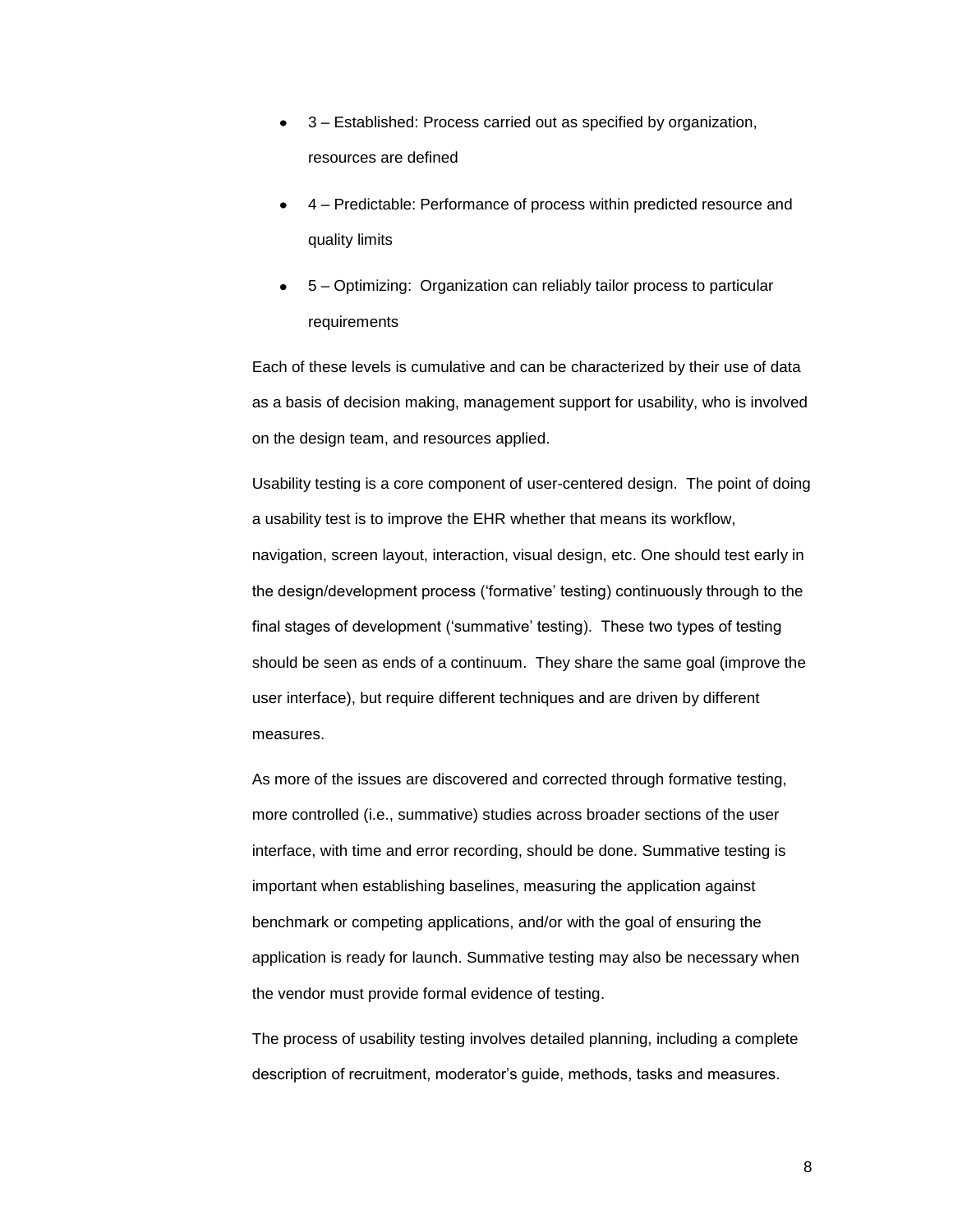The measures typically collected include task success, task times, errors, subjective satisfaction, and verbal report.

## <span id="page-8-0"></span>**2. Intended Purpose of Document**

l

This document provides NIST guidance for those developing electronic health record (EHR) applications who need to know more about processes of usercentered design (UCD). UCD ensures that designed EHRs are efficient, effective, and satisfying to the user. Following the guidance in this document will greatly increase the likelihood of achieving the goal of building a usable user interface and a better user experience.

With this document and the *Customized Common Industry Format Template for Electronic Health Record Usability Testing*, the readers will be able to successfully implement a UCD process.

A well-designed user experience derived from good UCD processes delivers a positive return on investment.<sup>4</sup>

In addition, many in the vendor community consider "ease of use" to be a differentiator. Following a UCD process does not mean all user interfaces will look the same, nor does it prescribe the components for an EHR or how those components are put together.

As shown below, UCD is a methodology to improve system usability by (a) applying user research, (b) including users in the development process, (c) measuring and factoring in user behavior, and (d) iterating design-test until all user performance objectives are achieved.

<sup>4</sup> See Bias and Mayhew, 1994, *Cost-Justifying Usability*, Academic Press and Bias and Mayhew, 2005, *Cost-Justifying Usability: An Update for the Internet Age*, Morgan Kaufmann Publishers, San Francisco, CA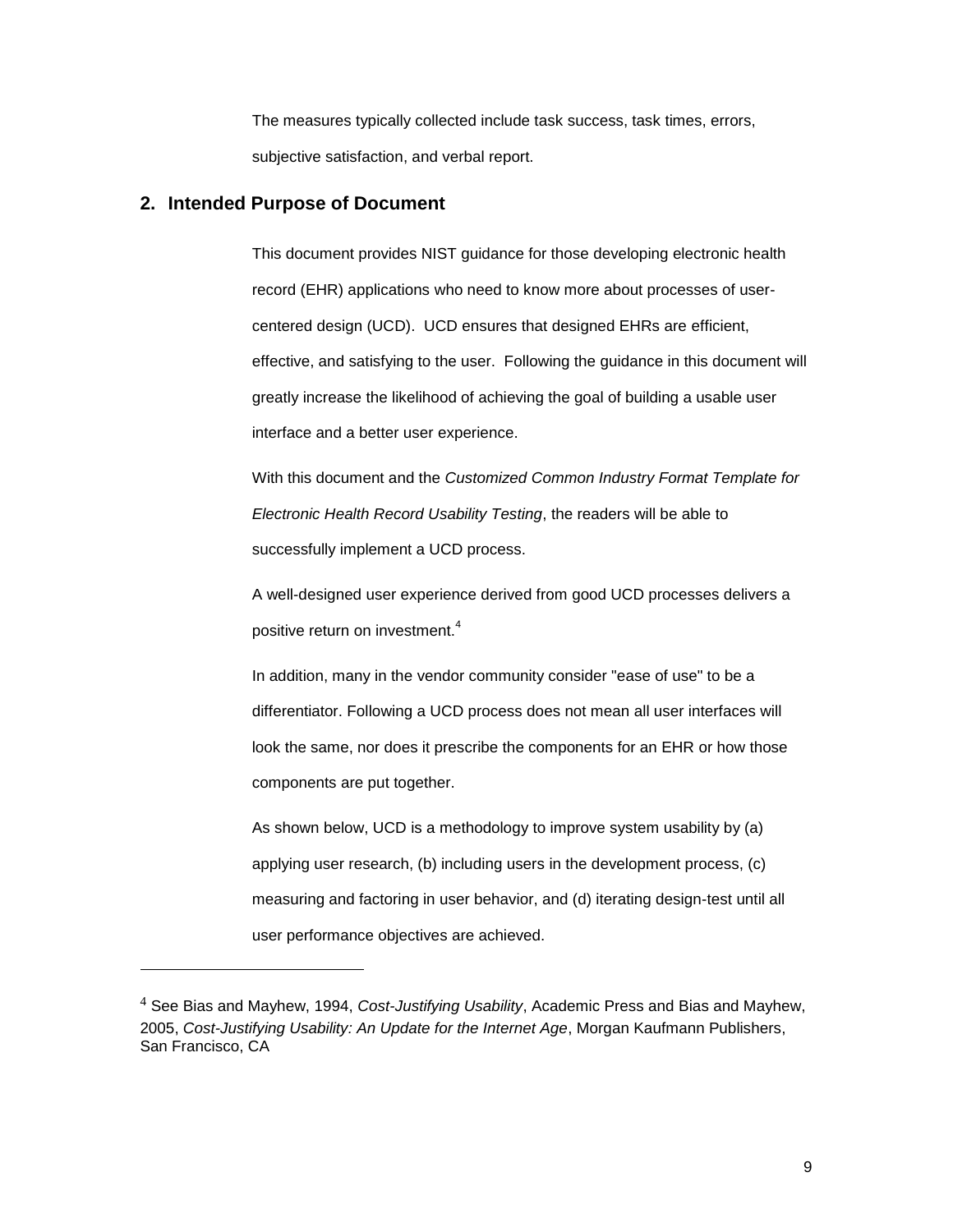# <span id="page-9-0"></span>**3. Intended Audiences**

The intended audiences of this document are those with a role in determining the features and functions contained in the EHR and/or how those features and functions are represented in the user interface. The most important users of this document are those who have authority and responsibility for delivering on the quality of the application: e.g., a product manager or application manager in an organizational leadership position. This document will also be valuable to programmers, systems analysts, business analysts, clinical experts (e.g., doctors and nurses), medical informaticists, information architects, and visual designers.

This document may be used by vendors as well as by in-house development groups in the hospital and health system community. Vendors strive to deliver an application with an outstanding user experience "out of the box." However, each hospital or health system may modify the "out of the box" application to suit its own needs. In-house groups must ensure user performance is optimized. UCD processes are designed to ensure that the EHR continues to support the user at the highest levels of performance.

Many of the processes described here have enterprise-wide implications. Proper implementation will require breakthrough leadership and strong commitment from senior management.

Application of the UCD process will be a significant contributing factor for passing the criteria of the usability evaluation process of EHRs. This usability evaluation process is anticipated to be developed in the near future.

## <span id="page-9-1"></span>**4. Usability Defined**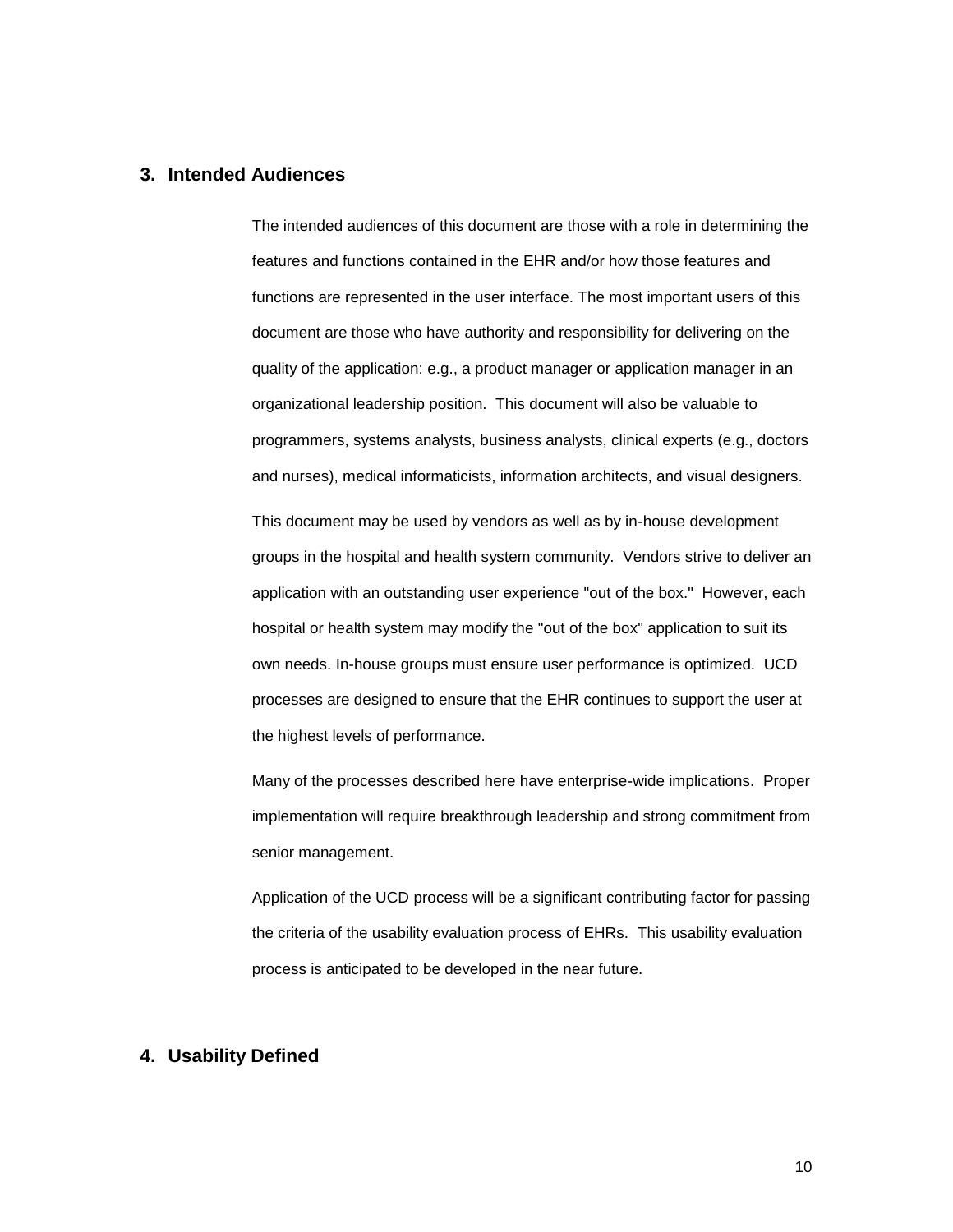International standards bodies (ISO 9241-11) define usability as follows:<sup>5</sup>

*Usability is the effectiveness, efficiency, and satisfaction with which the intended users can achieve their tasks in the intended context of product use.*

This definition establishes a framework for setting usability goals. These goals are operationally defined by specifying measures of and target values for the attributes: effectiveness, efficiency, and satisfaction. Measures of these attributes enable comparing an application's progress over time as well as the comparison of multiple applications. The next three sections discuss each attribute and what they mean for EHRs.

## <span id="page-10-0"></span>**4.1. Effectiveness**

Effectiveness in usability is defined as the degree to which an interface facilitates users in accomplishing their tasks and goals. In general, effectiveness looks at the number of participants who are able to complete a task in a reasonable amount of time. In EHRs, the effectiveness of a system may be how well users can achieve specific goals such as "create a new patient appointment" or "create an order for radiology."

Three main measures of effectiveness include the percentage of tasks accomplished (success rate), the percentage of tasks achieved per unit of time, and the path or manner in which the tasks were achieved. Success must be defined in specific terms for each task. For example, a task may be counted as a success when the user receives a confirmation message saying that the new patient appointment has been successfully created for the specified date and time. A task may not be considered successful if these end points are not reached. Path deviations are instances when the user performs actions that may

 5 ISO 9241-11 (1998): Ergonomic requirements for office work with visual display terminals (VDTs) – Guidance on usability.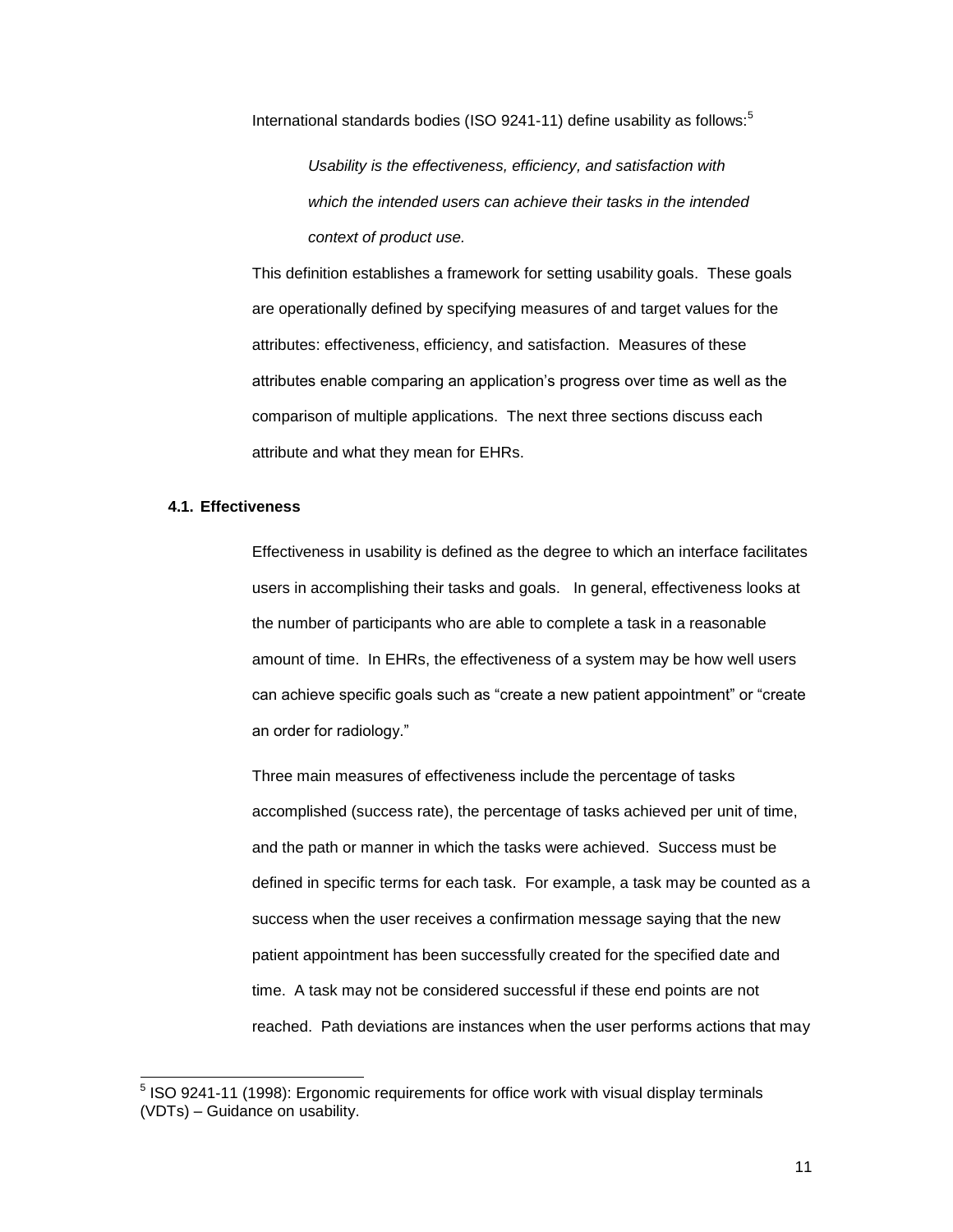be unanticipated by the system designer and may be antithetical to his/her progress in achieving task goals.

Some path deviations may be considered errors. A strict definition of an error is if the user is unable to complete the task or believes he/she completed the task but did so incorrectly. Ordering Drug A rather than Drug B or writing an order in a free text field rather than using structured data fields are both examples of error. A task is not successfully completed if there are errors. Other senses of "error" are better classed as sub-optimal performance on a task; in other words, the user accomplishes the goal, but does so in a roundabout way. For example, the user ultimately accomplishes the task but does so by visiting irrelevant screens, using wrong fields, etc. Consider a user whose goal is to send a prescription to the local pharmacy but the prescription is sent to the wrong pharmacy. In this case, the task is in error. If the wrong pharmacy is detected and corrected within the same session and within the allotted time, the task was successfully completed but sub-optimally. The total number of true errors and sub-optimal behaviors is a negative indication of the effectiveness of an application for a particular combination of user, task, and context. Increased errors result in an application that is less effective, which is typically measured by number of errors and deviations in actual performance from optimal performance (expressed as a ratio of actual steps / optimal steps).

## <span id="page-11-0"></span>**4.2.Efficiency**

Efficiency is measured by the length of time required to complete a task. Efficiency can be measured in absolute terms (e.g., 14 seconds) or relative to performance with the same task on other systems or on previous versions of the same system. Efficiency for a task might be compared to a competing application (e.g., ranking applications on efficiency), an absolute standard (e.g., return on investment depends on task times 60 seconds or under), or based on a

12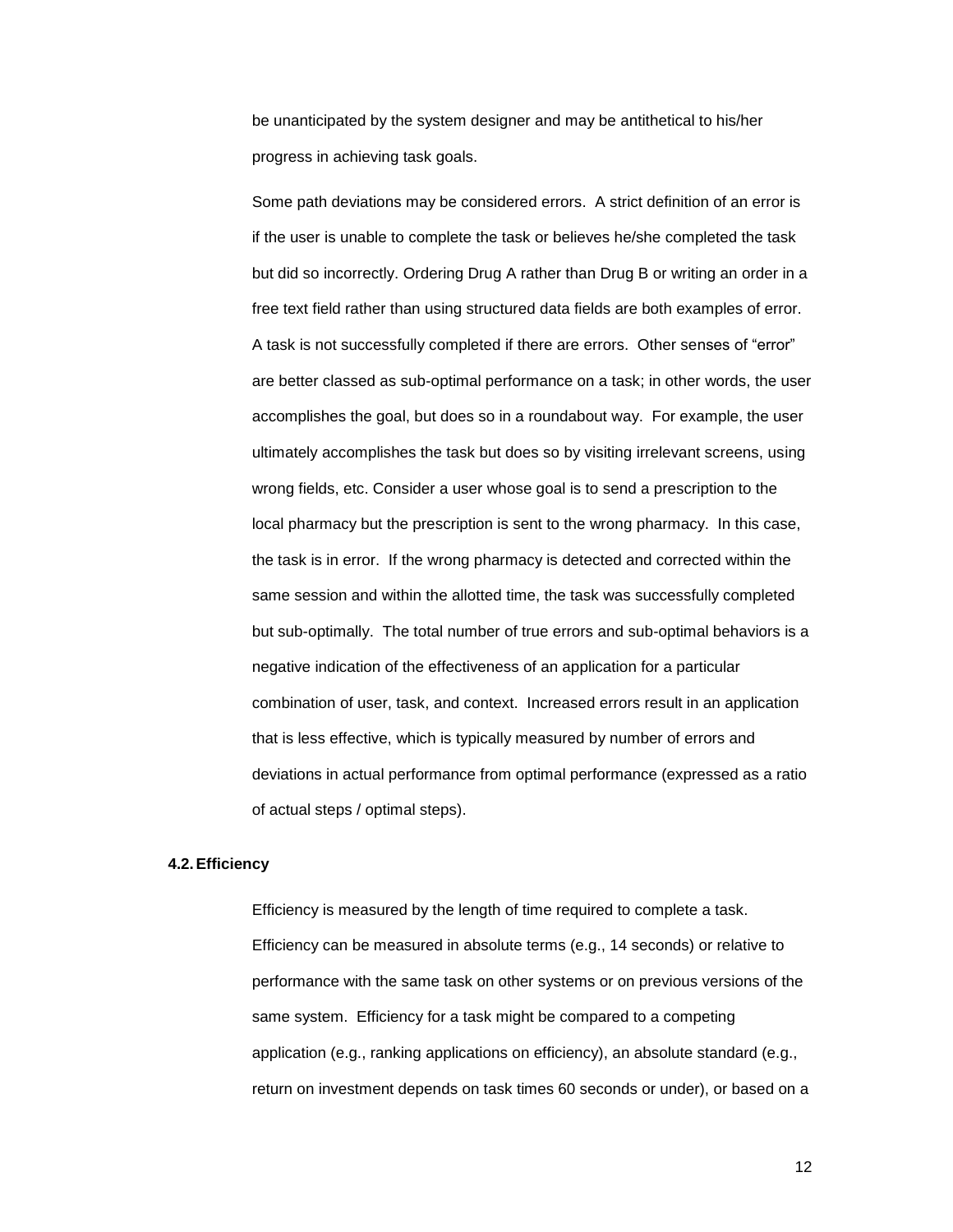measured or estimated value for expert performance (e.g., a fully trained expert should be able to perform the task in 90 seconds 90% of the time).

#### <span id="page-12-0"></span>**4.3.Satisfaction**

Satisfaction consists of a set of subjective measures regarding a user's perception of usability and evaluation. One standardized rating scale, the Software Usability Measurement Inventory (SUMI), has subscales for efficiency, effect, helpfulness, control and learnability.<sup>6</sup> SUMI and other instruments, such as the System Usability Scale (SUS) have been experimentally validated as good instruments for measuring usability and are publicly available. The SUS has proved to provide fairly robust measures of subjective usability. Brooke  $(1996)^7$ characterized the SUS as a "low-cost usability scale that can be used for global assessments of systems usability." Lewis and Sauro (2009) $^8$  and others have elaborated on the SUS over the years. Computation of the SUS score can be found in Brooke's paper or in Tullis and Albert (2008). $^9$ 

#### <span id="page-12-1"></span>**4.4.What Usability is Not**

If usability is defined as above, it can be instructive to distance usability from some common misunderstandings.

Usability is not User Acceptance Testing (UAT). UAT involves taking use cases or procedures for how the system was designed to perform

 6 Kirakowski, J., & Corbett, M. (1993). SUMI: the Software Usability Measurement Inventory. *British Journal of Educational Technology*, *24*(3), 210-212. doi[:10.1111/j.1467-](http://dx.doi.org/10.1111/j.1467-8535.1993.tb00076.x) [8535.1993.tb00076.x](http://dx.doi.org/10.1111/j.1467-8535.1993.tb00076.x)<br><sup>7</sup> Prooke Li SUS: A '

Brooke, J.: SUS: A "quick and dirty" usability scale. In: Jordan, P. W., Thomas, B., Weerdmeester, B. A., McClelland (eds.) *Usability Evaluation in Industry* pp. 189--194. Taylor & Francis, London, UK (1996). SUS is copyrighted to Digital Equipment Corporation, 1986. Brooke's original paper can be found online at:

<http://www.usabilitynet.org/trump/documents/Suschapt.doc> .

<sup>&</sup>lt;sup>8</sup> Lewis, J R & Sauro, J. (2009) "The Factor Structure Of The System Usability Scale." in *Proceedings of the Human Computer Interaction International Conference (HCII 2009), San Diego CA, USA*

<sup>&</sup>lt;sup>9</sup> Tullis, T. & Albert, W. (2008). Measuring the User Experience. Burlington, MA: Morgan Kaufman. Also see [www.measuringusability.com](http://www.measuringusability.com/)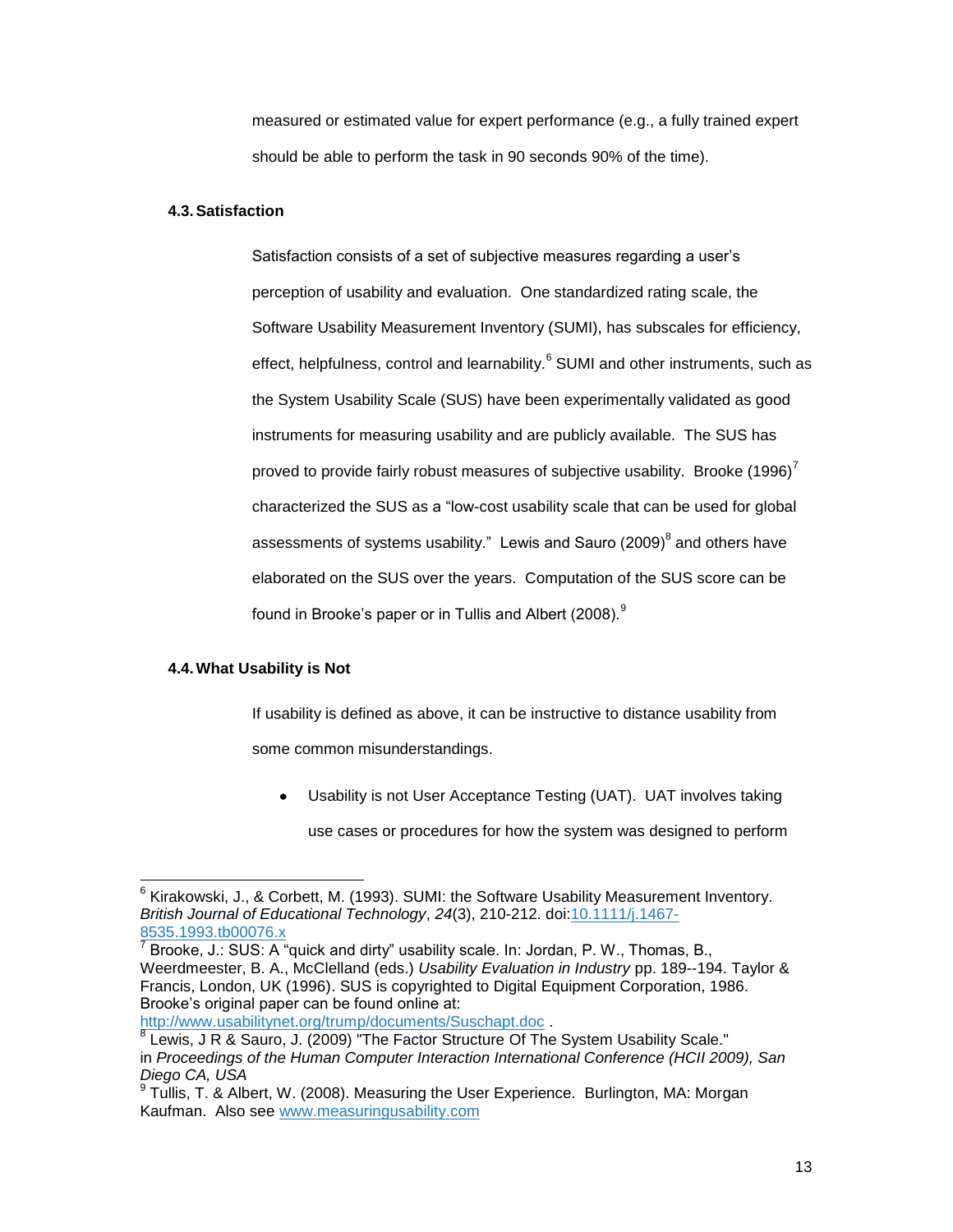and ensuring that someone who follows the procedure gets the intended result. That is, UAT examines whether the system is capable of performing all specified functions but not necessarily how well the system supports users in performing those functions. Usability testing measures how well the system works (in human performance measures) when *users actually use* the system without the tight procedures dictated by test cases. Intended use and actual use can be two very different things, especially in the case of EHRs where actual users, environments, and situations may differ from defined use cases.

- Usability is not done in focus groups. Focus groups are a valid method for formative usability. Typically, focus groups center on attitude and opinion. Inviting a group of physicians to sit on a focus group to watch a demo of an EHR tells nothing of the overall usefulness or usability of the application. Certainly, some actionable feedback can be obtained, but not at the same level as watching representative users perform realistic tasks. Usability is fundamentally about behavior. In order to assess behavior, users must interact with the system.
- Usability is not graphic or visual design. Graphic design and visual elements can add value to the overall appeal of the system. However, simply applying a pleasing aesthetic to a poorly constructed application does not improve the functionality, the workflow, or the usability.
- Usability is not market research. Market research is, by definition, about markets. Usability goes under the general category of user research.<sup>10</sup> As such, usability is more focused on describing individual behavior and performance and driving systemic improvements back into design than about describing markets and market opportunities in general.

j

<sup>&</sup>lt;sup>10</sup> Schumacher, R. (Ed) (2009). Handbook of Global User Research. Burlington, MA: Morgan Kaufman.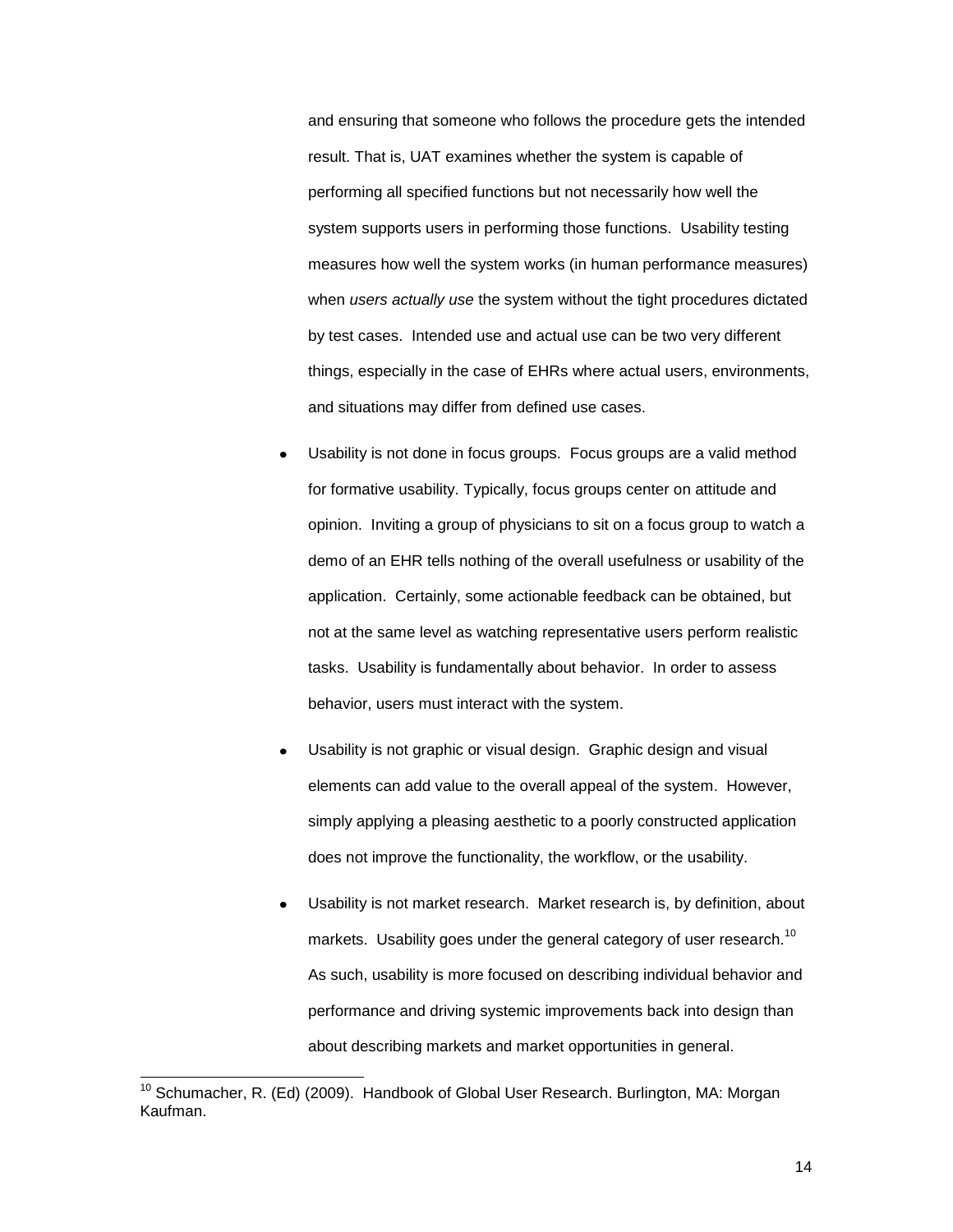#### <span id="page-14-0"></span>**4.5. Comparing Usability and Utility**

Usability is not usefulness or 'utility'. Utility refers to the existence (or absence) of feature or function necessary to carry out a specific task (e.g., does the EHR have the capability of recording smoking status?). Utility does not reflect whether a feature or function is usable, simply that it is there. Usability is the ease with which those functions can be carried out.

While utility and usability are not truly independent, as a practical matter they can be considered as such. Some functions that are very useful may be very difficult to use. Others that are barely useful may be quite easy to use. The goal for the designer is to make all functions usable, but particularly those that are most useful.

When utility and usability are confused, it is often difficult to untangle the underlying user concerns. For example, if clinical users describe an interface as having 'too many clicks' to perform a task, does this mean that the feature is useful? Or does the number of clicks indicate that the feature is unusable? This can only be evaluated in context.

In the domain of EHRs, usability has, up to this point, been secondary to utility. Ensuring that an EHR has all the features and functions has taken precedence over usability. As the number of features increases, the complexity also increases, demanding more attention to usability. The aim of this document is to expand attention to include usability.

# <span id="page-14-1"></span>**5. Motivation**

#### <span id="page-14-2"></span>**5.1. Current State of Usability in Health IT**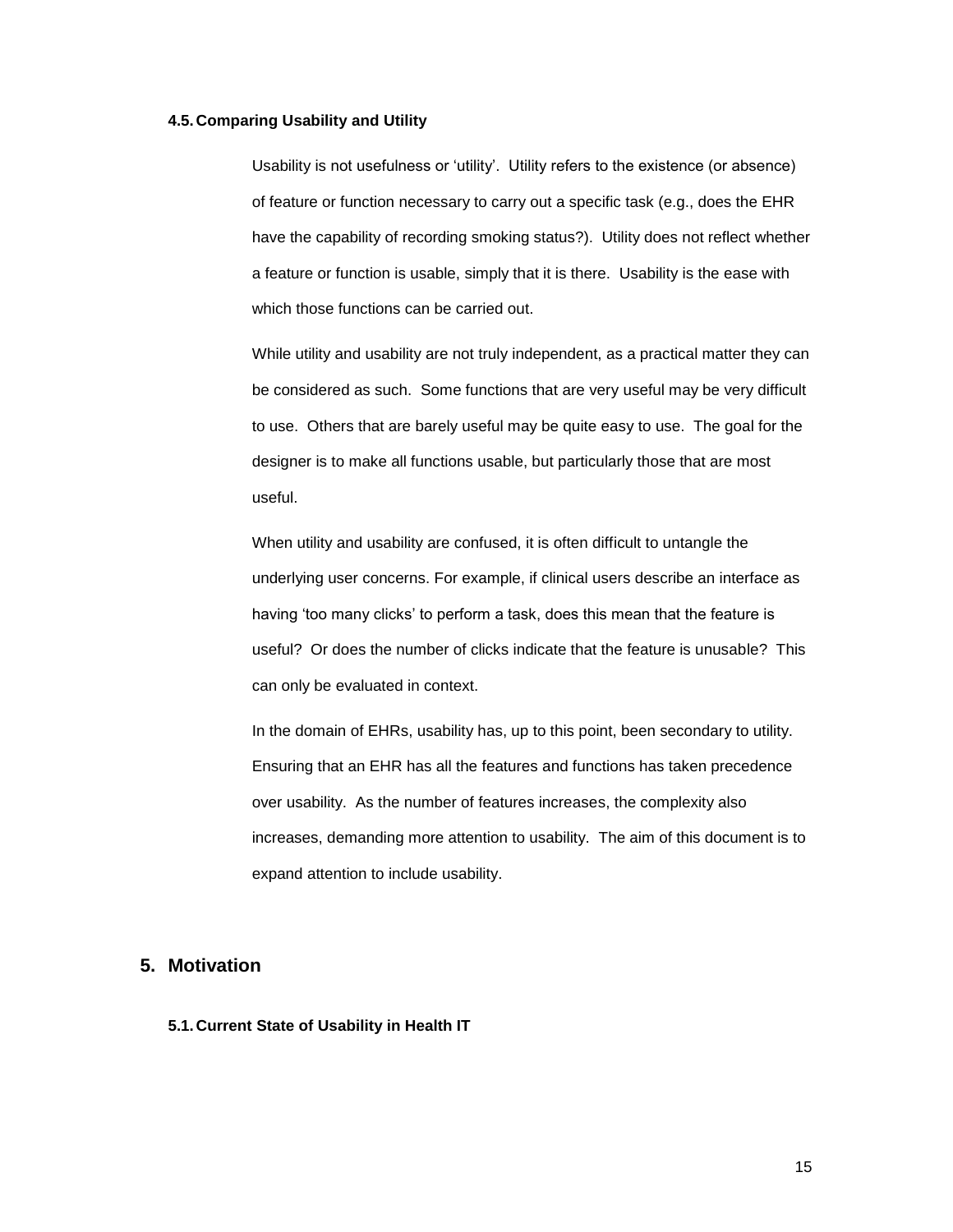Usability has been a topic of considerable interest in the health IT community. Many authors have commented that the state of affairs for usability of most EHRs is not a positive one. $11$ 

While the estimates vary, EHRs with at least basic functionality are used by approximately 13% of physicians and 10% of hospitals nationwide.<sup>12</sup> These percentages are relatively low, despite industry and government promotion of EHRs as a means of controlling costs and improving patient care. Government officials have based their estimates of savings and safety improvements on assumptions of increased adoption rates of EHRs by the end of 2014. With the advent of 'Meaningful Use' guidelines,<sup>13</sup> the governmental, technical and industry impetus for adoption is high, which will continue to drive EHRs into the hands of medical providers.

The promise of EHRs' ability to transform medical practice – improve patient safety, enhance efficiency, and improve billing – has been around for some time. Among the most frequently cited drawbacks are cost of implementation, privacy and security. Overcoming these factors alone is not sufficient for successful implementation of any EHR system. To understand why the adoption rate of EHRs has been low, Gans et al.  $(2005)^{14}$  surveyed experts at nearly 3000 group practices nationwide. As shown in [Table 1,](#page-16-0) Gans et al. identified 15 barriers to EHR adoption.

<sup>13</sup> See description of Meaningful Use at:

l

<http://healthit.hhs.gov/portal/server.pt?open=512&objID=2996&mode=2>

 $11$  Blumenthal, D. (2009). Stimulating the Adoption of Health Information Technology. N Engl J Med 2009; n engl j med 360;15 april 9, 2009

<sup>12</sup> DesRoches CM, Campbell EG, Rao, SR, et al. Electronic health records in ambulatory care a national survey of physicians. N Engl J Med 2008;359:50-60.

Hagen, S. (2008). Estimating the Effects of Health IT on Health Care Costs (Congressional Budget Office). Retrieved January 30, 2009

http://www.himss.org/advocacy/d/2008PublicPolicyForumHandouts/StuartHagen.pdf Jha, DesRoches, Campbell, et al. Use of Electronic Health Records in U.S. Hospitals. N Engl J Med 2009;360:1628-38.

<sup>&</sup>lt;sup>14</sup> Gans, D., Kralewski, J., Hammons, T., & Dowd, B. (September/October 2005). Medical groups' adoption

of electronic health records and information systems. *Health Affairs*, *24*(5), 1323-1333. Retrieved November 17, 2008, from http://content.healthaffairs.org/cgi/content/full/24/5/1323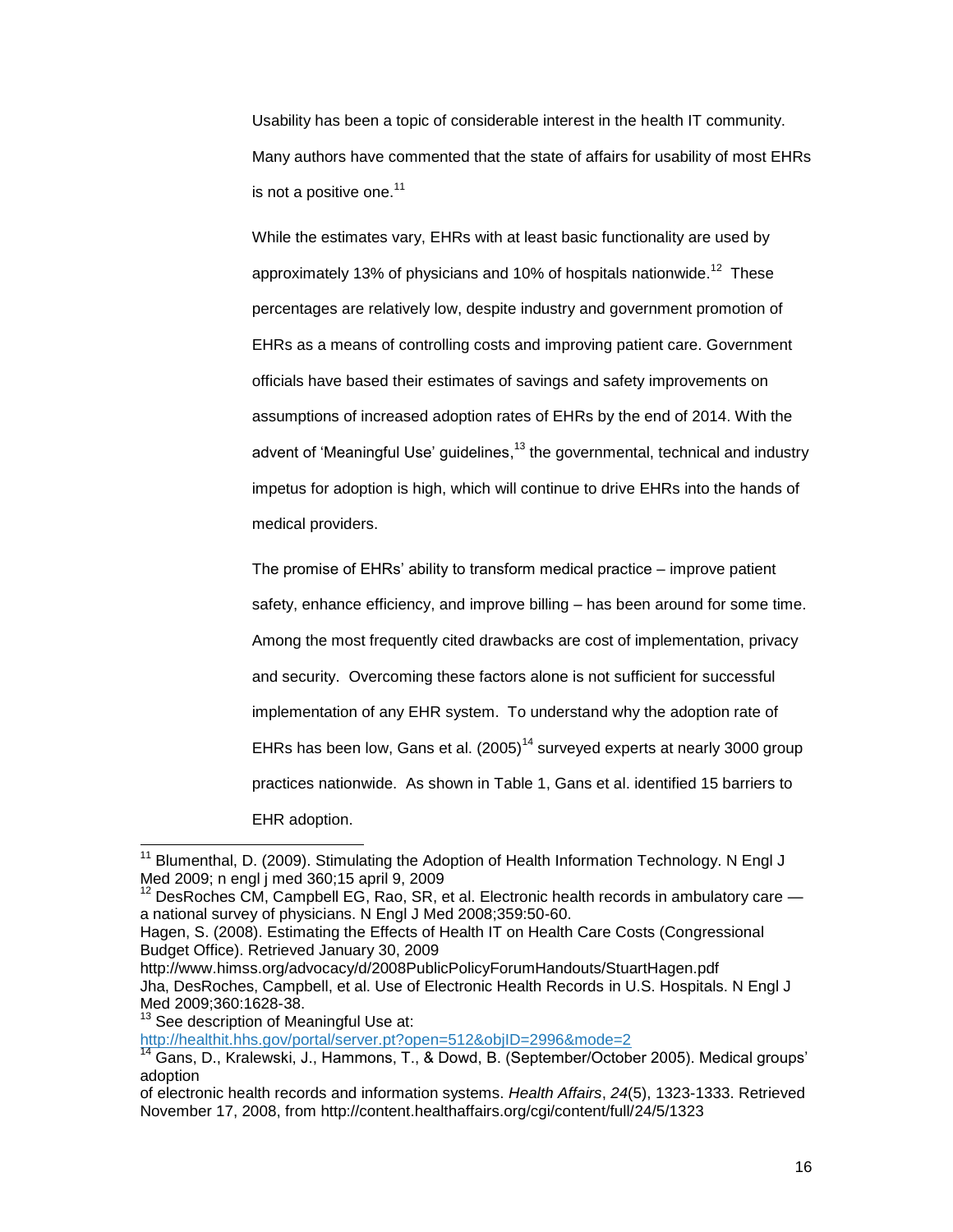# **Barriers To Implementing Electronic Health Records (EHRs), 2005**

|                                                                 | Mean rating      |                  |            |
|-----------------------------------------------------------------|------------------|------------------|------------|
| <b>Barrier</b>                                                  | <b>Practices</b> | <b>Practices</b> | All        |
|                                                                 | with             | without          | practices  |
|                                                                 | <b>EHRs</b>      | <b>EHRs</b>      | responding |
| Lack of support from practice physicians                        | 3.32             | 3.15             | 3.18       |
| Lack of capital resources to invest in an EHR                   | 3.31             | 3.58             | 3.54       |
| Concern about physicians' ability to input into the EHR         | 3.18             | 3.40             | 3.37       |
| Concern about loss of productivity during transition to EHR     | 3.04             | 3.24             | 3.21       |
| Inability to easily input historic medical record data into EHR | 2.97             | 3.24             | 3.20       |
| Available EHR software does not meet the practice's needs       | 2.77             | 2.81             | 2.81       |
| Insufficient return on investment from EHR system               | 2.74             | 3.15             | 3.09       |
| Lack of support from practice clinical staff                    | 2.73             | 2.43             | 2.48       |
| Insufficient time to select, contract, install, implement EHR   | 2.70             | 2.88             | 2.86       |
| Lack of support from practice nonphysician providers            | 2.68             | 2.31             | 2.37       |
| Inability to integrate EHR with practice billing/claims system  | 2.67             | 2.90             | 2.87       |
| Practice staff does not have skills or training to use EHR      | 2.65             | 2.62             | 2.63       |
| Inability to evaluate, compare, and select appropriate EHR      | 2.60             | 2.86             | 2.82       |
| Lack of support from practice administration                    | 2.43             | 2.06             | 2.12       |
| Security and privacy concerns                                   | 2.31             | 2.34             | 2.34       |

SOURCE: The information in this exhibit is derived from the authors' own analyses.

<span id="page-16-0"></span>NOTE: Based on a five-point scale ranging from 1 (not a problem) to 5 (makes implementation very difficult).

#### **Table 1. Barriers to EHR adoption from Gans et al. (2005)**

This table shows that well-known factors like security and cost are key, but another theme – usability – floats near the top. Usability is rarely mentioned by name as a barrier to EHR adoption by respondents at these group practices; yet, two of the top five barriers to implementation are related to the usability of EHRs (item 3, concern about physicians' ability to input into the EHR, and item 4, concern about lack of productivity during transition to EHR). While implementation costs are important barriers to practitioners, some other popularly cited reasons for lack of adoption such as security, privacy, and systems integration are outranked by usability and productivity concerns. Similar themes emerge in a widely circulated white paper from the Health Information Management Systems Society (2009) and reports from AHRQ (2009a, 2009b,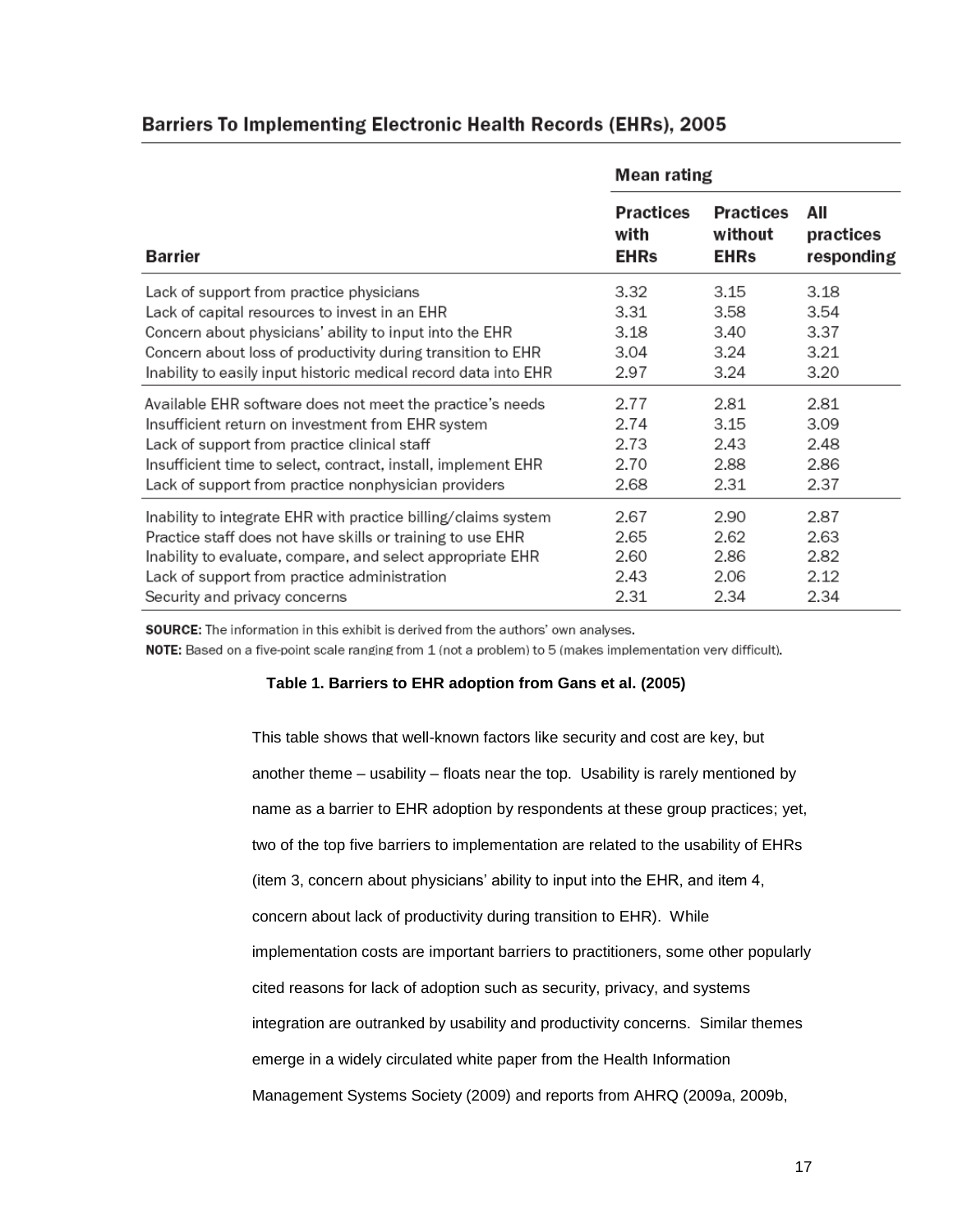2010).<sup>15</sup> Confirming this, DesRoches et al. (2008, p. 57) write that "Improving the *usability of electronic health records may be critical to the continued successful diffusion of the technology."*

Usability issues are also a factor in some cases of EHR implementation failure. In a survey conducted by Linder et al.,  $(2006)^{16}$ , primary care physicians were asked to list reasons they did not use the EHRs available to them. Thirty-five percent of those physicians listed specific EHR usability issues, the most common of which were:

- problems with screen navigation,
- no access to secondary functions, and
- concerns that data will be lost.

l

Anecdotal support for usability and EHR failure comes from Cedars-Sinai Medical Center in Los Angeles. The hospital developed a \$34 million Computerized Physician Order Entry system, but only sought the input of a few physicians before launching it hospital-wide in late 2002 without thorough

Armijo D, McDonnell C, Werner K. (2009a) *Electronic Health Record Usability: Interface Design Considerations.* AHRQ Publication No. 09(10)-0091-2-EF. Rockville, MD: Agency for Healthcare Research and Quality. October 2009.

Armijo D, McDonnell C, Werner K. (2009b). *Electronic Health Record Usability: Evaluation and Use Case Framework.* AHRQ Publication No. 09(10)-0091-1-EF. Rockville, MD: Agency for Healthcare Research and Quality. October 2009.

McDonnell C, Werner K., Wendell, L. Electronic Health Record Usability: Vendor Practices and Perspectives*.* AHRQ Publication No. 09(10)-0091-3-EF. Rockville, MD: Agency for Healthcare Research and Quality. May 2010.

<sup>15</sup> Belden J, Grayson R, Barnes J. *Defining and Testing EMR Usability: Principles and Proposed Methods of EMR Usability Evaluation and Rating*. Healthcare Information Management and Systems Society Electronic Health Record Usability Task Force. Available at: [http://www.himss.org/content/files/HIMSS\\_DefiningandTestingEMRUsability.pdf](http://www.himss.org/content/files/HIMSS_DefiningandTestingEMRUsability.pdfAccessed) Accessed June 2009.

<sup>&</sup>lt;sup>16</sup> Linder, J. A., Schnipper, J. L., Tsurikova, R., Melnikas, A. J., Volk, L. A., & Middleton, B. (2006). Barriers to electronic health record use during patient visits. *AMIA 2006 Symposium Proceedings*, 499-503. Retrieved November 17, 2008, from <http://www.pubmedcentral.nih.gov/articlerender.fcgi?artid=1839290>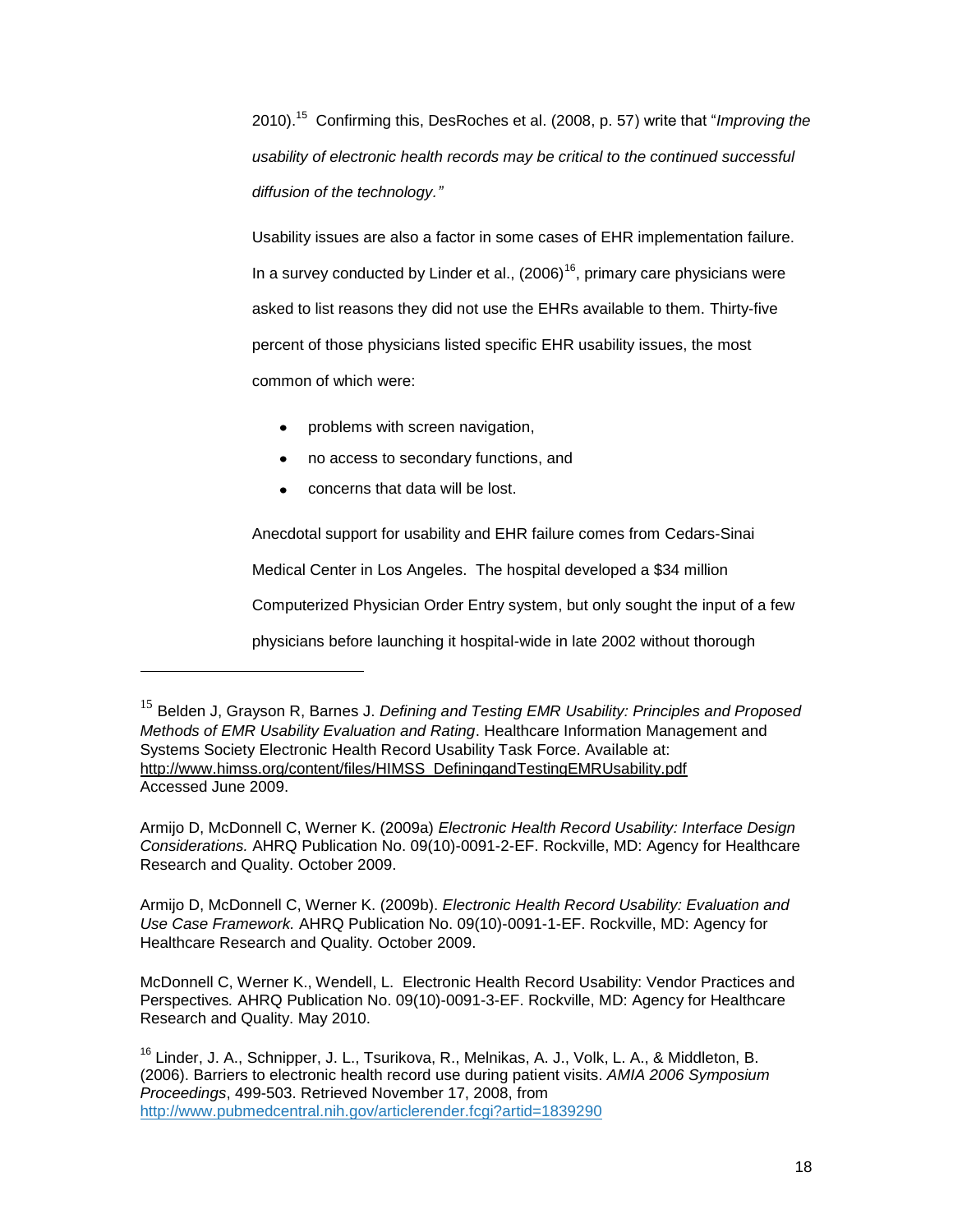training.<sup>17</sup> Physicians used to writing a few notes by hand were now required to go through nearly a dozen screens and respond to numerous alerts for even common orders. Usability issues with the "clunky and slow" interface caused more than 400 doctors to demand its removal within three months of its launch.<sup>18</sup>

There are also examples of injury inadvertently caused by a physician arising from poorly designed interfaces to EHRs. One example of a usability failure was a display that did not clearly indicate stop orders for treatment, leading to reported cases of unnecessary drug doses. The Associated Press (2009) $^{19}$ reported that "patients at VA health centers were given incorrect doses of drugs, had needed treatments delayed and may have been exposed to other medical errors due to the glitches that showed faulty displays of their electronic health records."

A recent report from  $AHRQ^{20}$  summarized key findings of interviews conducted with nine EHR vendors as to their perspectives on usability. These findings are presented in [Table 2](#page-19-0) (emphasis added). The conclusions of the AHRQ report address these findings as follows and are presented in [Table 3](#page-20-1) (emphasis added):

l

<sup>17</sup> Connolly, C. (2005, March 21). Cedars-Sinai Doctors Cling to Pen and Paper. *Washington Post*.

Retrieved November 24, 2008, from http://www.washingtonpost.com/wp-dyn/a rticles/A52384- 2005Mar20.html

<sup>18</sup> Ornstein, C. (2003, January 22). Hospital heeds doctors, suspends use of software. *Los Angeles Times*. Retrieved November 24, 2008, from http://articles.latimes.com/2003/jan/2 2/local/me-cedars22

Associated Press (2009, January 15). Lawmaker to investigate software glitches at VA. Retrieved from

http://www.google.com/hostednews/ap/article/ALeqM5hzWcaC\_f76P1tpPibAn0aRA83TLQD95N MFM02

<sup>&</sup>lt;sup>20</sup> McDonnell C, Werner K., Wendell, L. Electronic Health Record Usability: Vendor Practices and Perspectives*.* AHRQ Publication No. 09(10)-0091-3-EF. Rockville, MD: Agency for Healthcare Research and Quality. May 2010.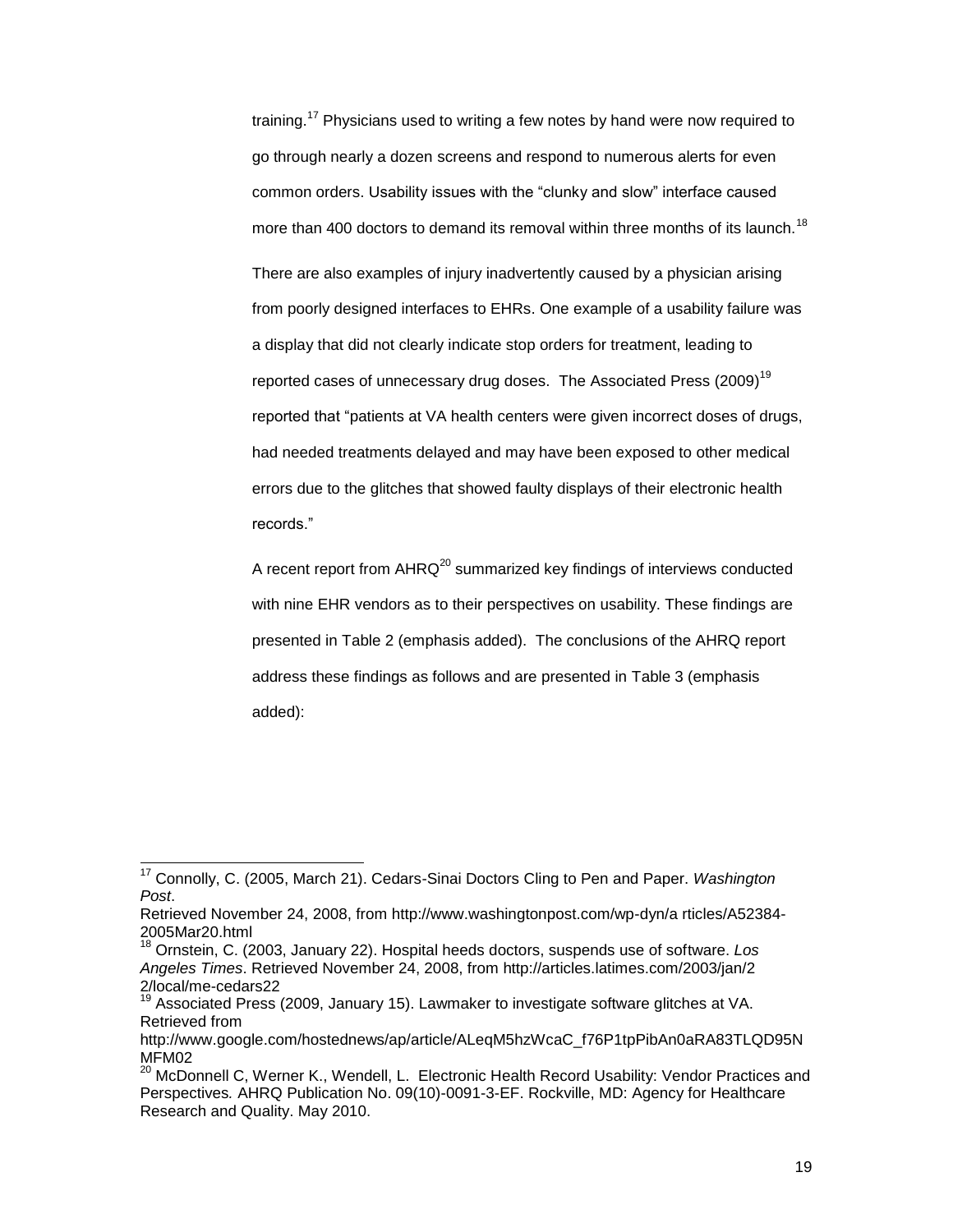All vendors expressed a deep commitment to the development and provision of usable EHR product(s) to the market.

- Although vendors described an array of usability engineering processes and the use of end users throughout the product life cycle, **practices such as formal usability testing, the use of user-centered design processes, and specific resource personnel with expertise in usability engineering are not common**.
- **Specific best practices and standards of design, testing, and monitoring of the usability of EHR products are not readily available**. Vendors reported use of general (software) and proprietary industry guidelines and best practices to support usability. Reported perspectives on critical issues such as allowable level of customization by customers varied dramatically.
- Many vendors did not initially address potential negative impacts of their products as a priority design issue. **Vendors reported a variety of formal and informal processes for identifying, tracking, and addressing patient safety issues related to the usability of their products**.
- Most vendors reported that they collect, but do not share, lists of incidents related to usability as a subset of user-reported "bugs" and product-enhancement requests. While all vendors described a process, **procedures to classify and report usability issues of EHR products are not standardized across the industry**.
- No vendors reported placing specific contractual restrictions on disclosures by system users of patient safety incidents that were potentially related to their products.
- Disagreement exists among vendors as to the ideal method for ensuring usability standards and best practices are evaluated and communicated across the industry as well as to customers. **Many view the inclusion of usability as part of product certification as part of a larger "game" for staying competitive, but also as potentially too complex or something that will "stifle innovation" in this area**.
- Because **nearly all vendors view usability as their chief competitive differentiator**, collaboration among vendors with regard to usability is almost nonexistent.
- To overcome competitive pressures, **many vendors expressed interest in an independent body guiding the development of voluntary usability standards for EHRs**. This body could build on existing models of vendor collaboration, which are currently focused predominantly on issues of interoperability.

### <span id="page-19-0"></span>**Table 2. Summary of Findings from AHRQ Report on Vendor Perspectives on Usability (AHRQ, 2010 – emphasis added)**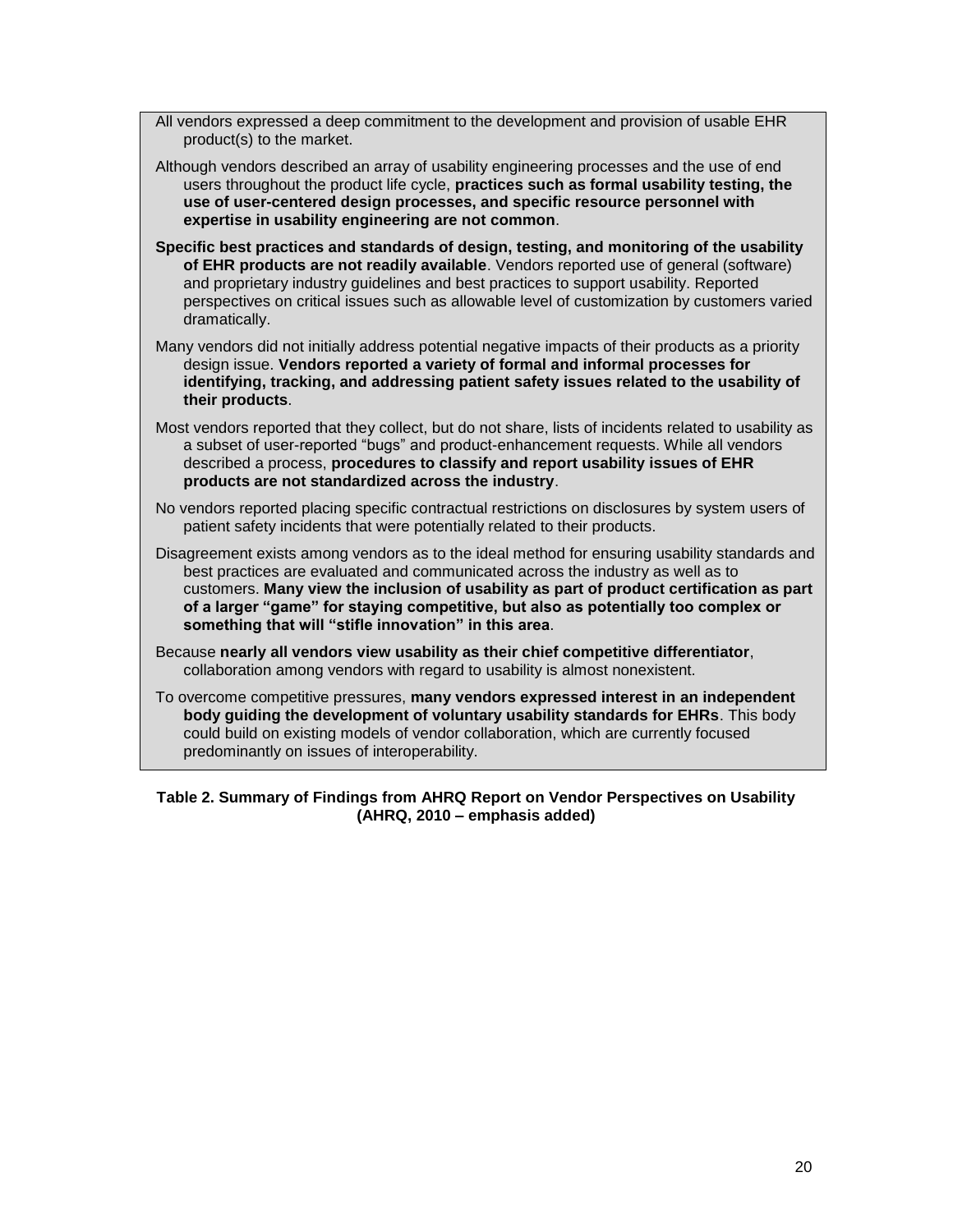**Encourage vendors to address key shortcomings that exist in current processes and practices related to the usability of their products. Most critical among these are lack of adherence to formal user-design processes** and a lack of diversity in end users involved in the testing and evaluation process.

**Include in the design and testing process, and collect feedback from, a variety of enduser contingents throughout the product life cycle.** Potentially undersampled populations include end users from nonacademic backgrounds with limited past experience with health information technology and those with disabilities.

Support an independent body for vendor collaboration and standards development to overcome market forces that discourage collaboration, development of best practices, and standards harmonization in this area.

Develop standards and best practices in use of customization during EHR deployment.

**Encourage formal usability testing early in the design and development phase as a best practice,** and discourage dependence on post deployment review supporting usability assessments.

Support research and development of tools that evaluate and report EHR ease of learning, effectiveness, and satisfaction both qualitatively and quantitatively.

Increase research and development of best practices supporting designing for patient safety.

Design certification programs for EHR usability in a way that focuses on objective and important aspects of system usability.

# <span id="page-20-1"></span>**Table 3. Summary of Conclusions from AHRQ Report on Vendor Perspectives on Usability (AHRQ, 2010 – emphasis added)**

If we accept that usability is fundamental to EHR adoption, the essence of the

findings from the AHRQ report is that little is being done systematically to

improve usability. Not surprisingly, the AHRQ report recommends that user–

centered design and testing processes be implemented. Though these

processes are necessary, it must be understood that implementing them is not

easy, nor is it without some cost. But that cost must be balance against the

benefits. In the next section, we touch on the benefits of a UCD process.

# <span id="page-20-0"></span>**5.2. Benefits of Implementing UCD Process**

There are costs associated with UCD; however return on investment is much

more substantial. Products with high usability have:<sup>21</sup>

- Greater commercial success in the marketplace
- Fewer reported defects

l <sup>21</sup> Bias & Mayhew, op cit.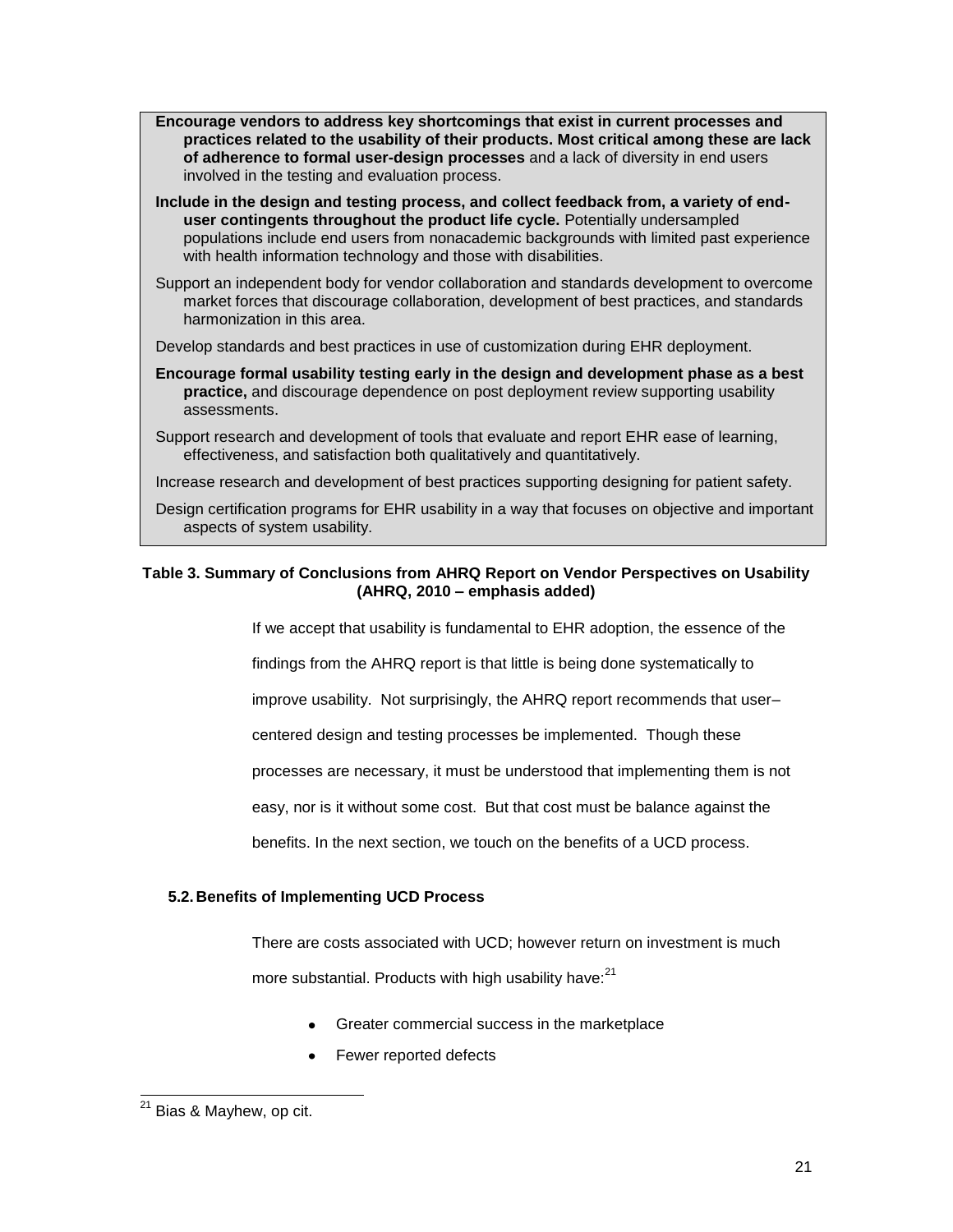- Lower technical and user support costs
- Lower training costs
- Shorter development time due to fewer change orders

These and other benefits can be balanced against the costs. While there can be a tendency to 'build it now, fix usability later' the 'fix usability later' mentality often fails to materialize because costs to change increase as the product matures.

# <span id="page-21-0"></span>**6. User-Centered Design Process in EHRs**

l

User-centered design is a bedrock principle for creating usable systems and devices. One of the most common reasons why systems are poorly designed is that designers and developers fail to engage users in appropriate ways at appropriate times. At its core UCD is a process that relies on systematic understanding of users and their environments, and iterative design and testing based on user performance objectives. (Details on usability testing are provided in Section 9.)

UCD has been shown to be effective in many fields. In aviation, for example, this method has been used to develop cockpit navigation displays for low-visibility surface operations.<sup>22</sup> By taking the limitations and capabilities of the flight crew into account, navigation errors have decreased by almost 100%. The adoption of UCD has also been shown to be effective in the design of personal computers. When working on a redesign of the laptop computer, a UCD process was employed. Users were asked to offer feedback about the current model and to offer input about ways to improve the current design. User-centered design was

 $^{22}$  Hooey, B. L., D. C. Foyle, and A. D. Andre. "Integration of Cockpit Displays for Surface Operations: The Final Stage of Human-Centered Design Approach.‖ *SAE Transactions, Journal of Aerospace* 109 (2000): 1053.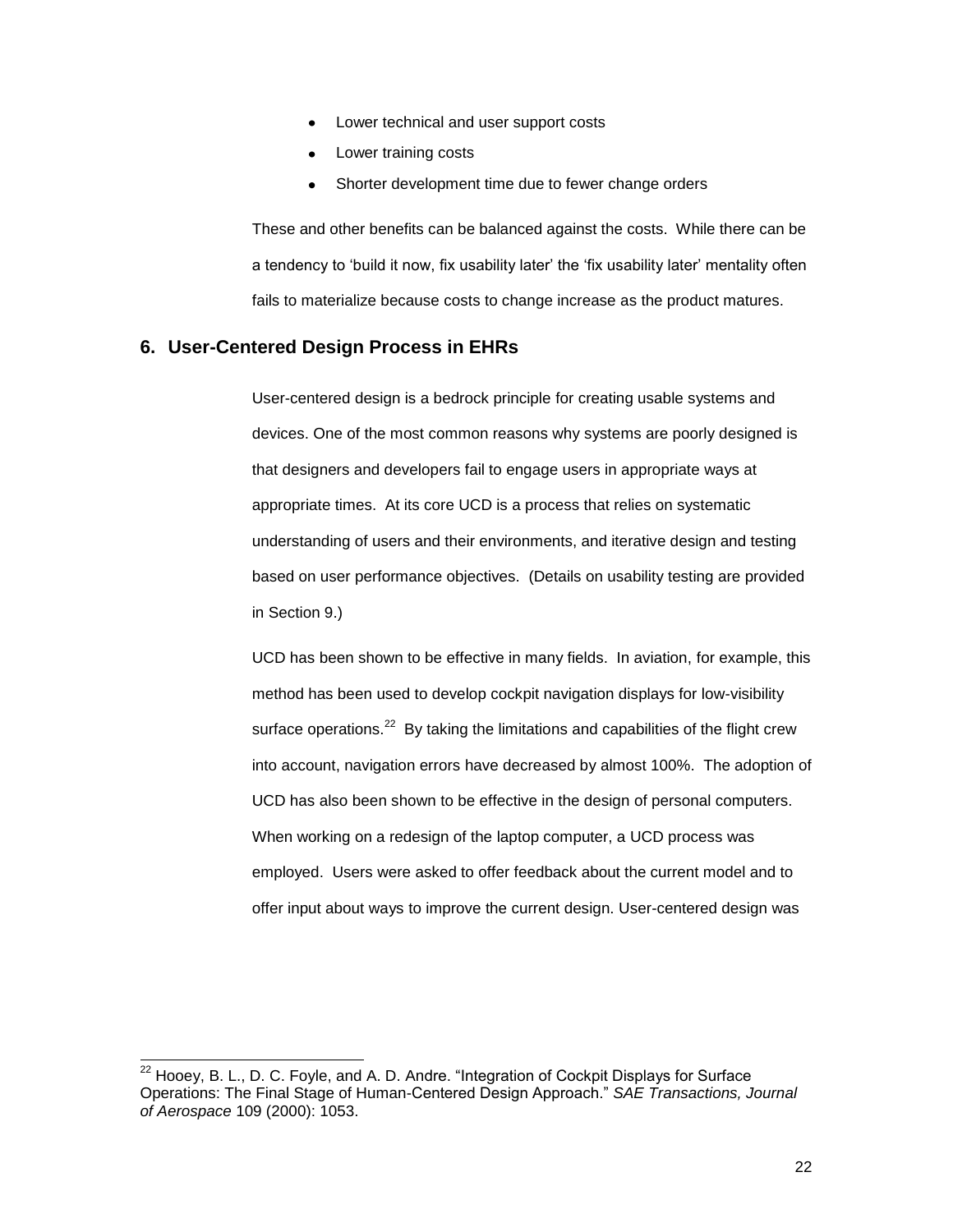successful in increasing market share, brand equity, and customer satisfaction.<sup>23</sup> In fact, user-centered design has been elevated to an ISO standard. $^{24}$ 

UCD serves to engineer improved human performance into a system or device, and has been crystallizing for several decades as a design philosophy. $^{25}$  While there is no singular model of UCD, the instantiations embody the following principles:

- Understand user needs, workflows and work environments  $\bullet$
- Engage users early and often  $\bullet$
- Set user performance objectives
- Design the user interface from known human behavior principles and familiar user interface models
- Conduct usability tests to measure how well the interface meets user needs
- Adapt the design and iteratively test with users until performance objectives are met

As an iterative process, UCD is a cycle that serves to continually improve the

application. For each iteration, critical points and issues are uncovered which

can be improved upon and implemented in subsequent releases. An illustration

of the UCD process is included in [Figure 1.](#page-23-1)

l

<sup>&</sup>lt;sup>23</sup> David A. Sawin, [Kazuhiko Yamazaki,](http://www.informatik.uni-trier.de/~ley/db/indices/a-tree/y/Yamazaki:Kazuhiko.html) [Atsushi Kumaki:](http://www.informatik.uni-trier.de/~ley/db/indices/a-tree/k/Kumaki:Atsushi.html) Putting the "D" in UCD: User-Centered Design in the ThinkPad Experience Development. [Int. J. Hum. Comput. Interaction 14\(](http://www.informatik.uni-trier.de/~ley/db/journals/ijhci/ijhci14.html#SawinYK02)3-4): 307- 334 (2002)

 $24$  ISO FDIS 9241-210:2009. Ergonomics of human system interaction - Part 210: Human-centred design for interactive systems (formerly known as 13407). International Organization for Standardization (ISO). Switzerland.

<sup>25</sup> See Norman, D. A., & Draper, S. W. (Eds.) (1986). User centered system design: New perspectives on human-computer interaction. Hillsdale, NJ: Lawrence Erlbaum Associates, Gould, John D., Stephen J. Boies, and Clayton Lewis. "Making Usable, Useful, Productivity: Enhancing Computer Applications." *Communications of the ACM* (January 1991): 72-86., and Vredenburg, K. Isensee, S., and Y Righi, C. (2002). User-Centered Design: An Integrated Approach. Upper Saddle River, NJ: Prentice Hall.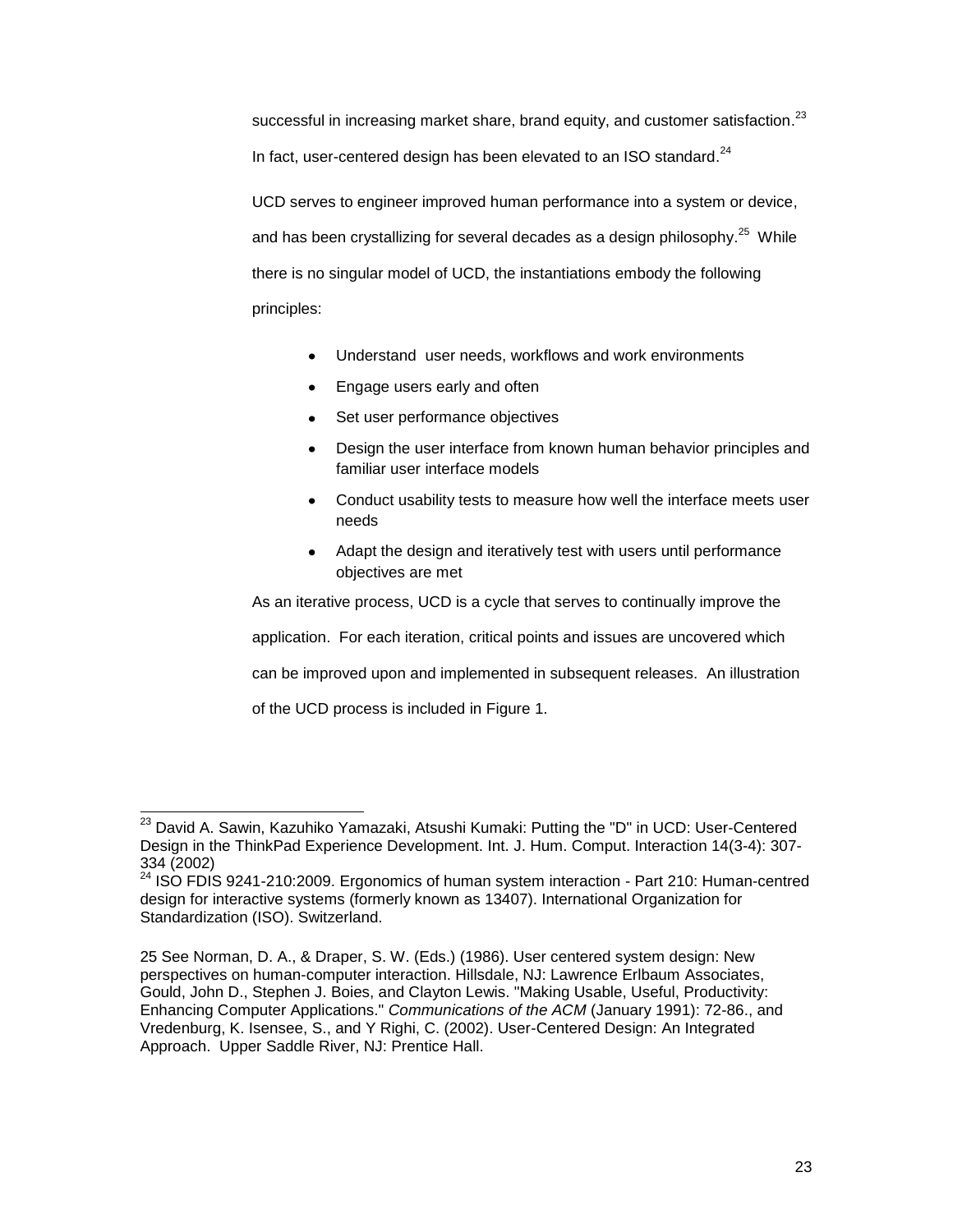

<span id="page-23-1"></span>**Figure 1. UCD Process involves understanding the background of the users and the work environment, getting the users involved early in the design, setting objectives for the application, doing detailed design, testing, evaluating, and changing. The process cycles can go through many iterations at each step and can cycle repeatedly from understanding through testing.**

#### <span id="page-23-0"></span>**6.1. Understand User Needs, Workflows and Work Environments**

In order to design any interface, the purpose of that interface must first be described. Additionally, the many, varied user goals and needs in the larger environment must be considered. For example, a screen within an EHR is designed with the purpose of ordering prescriptions. The user of this EHR may also need to locate drug information, interpret drug-drug interactions, and correct errors. Thus, the design of the EHR requires documentation of not only the high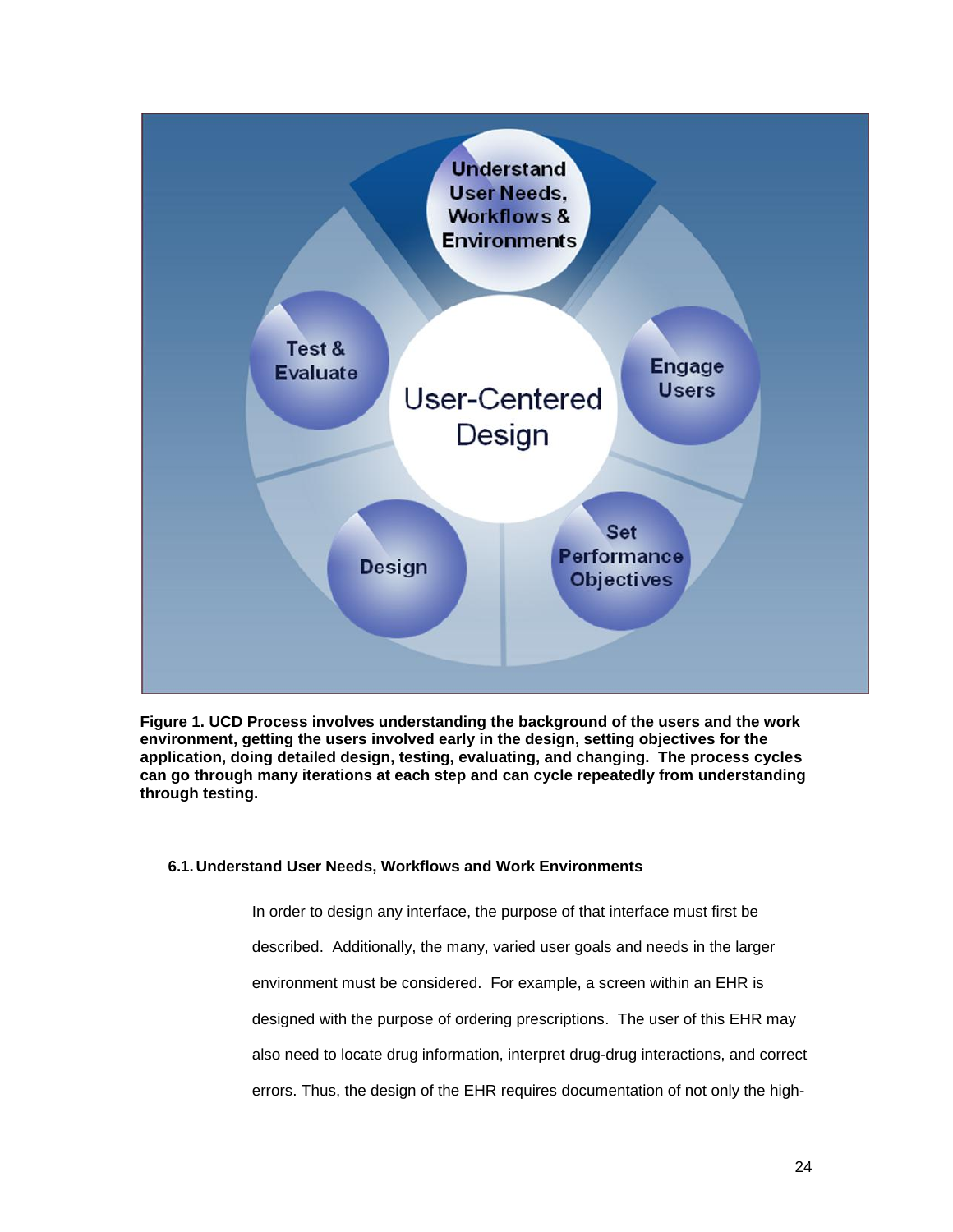level goal (i.e., place prescription order) but all of the sub-goals and associated work flows. Detailing all these flows, even on something as seemingly straightforward as a recording smoking status, will help the designer create a more usable device.

One must also consider the role of the environment. A system or device is never used in a vacuum. The EHR might be used in a quiet office, overcrowded noisy clinic, or in ways never considered by the designer. While the administrator has little or no control over where a device will be used, it is important that early in its development the administrator gathers sufficient information to understand the typical as well as the out-of-the-ordinary environments in which the system will be used.

In short, design begins by understanding who the users are, their needs, typical and atypical workflows, and the context in which the system will be used.

#### <span id="page-24-0"></span>**6.2.Engage Users Early and Often**

It is generally accepted that involving end users in EHR design is a good idea. The question is often *when* and *how* to get users involved. One starting point, with respect to users' EHR goals and objectives, is to gather information through qualitative means: ethnographic studies, contextual interviews, patterns of use of existing systems, etc. The outcome of these qualitative methods should include:

- how is the EHR meant to fit within the practice or system,
- where will the EHR be used,
- how often,
- by whom,  $\bullet$
- what is the intended user's experience is with similar devices,
- what level of complexity is appropriate,
- barriers to adoption, etc.  $\bullet$

The study should be focused around examples of problems that the interface is intended to solve or outcomes that the users' envision. Putting the user goals in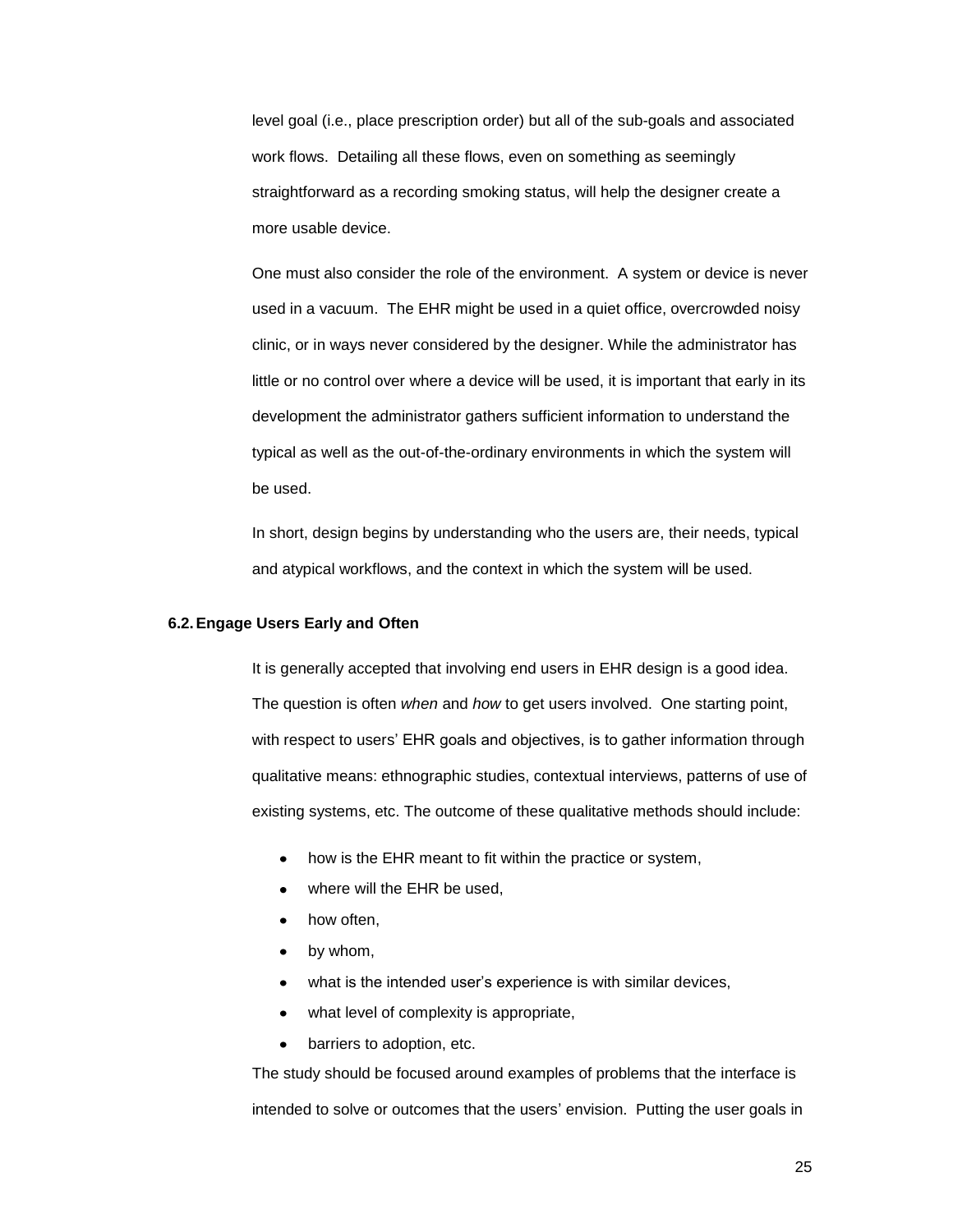context of the environment brings the design requirements into sharper focus, and should give the user interface team the information to create early prototypes. Getting a picture of the users, the context, and the environment will provide the foundation for the design effort.

In some design groups, the design team simply begins designing screens prior to spending time listening to and observing users. This can result in a user interface design that gets solidified before all of the thinking has a chance to get realized in the system. In the UCD process, design begins in the field by learning about users, their goals, and their environments long before any screens are built.

It is important to note that users are rarely designers. User interface design is a skill that requires specialized knowledge and experience. Asking users to design something is asking for expertise beyond the capability of most users. However, users are very good at reacting to designs. That is, users are usually better at providing feedback about specific cases rather than dealing in abstractions.

Early design prototypes should be presented to a small number of users (e.g., fewer than ten) for their reaction (e.g., early formative usability testing).<sup>26</sup> These incremental design-test cycles are repeated with users until a solid vision is achieved. Users are engaged early during user research and preliminary design but also at each subsequent step such as design reviews and (obviously) during usability testing.

 $\overline{a}$ 

 $^{26}$  Formative testing is done early in the design cycle with a small group of users to identify and prioritize major problems. Verbal reporting is a critical data component though having participants think aloud can affect performance. Summative testing is done later in the design cycle with larger and more diverse groups of users and gathers real human performance data (i.e., less/no reliance on verbal report). Formative and summative usability testing should be seen as complementary and should be brought in at the appropriate times. There are a variety of books cited earlier and resources on the Internet describing the nuances of formative and summative usability testing (for instance see: ISO 9241-11).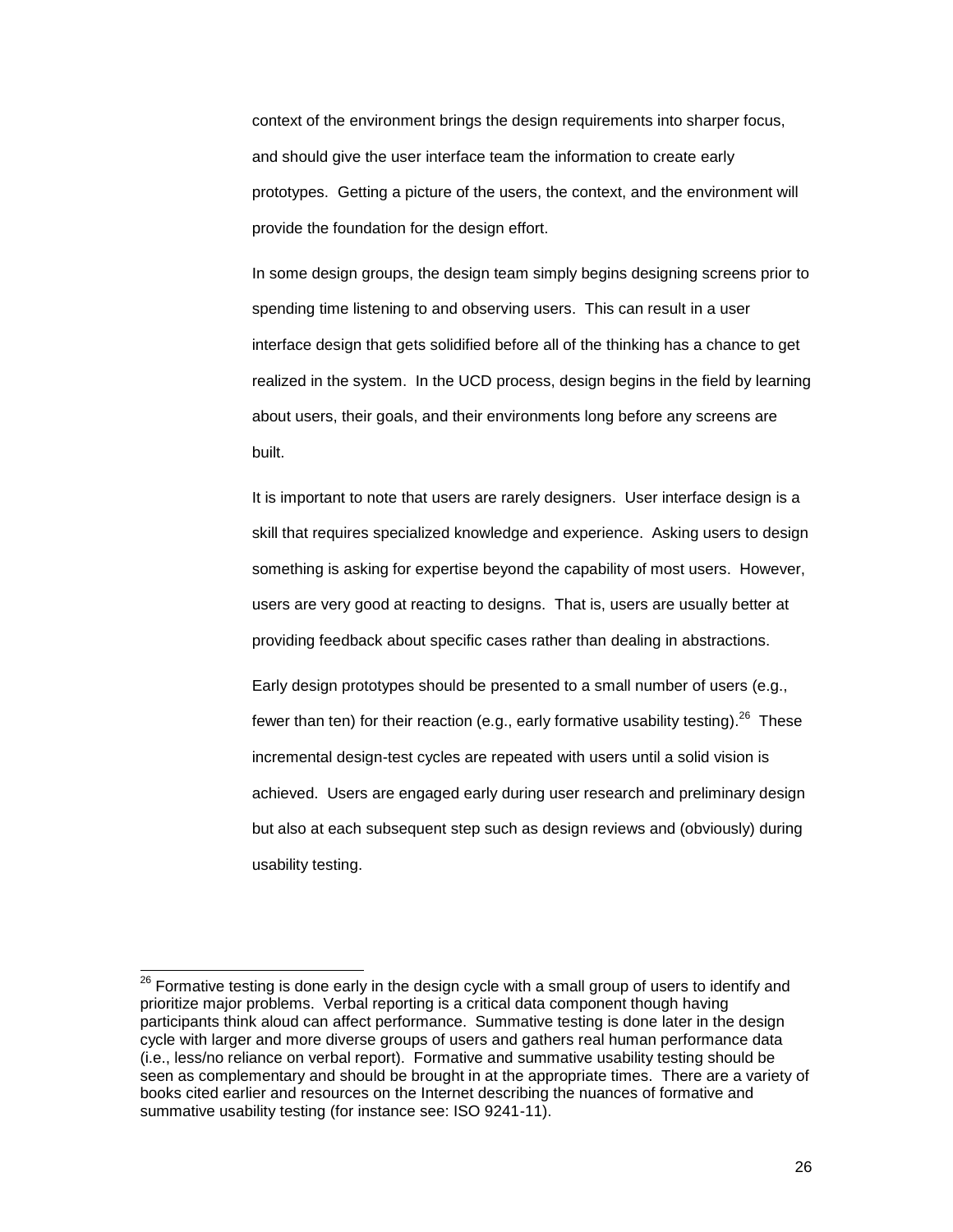# <span id="page-26-0"></span>**6.3.Set User Performance Objectives<sup>27</sup>**

One result from qualitative work, developing application objectives, and early usability testing, is the formation of user performance objectives. Objective measures of success are important to decide when the interface has reached the appropriate maturity to be released. Typically, most user performance objectives are related to effectiveness (e.g., optimal and error-free performance), efficiency (e.g., speed), and satisfaction and subjective assessment. In the UCD process, key performance measures are operationalized for target user groups such that core tasks (e.g., time to update blood pressure on a particular screen) are given target values (e.g., less than 20 seconds by 90% of first-time users). [Table 4](#page-27-0) shows an example of this.

l

 $^{27}$  A rigorous treatment of this can be found at: National Institute of Standards and Technology-NIST (2007).*Common industry specification for usability –requirements NISTIR 7432.* Retrieved from [http://zing.ncsl.nist.gov/iusr/documents/CISU-RIR7432.pdf.](http://zing.ncsl.nist.gov/iusr/documents/CISU-RIR7432.pdf) See Section 6 "Usability requirements specification" in particular.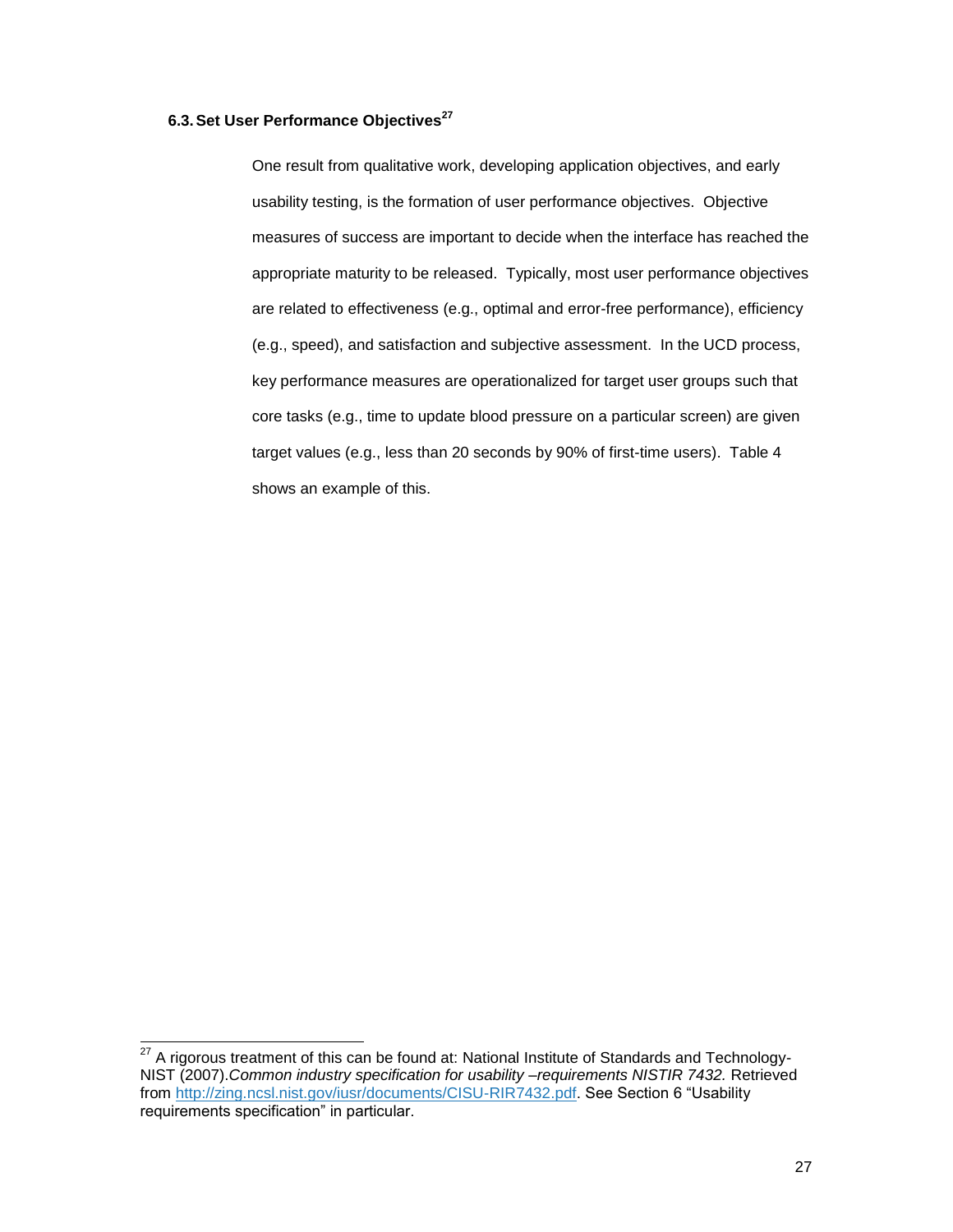|                                                                     |                                                                                                                             | <b>Measuring Usability Relative to Goals</b>                                                                                                              |                                                                                                                                                  |
|---------------------------------------------------------------------|-----------------------------------------------------------------------------------------------------------------------------|-----------------------------------------------------------------------------------------------------------------------------------------------------------|--------------------------------------------------------------------------------------------------------------------------------------------------|
| <b>Task</b>                                                         | <b>Effectiveness</b>                                                                                                        | <b>Efficiency</b>                                                                                                                                         | <b>Satisfaction</b>                                                                                                                              |
| <b>Record Patient</b><br><b>Demographics</b> (First-time<br>users)  | <b>Goal: 90% correct on first</b><br>trial irrespective of path<br>Test Cycle 1: 100% correct<br>Test Cycle 2: 95% correct  | Goal: Successful completion in<br>90 seconds by 80% of users<br>Test Cycle 1: 120 Seconds by<br>80%<br>Test Cycle 2: 80 seconds by<br>95% of participants | Goal: All participants give task<br>difficulty ratings of "Easy" or "Very<br>Easy"<br><b>Test Cycle 1:</b> 5 of 8 rated "Easy" or<br>"Very Easy" |
| <b>Record Patient</b><br><b>Demographics</b><br>(Experienced users) | Goal: 100% correct using<br>optimal path on first trial.<br><b>Test Cycle 2: 100%</b><br>correct; 80% used optimal<br>path  | Goal: Successful completion in<br>45 seconds by 95% of users<br>Test Cycle 2: 40 seconds by<br>95% of participants                                        | Goal: All participants give task<br>difficulty ratings of "Easy" or "Very<br>Easy"<br>Test Cycle 1: 5 of 8 rated "Easy" or<br>"Very Easy"        |
| <b>Provide clinical summary</b><br>of visit                         | Goal: 100% correct using<br>optimal path on first trial.<br><b>Test Cycle 1: 100%</b><br>correct; 100% used optimal<br>path | Goal: Successful completion in<br>45 seconds by 95% of users<br>Test Cycle 1: 40 seconds by<br>95% of participants                                        | Goal: All participants give task<br>difficulty ratings of "Easy" or "Very<br>Easy"<br>Test Cycle 1: 8 of 8 rated "Easy" or<br>"Very Easy"        |
| <b>Prescribe medication</b><br>(with drug-drug<br>interaction)      | Goal: 75% correct using<br>optimal path on first trial.<br><b>Test Cycle 1: 100%</b><br>correct; 80% used optimal<br>path   | Goal: Successful completion in<br>45 seconds by 95% of users<br>Test Cycle 1: 40 seconds by<br>95% of participants                                        | Goal: All participants give task<br>difficulty ratings of "Easy" or "Very<br>Easy"<br>Test Cycle 1: 2 of 8 rated "Easy" or<br>"Very Easy"        |
| <b>User Group: Primary Care Physicians</b>                          |                                                                                                                             |                                                                                                                                                           |                                                                                                                                                  |

#### **Table 4. Measuring of User Performance on Key Tasks**

<span id="page-27-0"></span>There are many attributes of this table to point out. First, the tasks should be those that are either high frequency, have high importance, or are difficult functions to perform. Tasks should also be meaningful to the design team for commercial or market reasons. Second, the performance measures should be expressed in terms that are operational. That is, efficiency must be operationalized to a dependent variable (e.g., time) that can be reliably measured and will serve as the basis of comparison as well as identify where improvements have been made or further work needs to be done. Third, user groups and numbers of participants need to be specified. Learning criteria can also be indicated in the table by adding criteria for early learners versus experienced users. Not all tasks need to be tested on each test cycle (see "Record Patient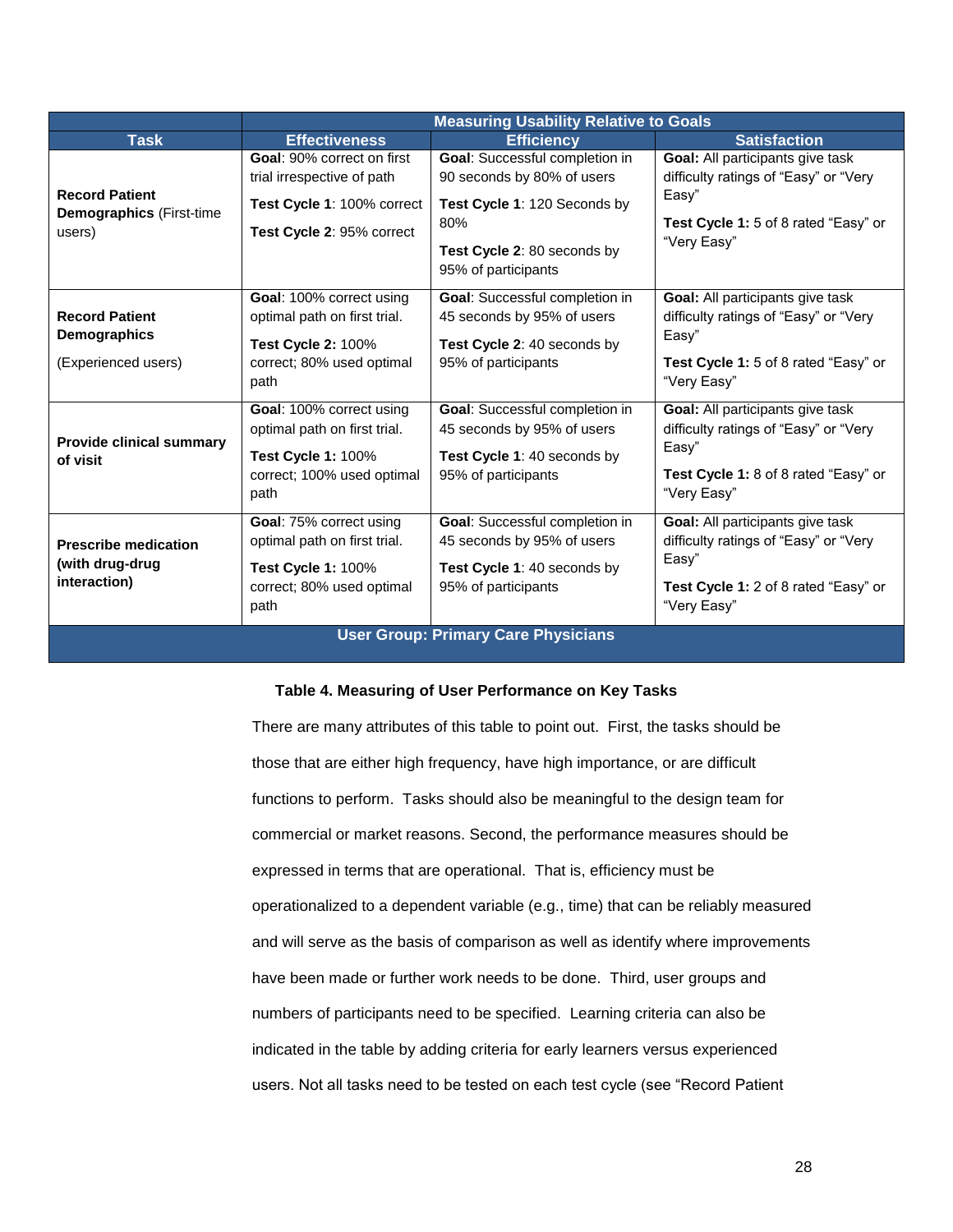Demographics"). Last, the results from multiple rounds of testing can be recorded in the table. Keeping systematic records of tasks, goals and results will ensure that the application serves the needs of the users.

The development team agrees to the performance objectives and continues to measure them through usability testing at points in the development process. One of the tenets often adhered to is that the interface is not released until all goals have been reached simultaneously. Ultimately this will ensure that the interface is not sub-optimal on one measure for the sake of others.

# <span id="page-28-0"></span>**6.4. Design the User Interface from Known Human Behavior Principles and from**

# **Familiar User Interface Patterns**

Successful EHR design requires not only an understanding of users' needs, but also knowledge of the human factors design principles that ensure effective, efficient and satisfying usage. The human factors field has a body of knowledge derived from cognitive psychology that supports UCD. $^{28}$  The design guidance is built from evidence-based knowledge of human performance, from known best practices, and from commonly used interface patterns. Many of these practices are detailed in design documents and design standards.<sup>29</sup> Having good

<sup>29</sup> A few examples include:

 $\overline{a}$ 

- U.S. Department of Health and Human Services. (2006). Research‐Based Web Design & Usability Guidelines. Available at: [www.usability.gov/pdfs/guidelines.html.](http://www.usability.gov/pdfs/guidelines.html)
- Shneiderman, B. (1998). Designing the user interface. Third edition. Addison-Wesley. (First edition published 1987).
- Galitz, W. (2007). The essential guide to user interface design: An introduction to GUI design principles and techniques  $(3<sup>rd</sup> Edition)$ . Indianapolis, IN: Wiley Publishing.
- Lidwell, W., Holden, K., and Butler, J. (2003). Universal principles of design. Rockport Publishers.

 $^{28}$  There are many. Here are a few:

Card, S., Moran, T.P., & Newell, A. (1983).The psychology of human computer interaction. New York: Lawrence Erlbaum Associates.

Wickens and Hollands (2000). Engineering Psychology and Human Performance. Upper Saddle River, NJ: Prentice Hall.

Wickens, C., Liu, Y., and Gordon, S. (1997). An Introduction to Human Factors Engineering. Upper Saddle River, NJ: Prentice Hall.

There are many platform style guides that center around user interface design practices.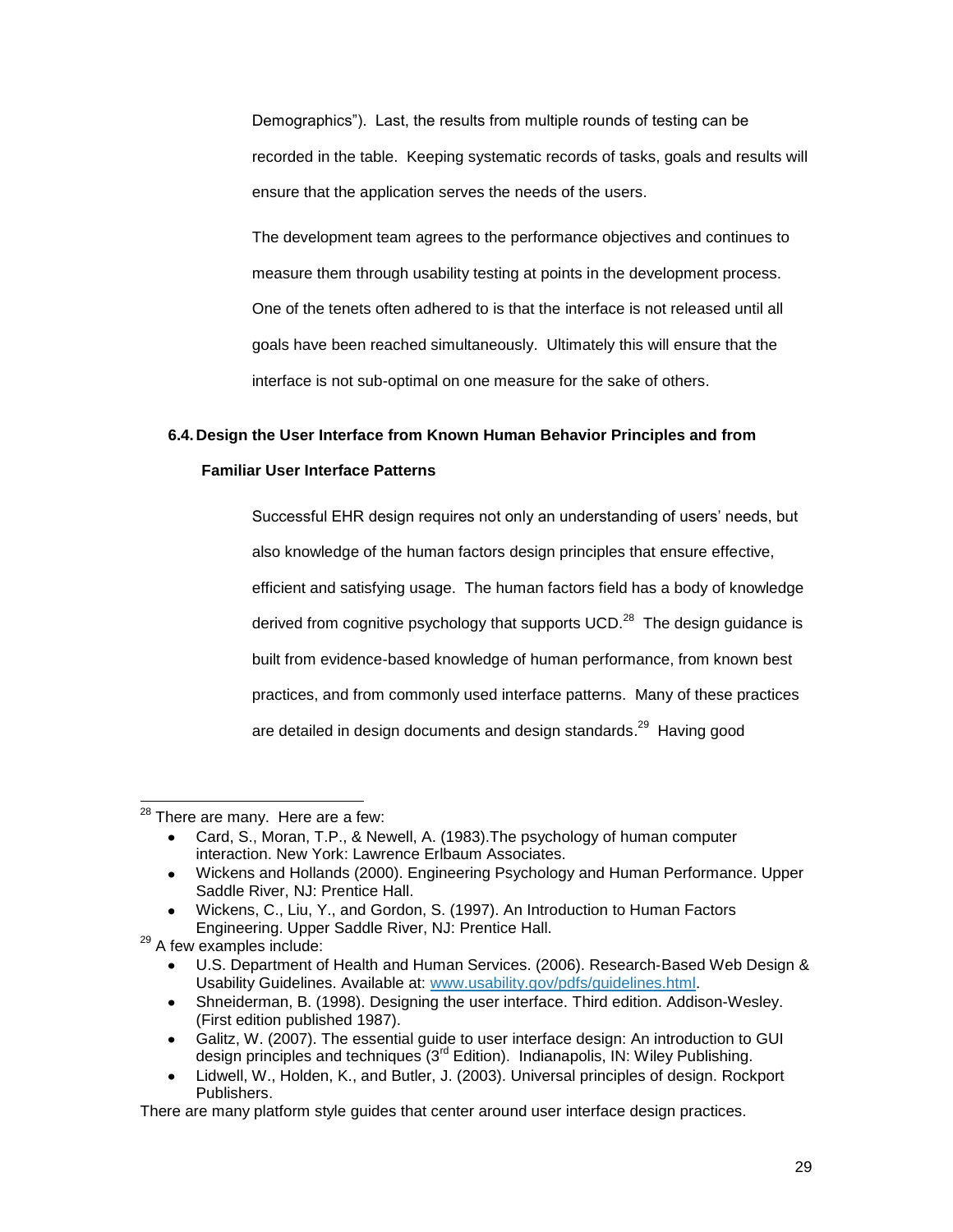knowledge of the users' tasks, environments, and human performance, skilled designers can make usable designs from the outset.

#### <span id="page-29-0"></span>**6.5. Conduct Usability Tests to Measure how Well the Interface Meets the Needs**

Understanding the objectives is not enough. The designs must be tested with representative users under realistic contexts. The purpose of usability testing is to identify problems for repair during subsequent development and to measure user performance to ensure that the objectives are achieved. Early in the design cycle, testing is often informal with a small number of users (called 'formative' testing). However, as development formalizes the interface, these informal methods become less effective. Formal and summative methods, described in subsequent sections, must be used to ensure that the applications meet the user needs with respect to the performance objectives laid out in the beginning.

# <span id="page-29-1"></span>**6.6. Adapt the Design and Iteratively Test with Users until Performance Objectives are Met**

The UCD process ends when the user performance objectives are met through reproducible summative usability testing. The iterative design-test cycle requires the designer to objectively record and review the results, make changes accordingly, and then retest. If the design is built from a good foundation of user research and known user interface standards and conventions, the number of test iterations can be quite minimal.

Usability testing must be built into the overall planning of application development. In many cases, much of the UCD process is conducted before a single line of application code is written.

UCD has been rightfully perceived as being more evolutionary than revolutionary in improving performance. UCD is not likely to produce incredible breakthroughs

30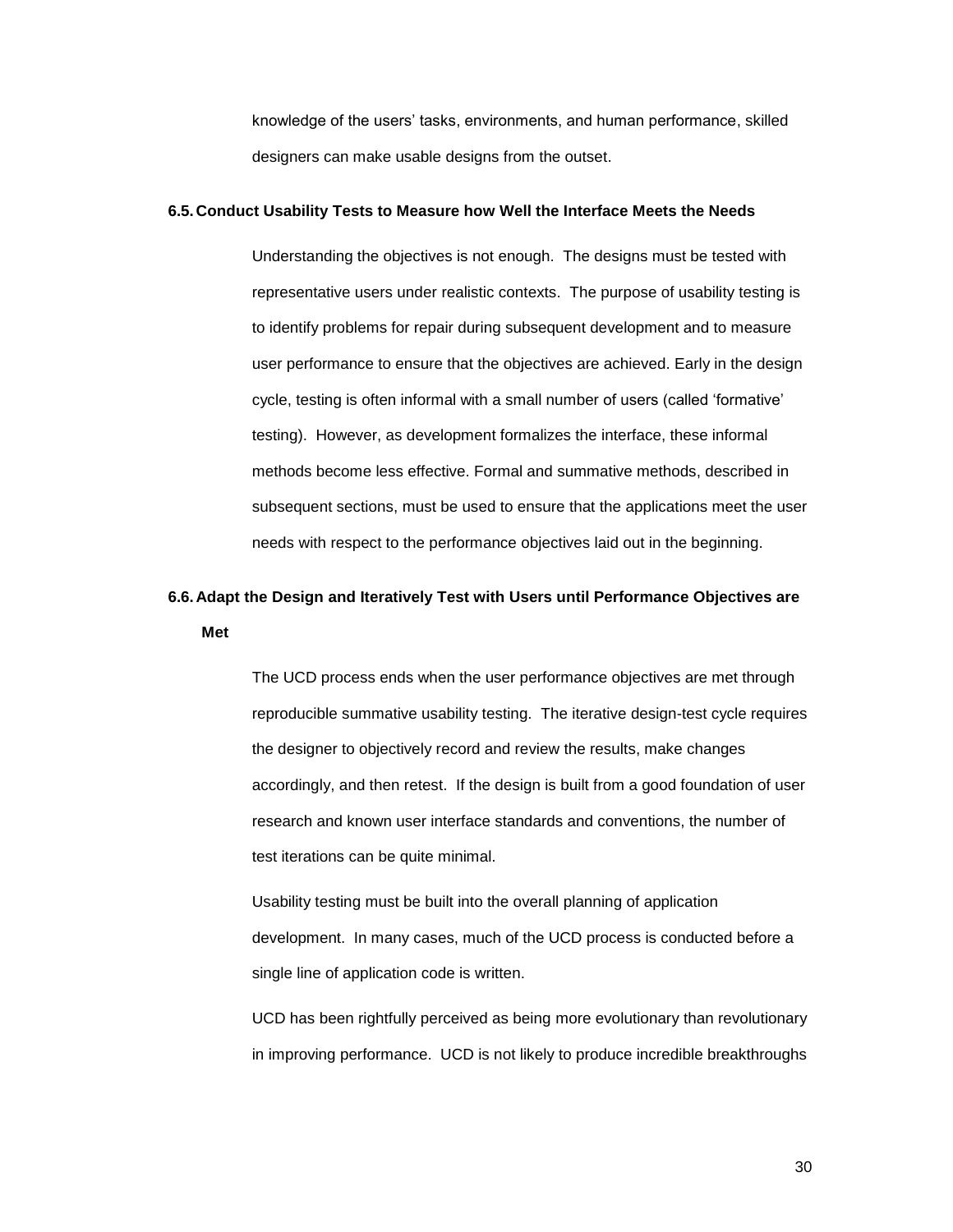in human performance. However, often what is needed is solid incremental improvement, and this is where the UCD process is very beneficial.

# <span id="page-30-0"></span>**6.7. An Example of UCD Methods**

[Figure 2](#page-30-1) portrays a typical UCD methodology. The details of the process were covered in the previous sections, but on a practical level it is instructive to illustrate the process.



# **Figure 2. A User Centered Design Methodology**

<span id="page-30-1"></span>Design of any system begins with understanding and documenting the users' needs and requirements and how they are to be fulfilled (in abstract) by the application (Step 1). For example, the application must be able to display the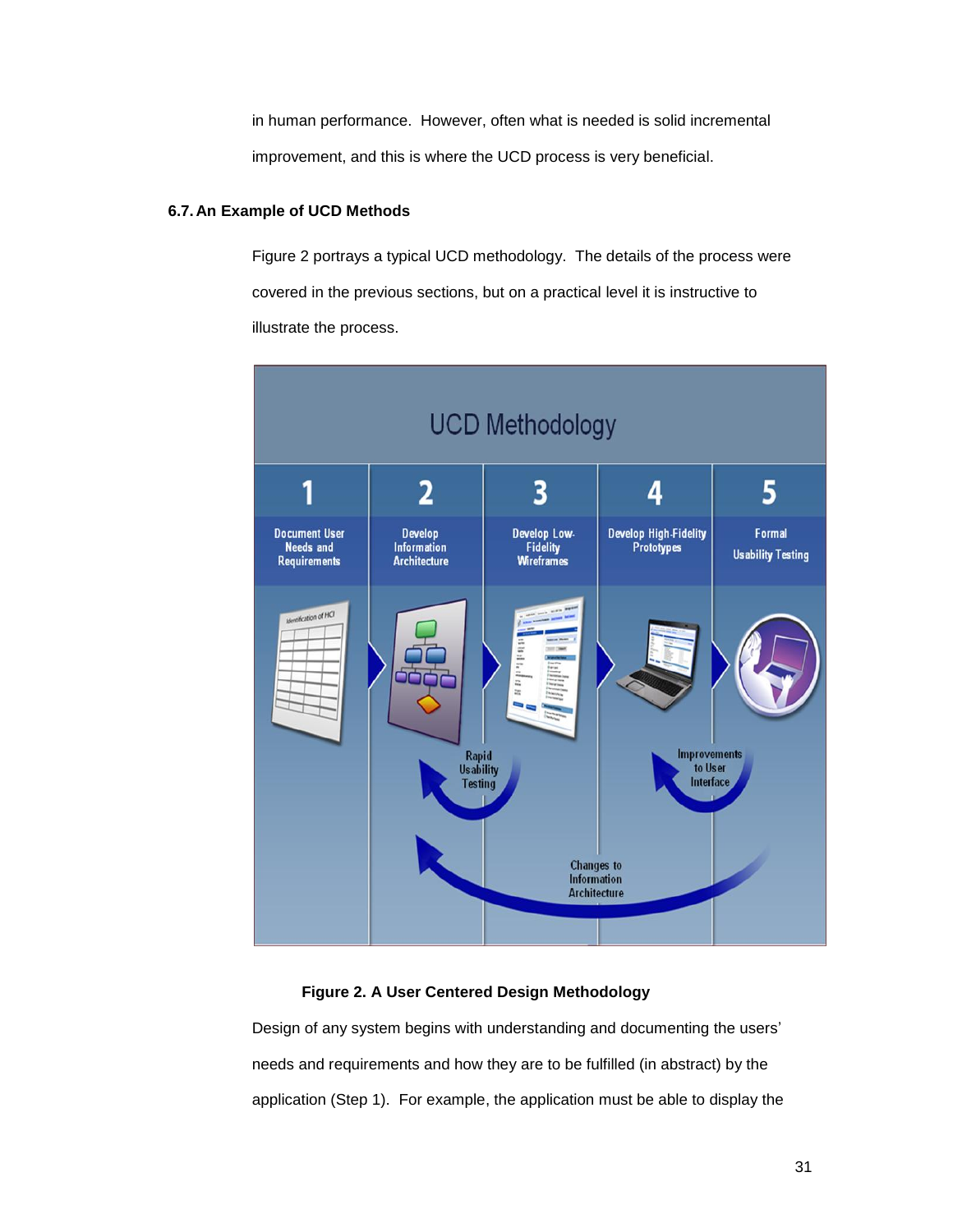history of present illness, show all prior encounter notes, and allow for writing of electronic orders for blood work.

Once these requirements have been documented, the requirements are mapped into a set of workflows (Step 2). Note that because this is user-centered and not system-centered the requirements and process flows are at the user interface layer, not at a system or data layer. To be clear, the user interface is more than what the user sees. The user interface involves the screens (of course), but it also involves the flow across screens, the actions the user needs to take, the alert and error boxes, etc. Defining the process or work flows are critical to the later development of the screen interface. A completed workflow analysis is used to create an information architecture. For instance, one process flow would demonstrate each of the data requirements and data flows (from the users' perspective) for a doctor writing an order for a blood test. The flow would include all starting conditions and assumptions, each step and action along the way, and all feedback the user would receive.

Once the work flows are documented, early prototypes of the design can be developed (Step 3). These early prototypes translate the work flow diagrams and data needs to screen flows and screen images that are typically either hand drawn or low-fidelity images. Users will often have a difficult time reacting to workflow diagrams, but will have no trouble providing feedback on the paper prototypes. The arc in Figure 6.3 between steps 3 and 2 represents informal, rapid usability testing. The outcome of that testing may reveal certain flaws in the workflow analysis creating the need for adjustment. Usability testing at this stage is informal, often quite rapid, and involves few users. The parts of the application that deal with ordering blood work are sketched using a drawing program or even by hand. Potential users (who have had no exposure to the application) would be given the task (e.g., "Using these screens please complete

32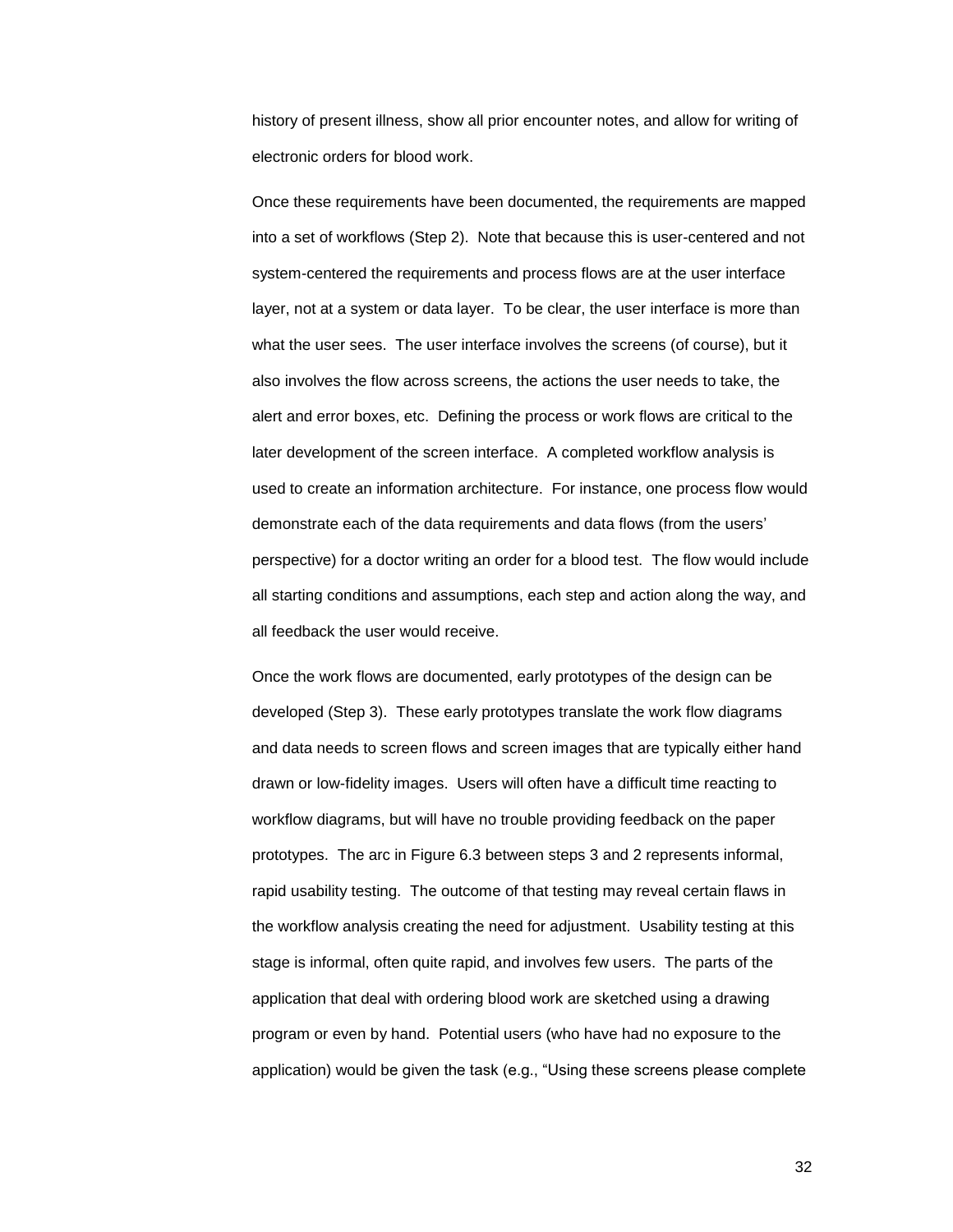an order for blood work up for Patient  $X$ "). Feedback would then be used to make changes to the architecture and/or the screens.

The iterative design-test cycle continues until enough confidence is gained to make a higher fidelity version – this time one that is executable (Step 4) and ready for formal usability testing (Step 5). The paper 'order screens' would be turned into a fully functioning working prototype. Again, users would perform tasks; however, this time performance data would be recorded and formally documented. Once testing has occurred, the outcome of that testing is evaluated and often changes are required either to the user interface (Step 4) or to the information architecture and design (Step 2). Adjustments are made until the performance criteria are met.

This method of iterative design and testing relies on increasing the fidelity of the prototypes as the design improves, and increasing the number of users involved during each iteration. Iterative testing is foundational to UCD. In the beginning, more informal, formative (i.e., "discount") usability tests are needed to enable rapid turnaround of findings to the development team (e.g., Nielsen, 1989).<sup>30</sup> As the interface matures, more formal, summative methods provide greater coverage of tasks and include more diverse user groups.

# <span id="page-32-0"></span>**7. Unique Features of Developing Usable EHRs**

l

In the broad spectrum of user interface design, one must consider user groups, tasks/goals, and contexts of use.

The characteristics of the user groups make design and the design process of an EHR more challenging than that of other applications. In general, EHR users are highly educated and highly skilled: physicians in general and specialty practice,

<sup>30</sup> Nielsen, J. 1989. Usability Engineering at a Discount. *Designing and Using Human-Computer Interfaces and Knowledge Based Systems*, edited by G. Salvendy and M.J. Smiths. Amsterdam: Elsevier, 391-401.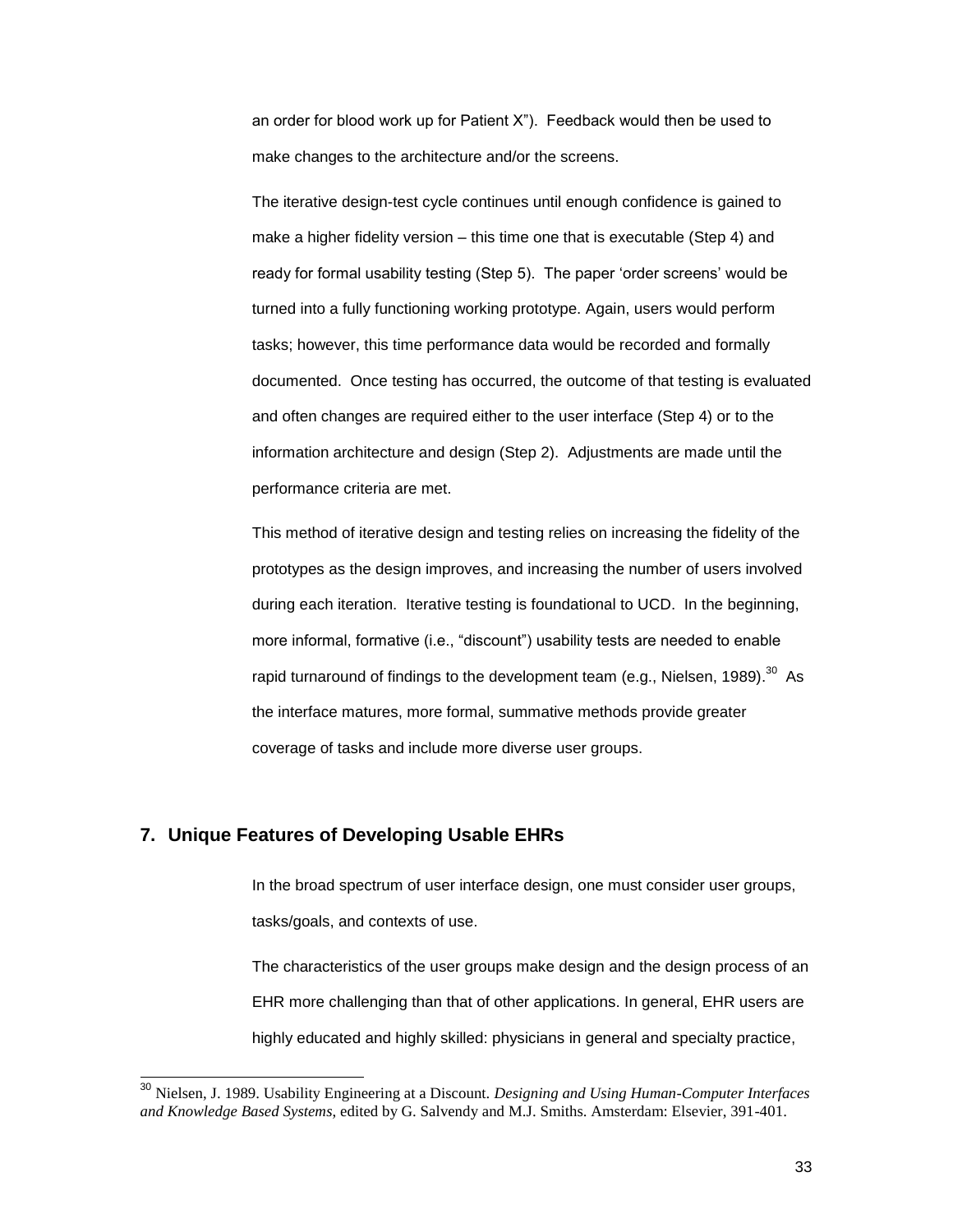residents, hospitalists, nurse practitioners, nurses, lab technicians, administrative staff, etc. The design process must embrace the full range of skills, knowledge, and experience that exists today in clinical practice. Specifically, during design and development, efforts must be made to include users from all relevant user populations. When developing EHRs, it is important to ensure a sample of the population that exhibits a range of like characteristics, such as technology sophistication and acceptance of technology. Usability for groups at one end of the technology sophistication dimension often is much different than for those at the other. In short, ensuring that the sampling process covers characteristics of relevant users is paramount to developing a usable EHR. Testing with too few people or narrow populations will not expose a sufficient number of problems.<sup>31</sup>

EHRs should be built with Section 508 accessibility requirements in mind to ensure that diverse user populations can use the application, including those with disabilities (see www.section508.gov). In the UCD process, efforts must be made to characterize the diversity of user groups and ensure that these groups are included during the design phase and during testing.

The tasks of EHR users are highly specialized. Clinical applications have the burden to ensure patient safety, avoid errors, maximize efficiency, offer support at point of care, *and* maintain a legally defensible record. This is a very tall order for any application. What makes this problem harder is that there are significant differences between tasks done in ambulatory settings and tasks done in the hospital setting – not to mention among tasks done in various specialty groups or hospital departments. All this leads to a very complex application environment. What is important in the UCD process is that the tasks used as benchmarks reflect reality. It is important to choose tasks that are high frequency and tasks

l

 $31$  See Lewis, J. R. (2006). Sample sizes for usability tests: mostly math, not magic. interactions 13, 6 (Nov. 2006), 29-33. And Turner, C. W., Lewis, J. R., & Nielsen, J. (2006). Determining usability test sample size. In W. Karwowski (ed.), International Encyclopedia of Ergonomics and Human Factors (pp. 3084-3088). Boca Raton, FL: CRC Press.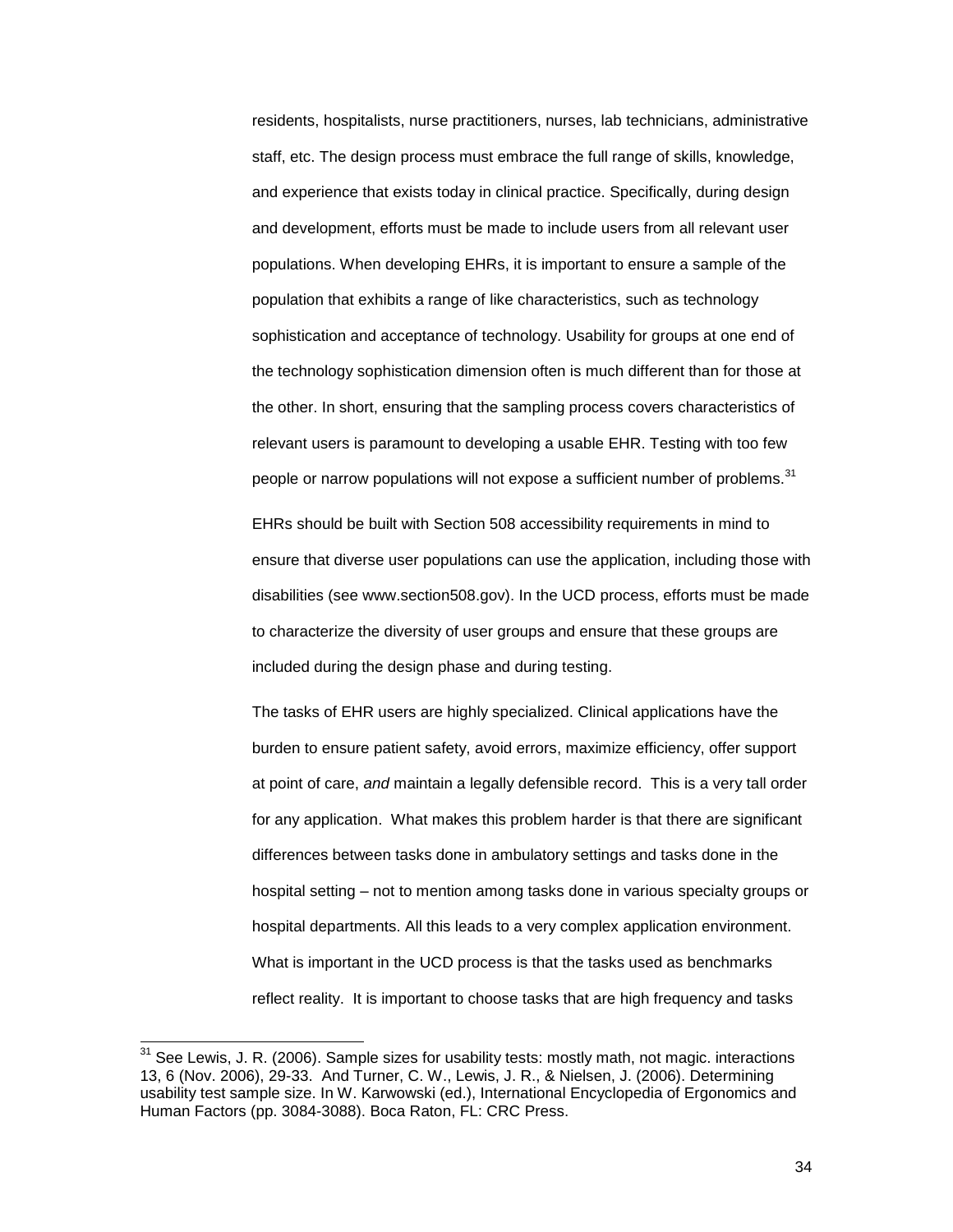that are of high importance or have high patient safety implications. Moreover, it is important to test enough of these tasks to ensure that the problems have been uncovered and resolved.

An often neglected area in user interface design is the context of use. Unlike applications that are built for traditional office environments, EHRs are used collaboratively in work groups, on-the-go, and in very stressful situations. Designers' perceptions of context could affect user interface designs tremendously. For example, a designer might make an implicit assumption that a certain screen will be used by a nurse at the nursing station. In fact, the screen might be used by sleep deprived nurses at a slow terminal in the patient room with many distractions. Understanding context is critical to design. Usability testing in context should be strongly considered as an additional step to ensuring usability.

Additionally, context should be seen from the perspective of the user. Many health care professionals are users of technology and many are daily users of EHRs. Designing for people who are current users means that we have to understand their current mental models and methods for performing certain tasks. How one system displays details of flow sheets may be entirely different from how another system does it. These differences can create difficulty for users and increase the time it takes to perform even simple tasks. Complementary or similar user models or patterns in turn facilitate performance. To the extent that users can maximize their existing knowledge by positive transfer of training (that is, the new system behaves and looks like a known system) user performance will benefit. In short, designers should keep in mind that the clinical environment has many different systems and user interface designs should endeavor to minimize initial learning.

35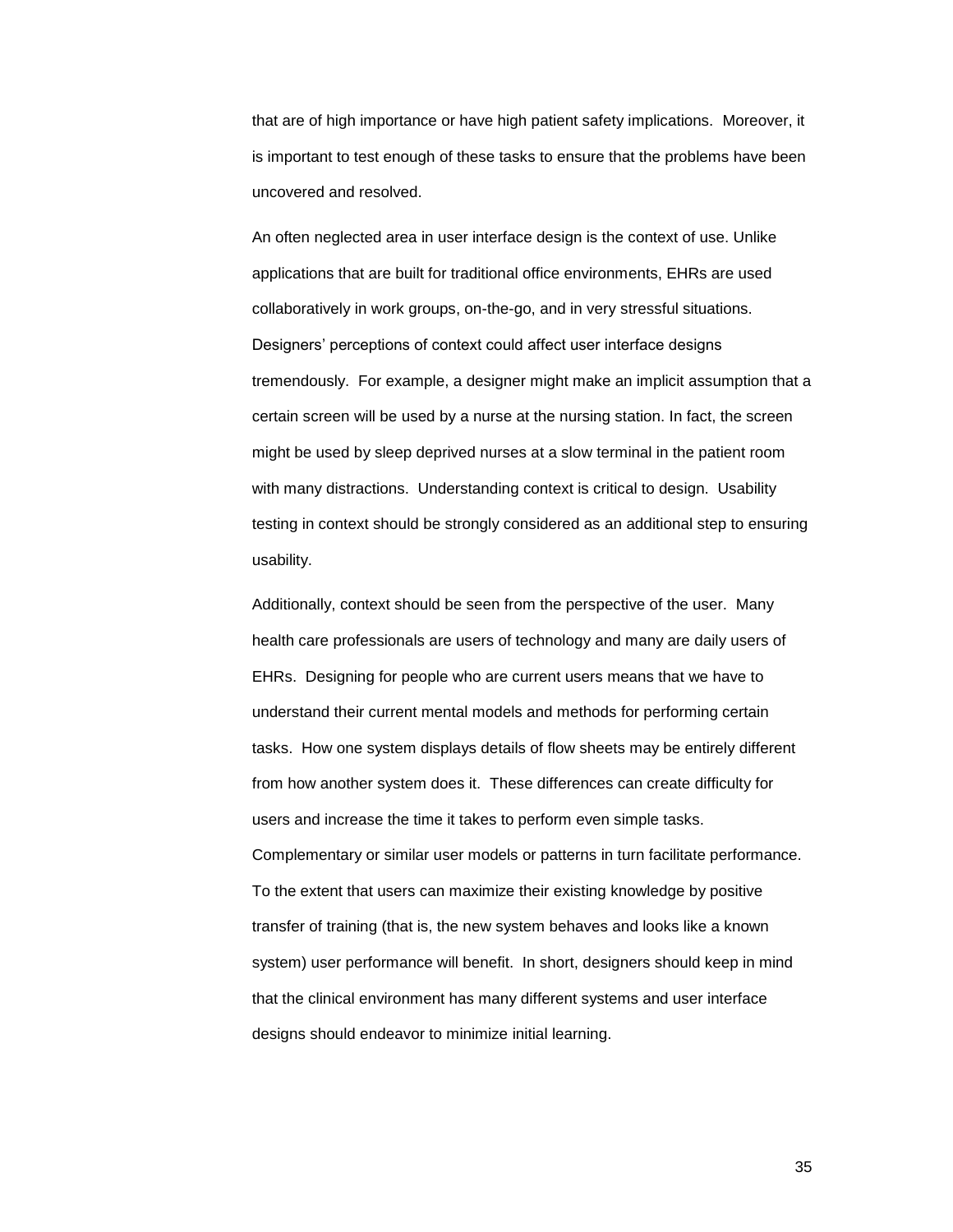Despite the enormous diversity of users, tasks and contexts, the UCD process guides user interface design efforts and provides a foundation for ensuring increased usability.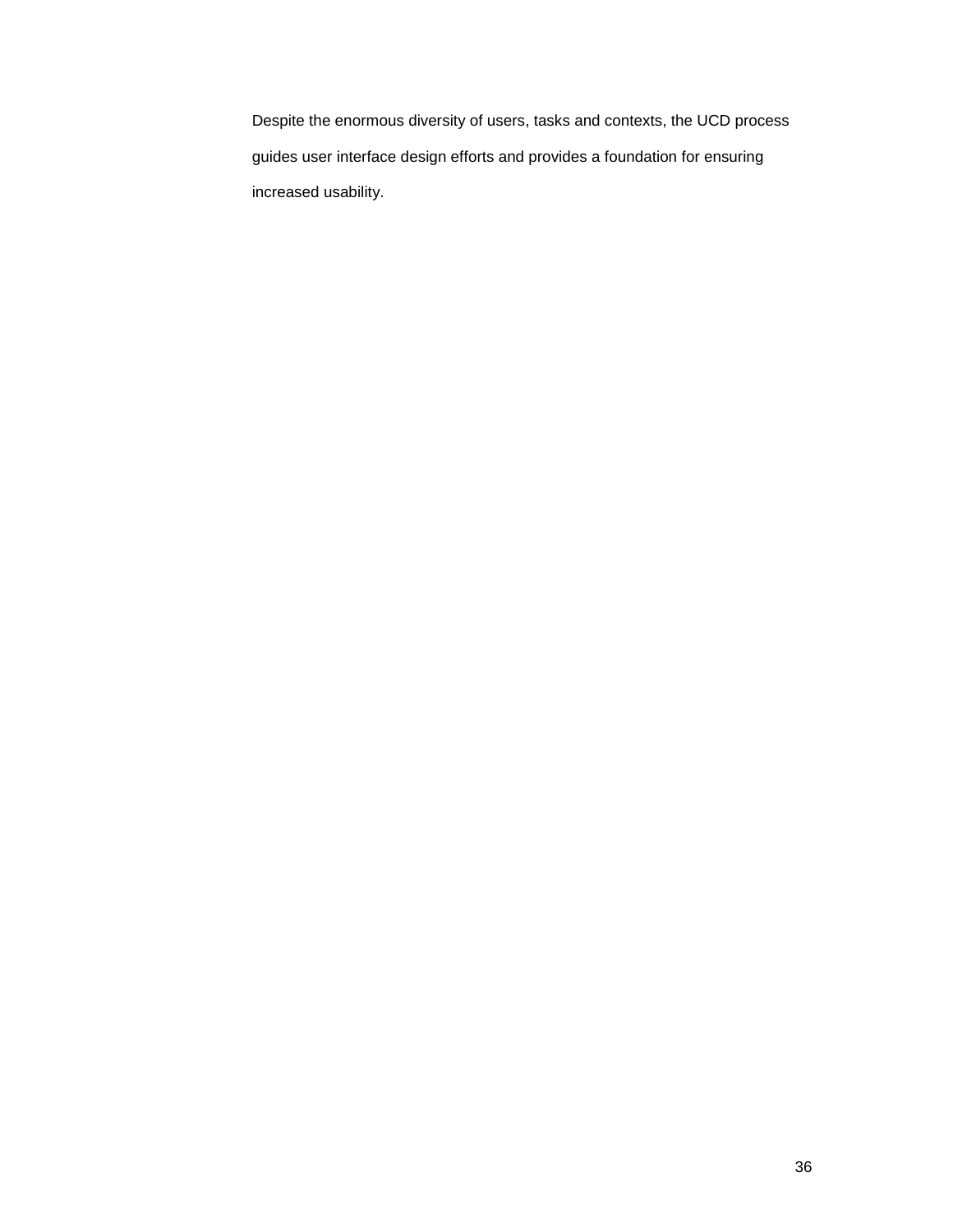# <span id="page-36-0"></span>**8. Organizational Maturity for Usability**

Every EHR has a user experience, whether the user judges it as good or bad. These experiences are created by a team of people: product managers, designers, programmers, content experts, etc. Good UCD processes are best delivered by organizations that have a culture of usability. The degree to which the process of constructing usable experiences is systematized can be evaluated using a Usability Maturity Model (UMM) $32$ . Similar to other maturity models that describe an organization's processes and capabilities in software or product development, UMM can be used to assess and guide an organization in its endeavor to produce usable software.

The purpose of such a model is both diagnostic and prescriptive. Within the Earthy (1999) model there are six levels that describe an organization's embrace of usability and user-centered design. These levels, as shown in [Table 5](#page-37-2) are cumulative and are characterized by several attributes.

 $\overline{\phantom{a}}$ 

 $32$  Earthy, J.V.,1998. Usability Maturity Model: Human-Centeredness Scale. IE2016 INUSE Deliverable D5.1.4s.

Earthy, J. "*Usability Maturity Model: Processes*." Project Report, Lloyd's Register of Shipping, London, 1999.

ISO/IEC (2000) 18529 Human-centered Lifecycle Process Descriptions, ISO/IEC TR 18529: 2000 (E).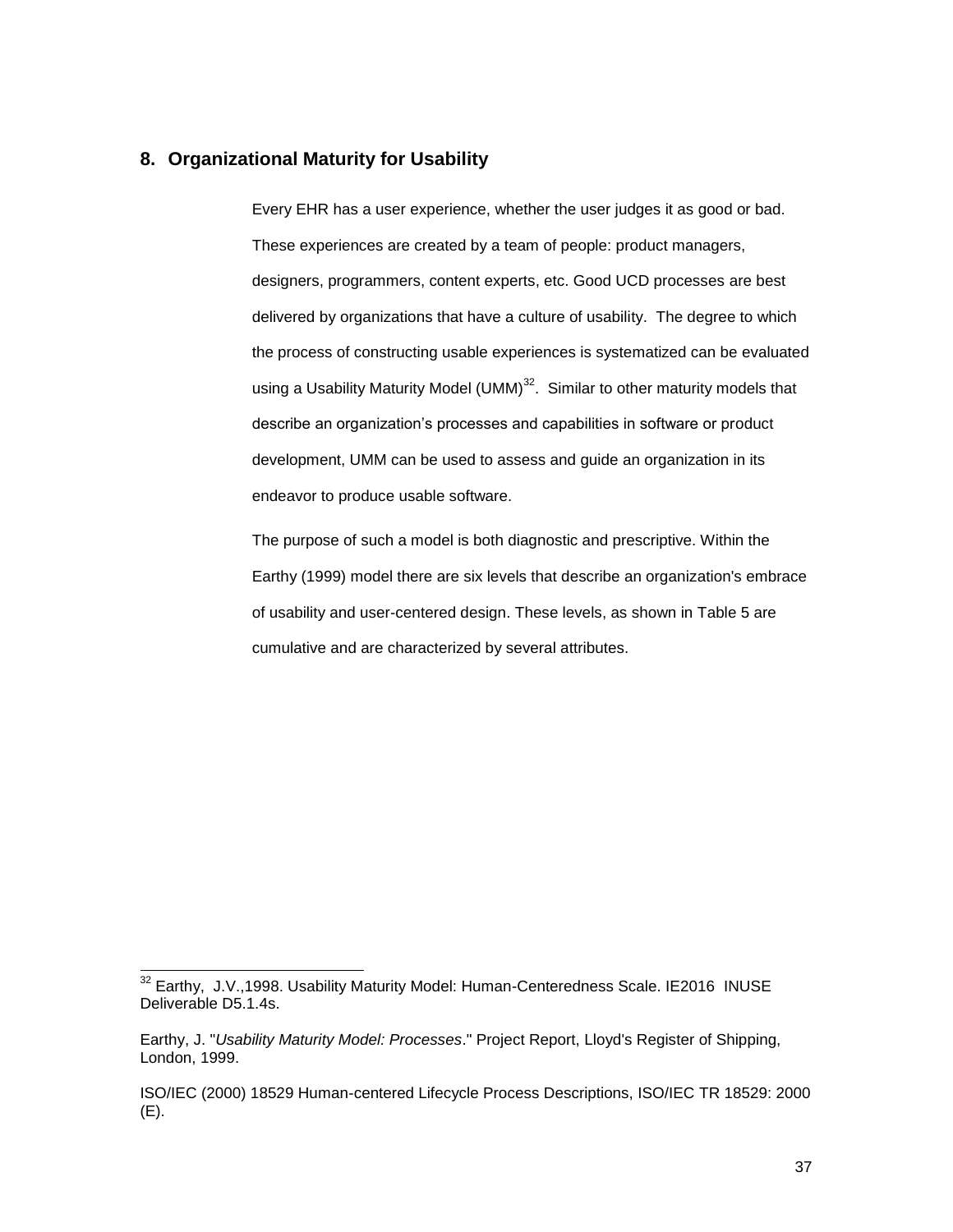| Level                       | <b>Description</b>                                                          |
|-----------------------------|-----------------------------------------------------------------------------|
| $0$ – Incomplete            | Not able to carry out process                                               |
| 1 - Performed               | Individuals carry out process                                               |
| 2 - Managed                 | Quality, time and resource requirements for process known and<br>controlled |
| $3 -$<br><b>Established</b> | Process carried out as specified by organization, resources are defined     |
| 4 - Predictable             | Performance of process within predicted resource and quality limits)        |
| 5 – Optimizing              | Organization can reliably tailor process to particular requirements         |

#### **Table 5. Usability Maturity Model (from Earthy, 1999)**

<span id="page-37-2"></span>Full treatment of usability maturity models is beyond the scope of this document; however, usability maturity within organizations can be characterized by four dimensions. These dimensions include 1) using data as a basis for decisions, 2) management support, 3) the design team, and resources. Each dimension, as described in the following sections, has characteristics that will enable the organization to produce more usable applications.

#### <span id="page-37-0"></span>**8.1. Data as a Basis for Decision**

Intuition and idiosyncratic experience as sources of design guidelines are rarely sufficient to create outstanding experiences in applications as complex as EHRs. As complexity increases, the need to rely on user performance data provided from representative users in realistic contexts increases. Setting benchmark behavioral objectives based on goals that are user and/or market defined is the ideal. It is easily *claimed* that an EHR is usable. However, such claims can and should be empirically tested given the right assumptions and the correct set of tasks. There is little that defines maturity more than reliance on user performance data to make improvements to the user interface and user experience.

#### <span id="page-37-1"></span>**8.2. Management Support**

―'Usability,‖ as discussed at the outset, is not a well-defined term. Some organizations do not have a culture of usability. In organizations without a culture of usability there is little more than token thought given to 'ease of use.'

38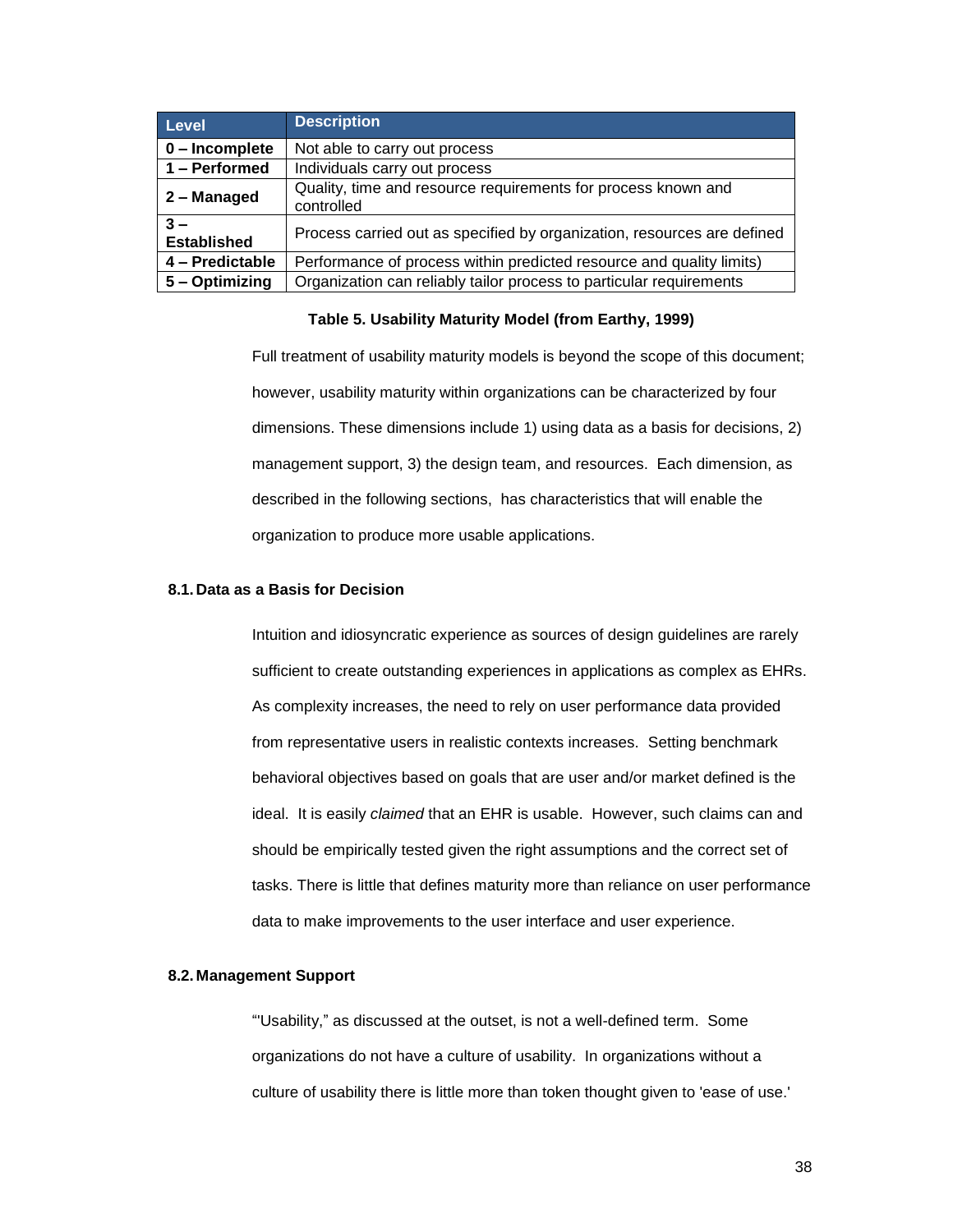Even those within the organization who "own" the user interface may not appreciate the need for data to drive design decisions and improvements.

Perhaps because of success of an *ad hoc* test or the influence of skilled individuals, the organization matures and some layers of management begin to take usability seriously. Usability activities (e.g., usability tests) then may become more formal and more regular.

At the most mature levels, senior management of the company has a passion for the usability of the application. These senior managers understand the relationship between product quality and usability, as well as the relationship between brand identity and usability. These managers understand that the user interface to the EHR is the lens through which customers make critical purchase judgments about their application; in fact, the UI (User Interface) is their product. They also recognize that creating these user experiences requires a commitment to the necessary human resources, and to the UCD process. UCD is tightly woven into product design, development, support, sales, etc. The most mature organizations will have a senior level officer (sometimes called the Chief Experience Officer) who is accountable and responsible for the experiences customers have with the company's products and services.

#### <span id="page-38-0"></span>**8.3. Design Team**

It is assumed, in some less mature organizations, that programmers write the code and that the user interface is simply part of the code. But user interface design requires an in-depth understanding of the users, tasks, and context of use, which programmers often lack. Understanding this, many organizations rely on the expertise of staff clinical experts or outside clinical advisers to help design their EHR. Clinicians understand the contexts and use cases, and they themselves are users. Engaging clinicians is important and necessary, but it is

39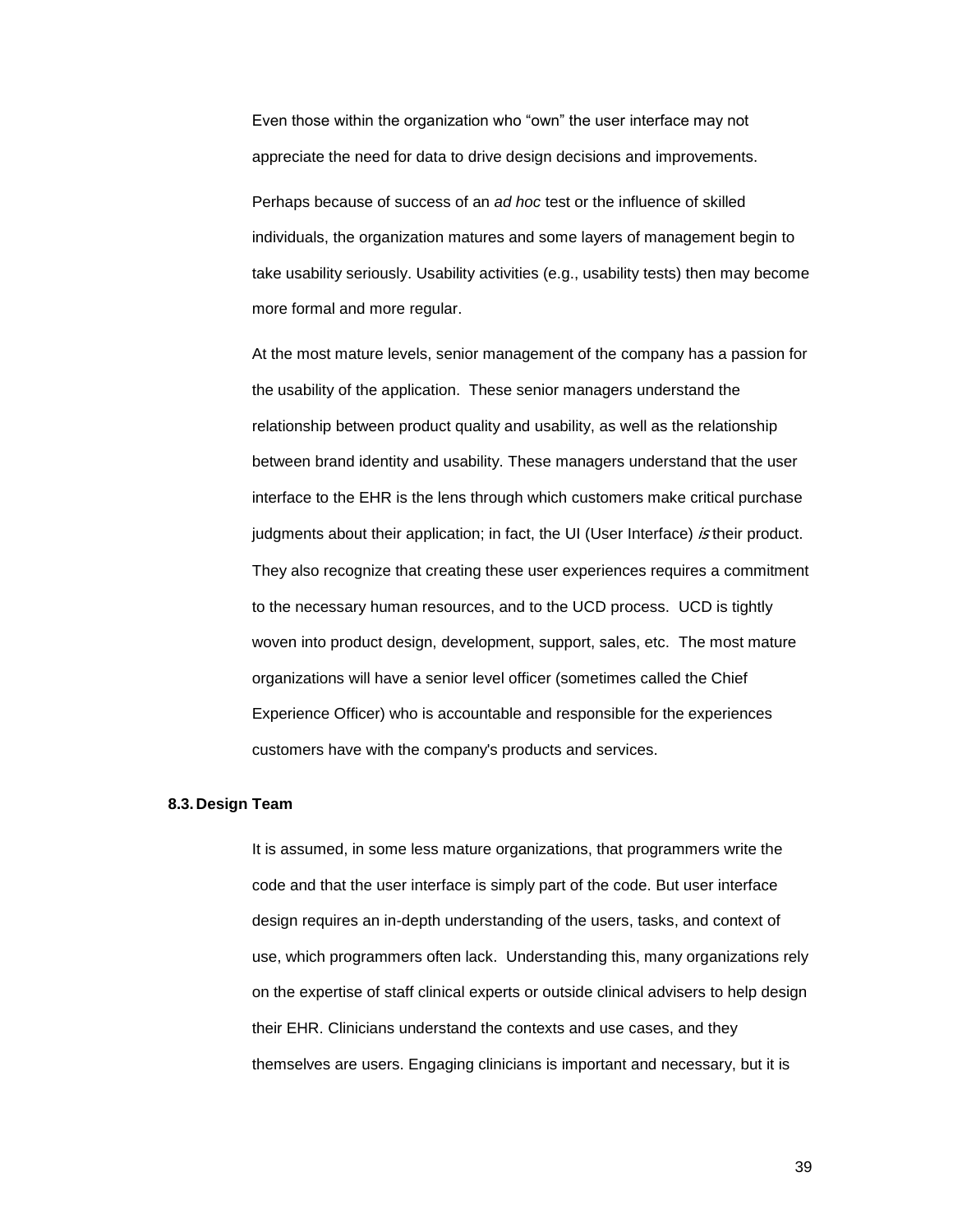often insufficient. Additionally, the number of clinical users is limited, and the way they are engaged (e.g., focus groups) can be inefficient at obtaining good data. Organizations that best support user-centered design practices round out their design teams by employing experienced experts in human factors engineering and usability. These experts have knowledge of human capabilities with technology combined with expertise in user interface design (i.e., information architecture and wire framing). They also engage visual designers, who augment and extend the information architecture and the screen designs to improve performance. Usability experts and visual designers together with the business, software, and clinical experts are all part of a cross-functional team that lays a foundation for successful design.

#### <span id="page-39-0"></span>**8.4. Resources**

l

Commitment to usability requires resources -- human, time, and financial. In the design team dimension, it was pointed out that there are multiple members of the design team necessary to produce quality design. A UCD process does take time; however, the time is usually made up in the development phase. Less mature organizations may be impatient with the time required by the UCD process and feel rushed to start developing due to hard deadlines. But UCD done well produces high quality user interface specifications that actually reduce time and reduce rework because 'bugs' have been worked out before user interface development begins.<sup>33</sup> Finally, mature organizations will dedicate sufficient financial resources toward having the right staff, facilities, and testing budgets to achieve the goal of a quality user experience.

 $^{33}$  Bias and Mayhew. Cost justifying user-centered design.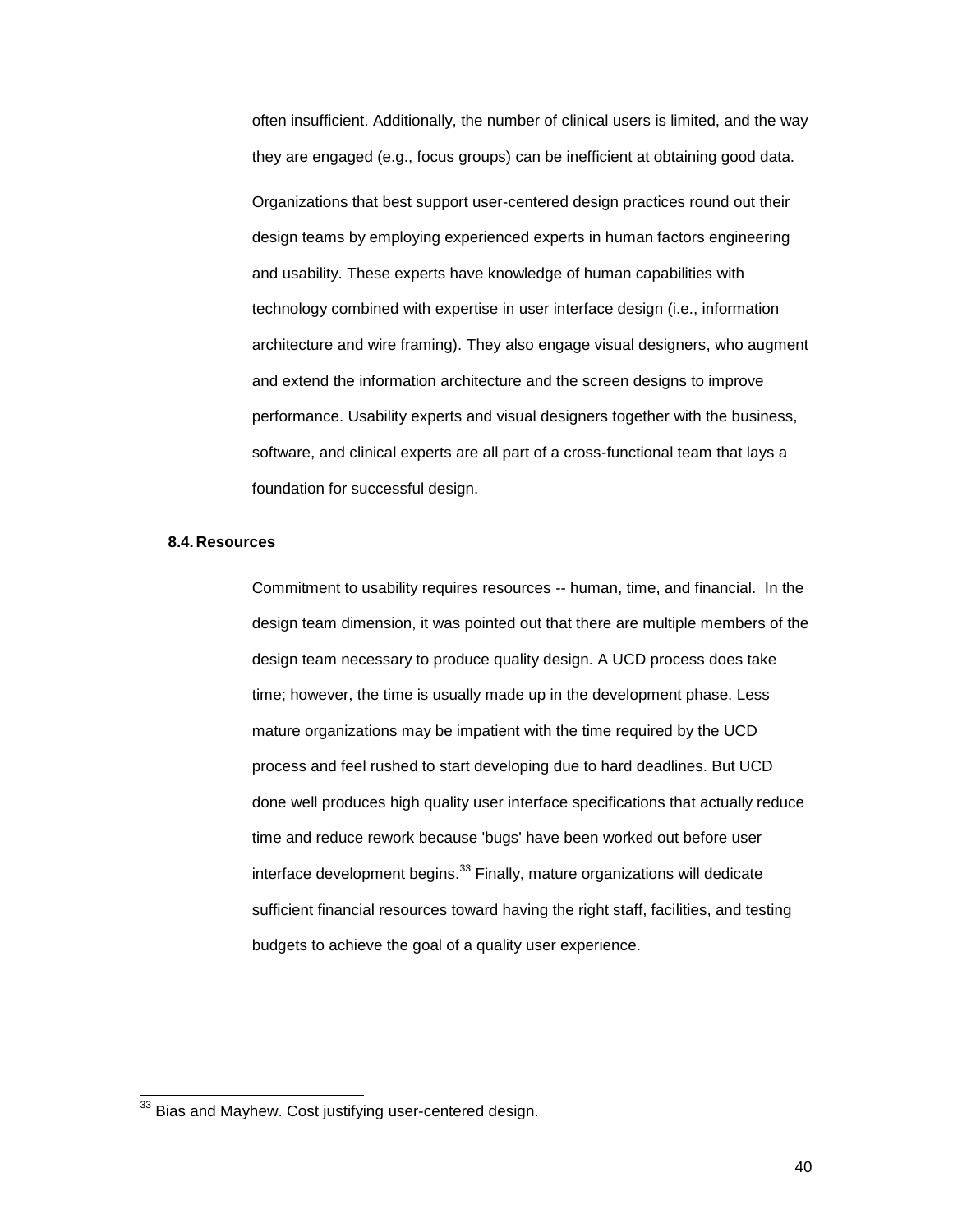Some (e.g., Nielsen, 2006)<sup>34</sup> argue that to go from no focus on usability to a fully mature organization can take many years, and an organization cannot skip stages along the way. Whether this is true or not, understanding where an organization is in its maturity helps to understand the next steps and the rate of change.

 $\overline{\phantom{a}}$ 

 $34$  Nielsen, J. (May 1, 2006). Corporate Usability Maturity: Stages 5-8. [http://www.useit.com/alertbox/process\\_maturity.html](http://www.useit.com/alertbox/process_maturity.html)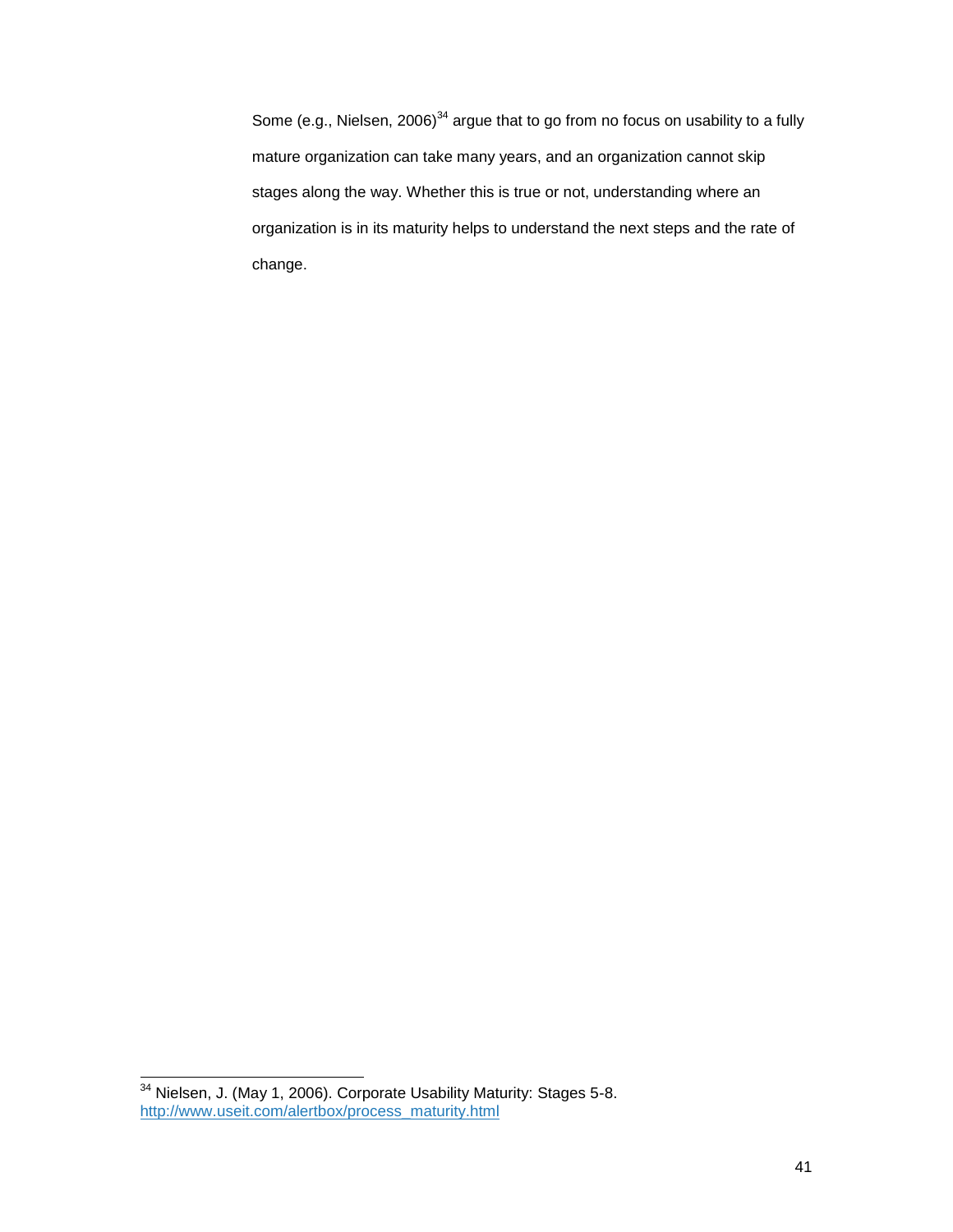# <span id="page-41-0"></span>**9. Usability Testing for EHRs**

l

Earlier sections of this document have discussed usability testing without describing specific procedures. This section is intended to provide a primer on usability testing particularly when testing EHRs. This section is not intended to be the only resource used or address every nuance. For more detailed background, the reader can find several books on the subject of usability testing, such as Rubin and Chisnell (2008) and Dumas and Redish (1999).  $^{35}$ 

#### <span id="page-41-1"></span>**9.1.What, When and Why of Usability Testing**

Usability testing is a core component of user-centered design. The point of doing a usability test is to improve the EHR whether that means its workflow, navigation, screen layout, interaction, navigation, visual design, etc. It is not necessary to test the whole application at once except at the end of the design cycle prior to application launch. In fact, much like in software unit testing, usability tests should take place for portions of the user interface at very early stages. Early testing can be done with low-fidelity wireframes or paper prototypes of the application. During early design the designers should take proposed designs for (say) collecting and recording vital signs and test these. Later, as each portion of the application functionality is developed and tested, these units should be tested together up to the point of doing several use cases for an entire patient encounter. At the very end, usability testing of the whole application is conducted.

<sup>35</sup> Dumas, Joseph S., and Janice C. Redish. *A Practical Guide to Usability Testing*. London: Intellect Books, 1999. (ISBN: 1841500208)

Rubin, J. & Chisnell, D. (2008). *Handbook of Usability Testing: How to Plan, Design, and Conduct Effective Tests (Second Edition).* Hoboken, NJ: Wiley.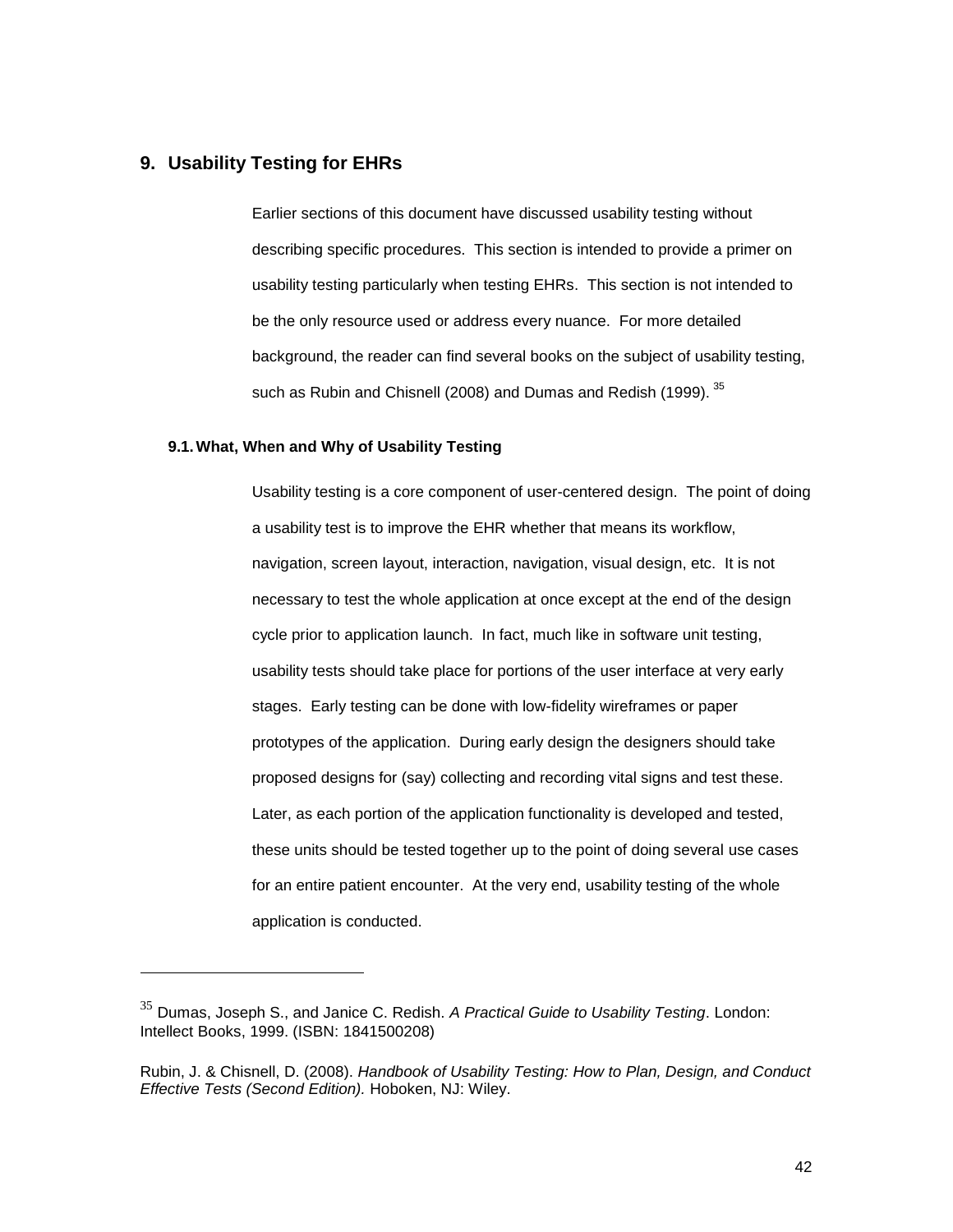At a fundamental level, usability testing is simple: representative users do realistic tasks under typical conditions. During the testing various measures of behavior are collected by the usability administrator. These measures and feedback are used to make corrections in the application. This is the ideal. It is obviously more complex than this because there are a lot of details, and rarely are conditions ideal.

One should test early in the design/development process (‗formative' testing) and continuously through to the final stages of development (‗summative' testing). [Table 6](#page-42-0) displays the main characteristics of formative and summative testing. These two types of testing should be seen as ends of a continuum. They share the same goal (improve the user interface), but require different techniques and are driven by different measures. Formative testing finds major user interface bugs. It is rapid, iterative, informal, low cost, and qualitative. Often it goes under the title "discount usability".

| <b>Formative Testing</b>                                               | <b>Summative Testing</b>                                       |
|------------------------------------------------------------------------|----------------------------------------------------------------|
| Earlier and throughout the<br>$\bullet$<br>application life cycle when | Later in application life cycle<br>when 'hard' data are needed |
| looking for major, high-level<br>usability issues                      | Formal                                                         |
| Rapid<br>٠                                                             | Deliberative<br>٠                                              |
| Diagnostic<br>٠                                                        | Used for verification of user<br>$\bullet$<br>performance      |
| <b>Iterative</b><br>٠                                                  | Quantitative                                                   |
| Used for 'bug' fixes<br>$\bullet$                                      |                                                                |
| Qualitative                                                            |                                                                |

#### <span id="page-42-0"></span>**Table 6. Characteristics of Formative and Summative Testing**

Formative testing can also be done as a diagnostic tool with a fully functioning deployed system. Suppose users at a hospital are having a problem with an installed EHR. Users are complaining of "too many clicks" when placing a medication order. Conducting a usability test with representative users, observing their interactions, and listening to their feedback should reveal the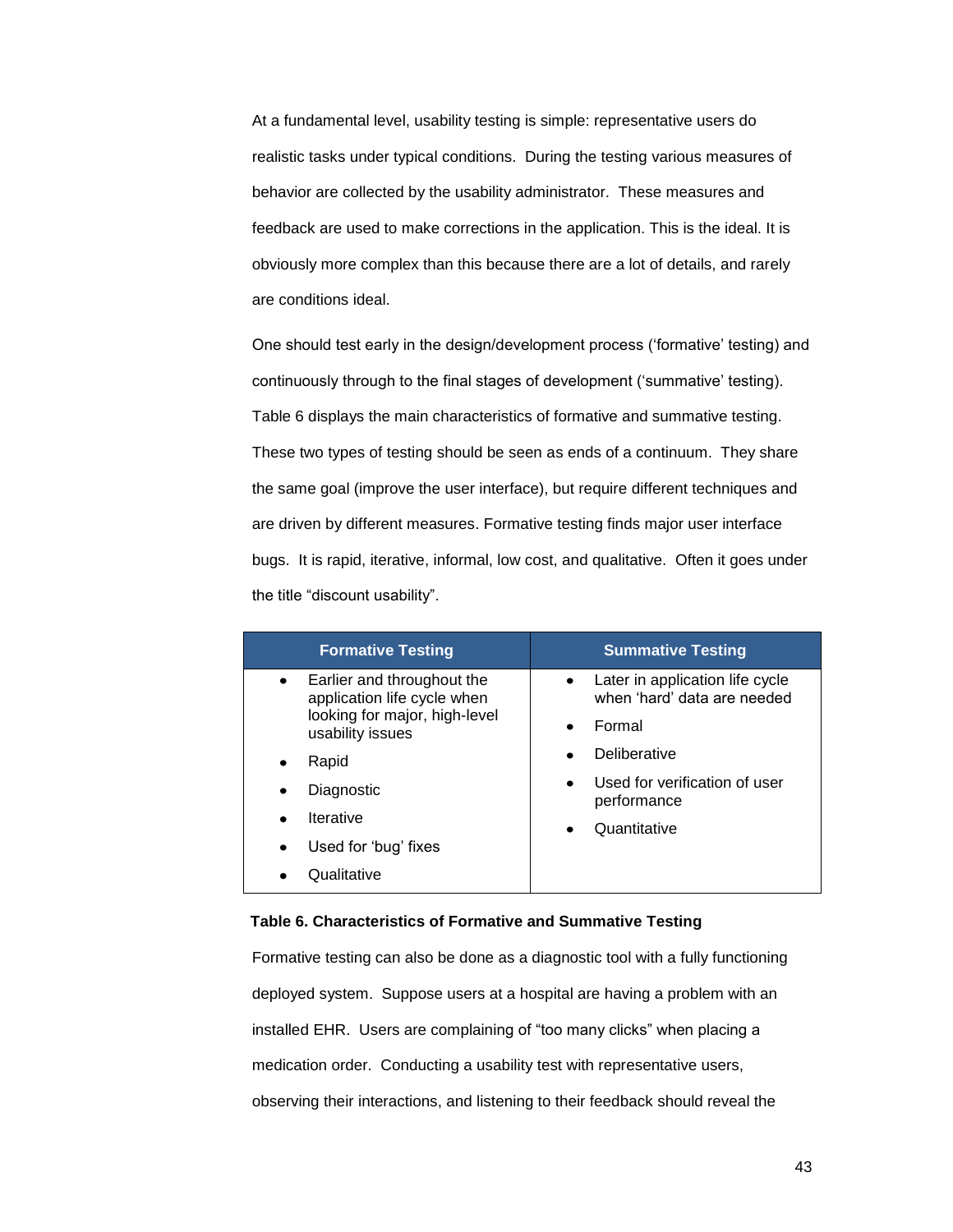locus of many of their complaints. Perhaps the problem is in the type of controls that are used (e.g., drop down lists vs. radio buttons) or in the location of controls or poor labeling or excessive alerting. In any event, it takes skilled administrators to observe and then to translate these observations into actionable recommendations to resolve the complaints.

As more of the issues are discovered and corrected through formative testing, more controlled (i.e., summative) studies across broader sections of the user interface, with time and error recording, should be done. Summative testing measures the application against benchmark or baseline performance, competing applications, and/or with the goal of ensuring the application is ready for launch. Summative testing may be necessary when the vendor must provide formal evidence of testing.

An AHRQ EHR study of vendor usability practices and perspectives revealed that many of the vendors interviewed restricted their use of formal usability testing methods to the final design phase (McDonnell et al., 2010). In fact, as discussed above in the Usability Maturity Model, usability testing should be a continuous part of the software development life cycle. Reserving testing until the end can be frustrating and counterproductive. A fully developed system has substantial organizational inertia built in, and the willingness to make substantial change is much lower because the cost is much higher.

Begin testing once the design team has begun to flesh out designs; it is never too early to test with representative users with realistic use cases.<sup>36</sup> Test early and test often.

When approaching usability testing of EHRs, it is important to consider the complexities that are inherent to EHRs. A few complexities are listed below.

 $\overline{\phantom{a}}$ 

<sup>&</sup>lt;sup>36</sup> Steve Krug writes in 'Don't Make Me Think:' *Testing one user is a 100% better than testing none.* To be clear, this is *testing* not getting opinion or comments.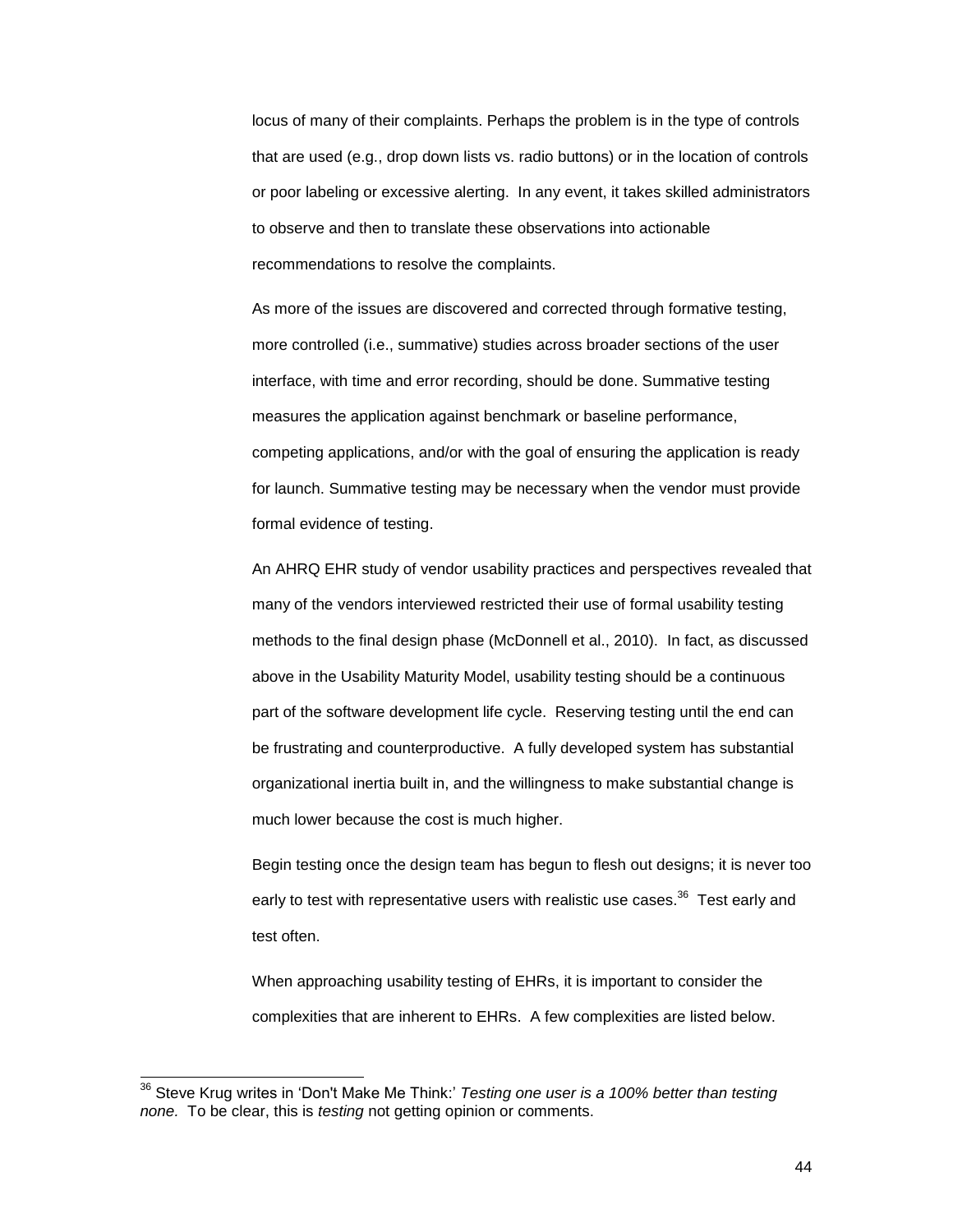- First, the users are intelligent, highly trained, busy, healthcare workers. Recruiting these participants is not easy but it is necessary.
- Second, users of EHRs are usually experiencing substantial mental workload when they use the applications.
- Third, EHRs can rarely be tested under realistic conditions. Healthcare workers use EHRs in clinical settings. Most testing is done in a lab or office environment and does not have the atmosphere (or stress) of the real environment. The best guidance for this is to do formative testing in the lab or office environment. For summative testing, best efforts should be made to test in facilities that are similar to the actual setting.
- Fourth, EHRs are complex applications that are often tightly integrated with other systems. Moreover, they are often customized from their 'out of the box' forms. Performance that works well in lab testing may not work as well in field testing.

#### <span id="page-44-0"></span>**9.2.Essentials of Testing**

This section covers several of the practical matters of usability testing.

#### <span id="page-44-1"></span>**9.2.1.Test Planning**

The primary concern in testing is to make operational decisions about the objectives of the test, how to test the objectives, what data to record, and what is currently usable in the application and what needs improvement .

As the first activity, test team members should meet to ensure that the objectives, plans, methodology, resources, and timetables are properly aligned. Proper planning is essential. Effort spent early will improve the quality of the study, its results, and might prevent the need for another study. The primary goals of the meeting will be to determine specific objectives for the test and understand the key questions and areas of interest As a practical matter, a lot of test planning is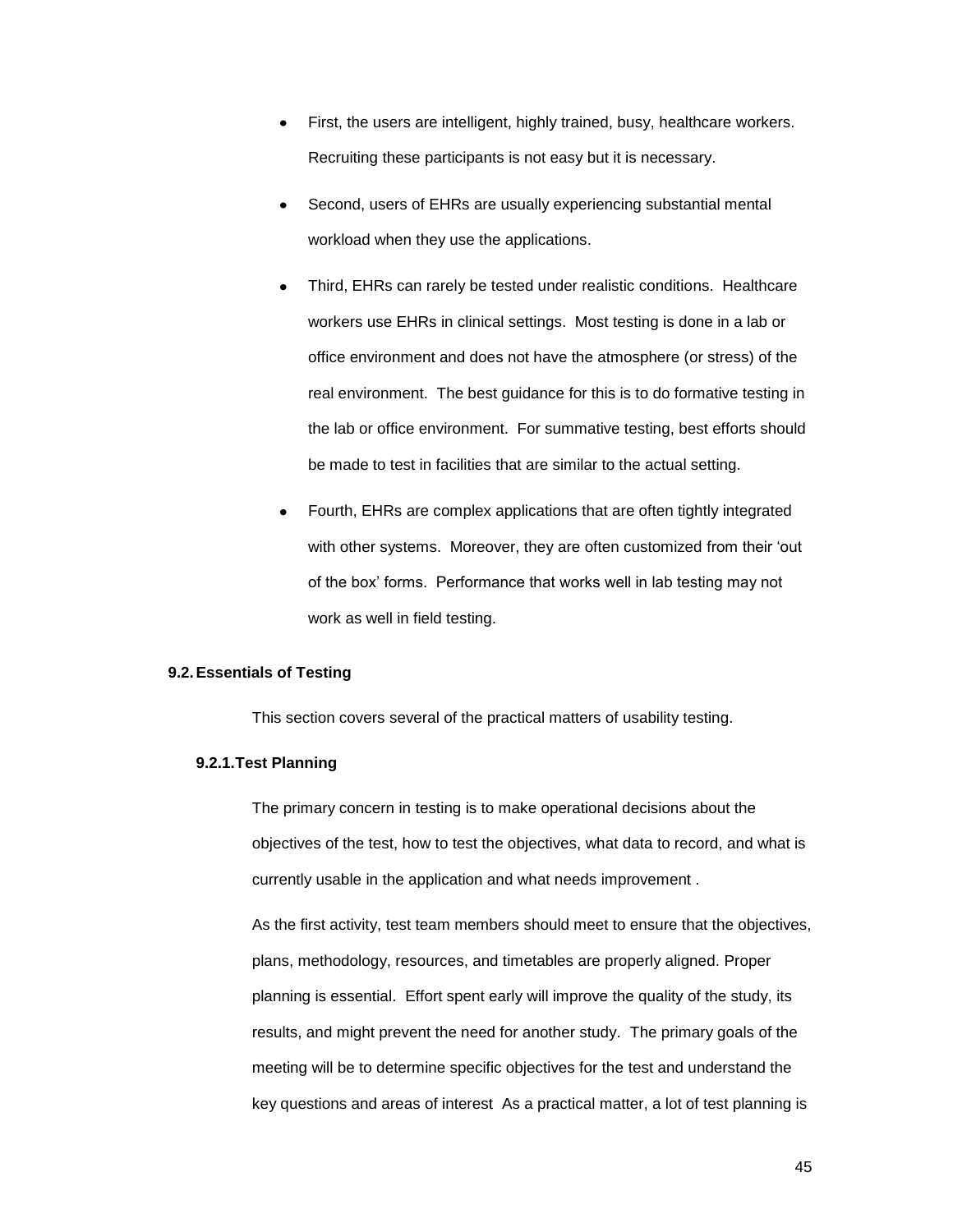good project management. If the application is not in the right form or pointing to the right database or the test room is unavailable, the test cannot proceed properly.

Usability administrators create a test plan according to which the study will be conducted. The plan is discussed with the key stakeholders and project team members and, if necessary, revised based on their feedback. In the next section, a test plan is described and annotated.

One of the first and main sections of the test plan outlines the **test objectives**. Objectives are what stakeholders are hoping to learn and what decisions will be made based on the outcomes. Rubin  $(1994)^{37}$  provides examples of clearly worded user test objectives, such as:

- Can end users perform common tasks within established benchmarks (certain amount of time, errors, etc.)?
- Does the application contain major usability flaws that prevent completion of the most common tasks?
- Is the new release harder to use than its predecessor?
- Is the response time a cause of user frustration or errors?
- Do the screens reflect the end user's conceptual model?

During planning, the project lead must also assess available resources and

capabilities, assign responsibilities, and develop a timeline for activities.

Resources that must be decided upon include:

- Budget: What financial resources are required for this study?
- Team members: Who has the skills and availability to be on the project?
	- o The research may include a project lead, administrator (moderator), note taker, analyst, and report writer as a few examples.
	- o One person may take on several different roles.
- Location: Will you have access to a usability lab to conduct testing or will the test occur on-location?

l

 $37$  Rubin, J. (1994). Handbook of usability testing: How to plan, design, and conduct effective tests. New York: John Wiley.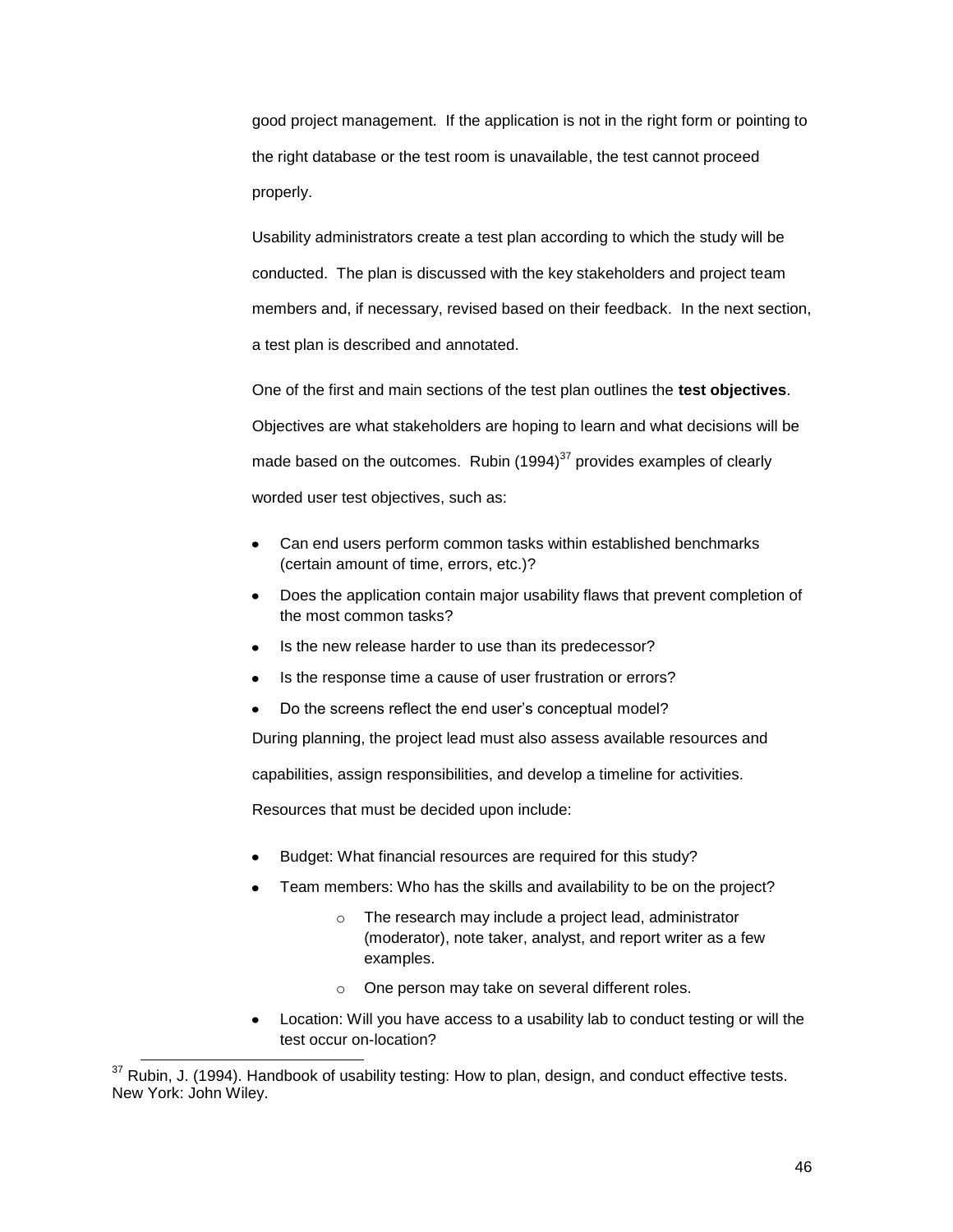o Location is dependent on several factors such as accessibility of the team to potential participants, budget, time, and test application mobility (in other words, is the interface only available within a certain environment).

Project planning will include the creation of a timeline that will include major activities, when they occur, and who will perform them. The timeline is a valuable tool for project management though it will likely need editing and updating throughout the study.

# <span id="page-46-0"></span>**9.2.2.Sample Test Plan**

The test plan document should be comprehensive and concise. In general, usability test plans should include the following sections: 38

- 1. Test Objectives
	- o List the specific questions that the study has been designed to answer.
	- o For example:
		- *Objective 1: To evaluate sample EHR application in terms of the user experience that it creates. Specifically:*
			- *Do users understand the navigation of the EHR*   $\bullet$ *and how the information is structured?*
			- *Can users complete key tasks (e.g., use patient chart to find lab result) or do they require assistance?*
			- *Do users understand the content in the EHR?*
			- *Do users feel that the content meets their needs?*
		- *Objective 2: To identify the EHR's key strengths and assess how it could be further improved to better meet the needs and expectations of users:*
			- $\bullet$ *Identify areas for improvement*
			- *Prioritize these areas*  $\bullet$
			- *Provide actionable recommendations*  $\bullet$
- 2. Test Application

l

 $38$  See Bojko's chapter on preparing for usability testing (Chapter 3) Schumacher, R. (Ed) (2009), Handbook of Global User Research. Burlington, MA: Morgan Kaufman.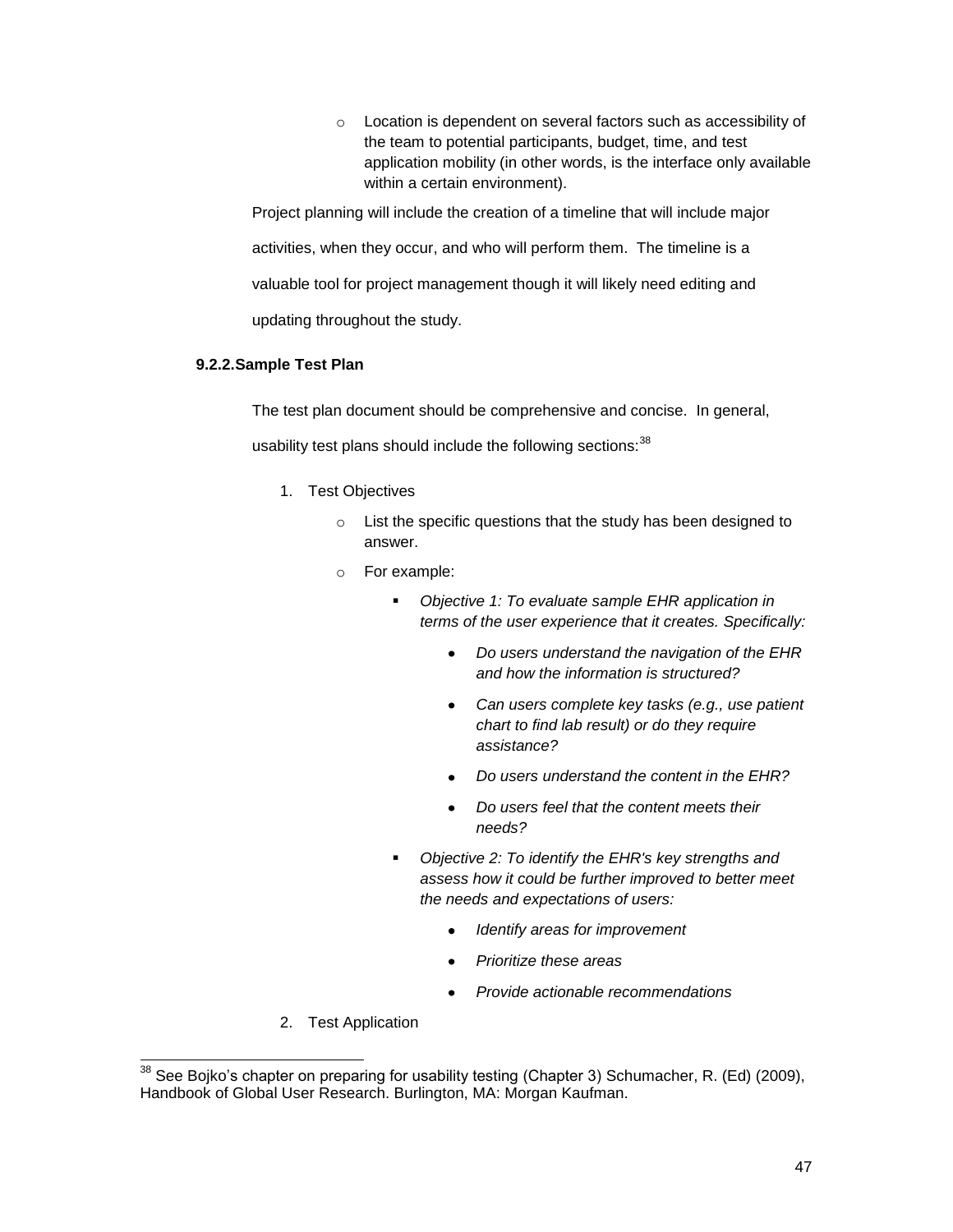- o Describe the application including version number where appropriate.
- o Also include minimum requirements for computers that need to host the application, if necessary.
- o For example:
	- *The application to be tested is sample EHR application, version 1.0.*
	- *The test application may be run on laptop personal computer running a standard Internet browser.*
- 3. Performance and Satisfaction Metrics
	- o Describe the types of data that will be collected and analyzed.
	- o For example:
		- *Qualitative measures:*
			- *Usability issues observed*  $\bullet$
			- *User comments*  $\bullet$
		- *Quantitative measures:*
			- *Success/failure for task completion*  $\bullet$
			- *Ease of use ratings for each task*  $\bullet$
			- *Overall ease of use rating for the application*  $\bullet$
			- *Task time*
- 4. Method
	- o Describe the methodology, including the participants, study design, tasks, and procedure.
	- o For example:
		- *Participants*
			- $\bullet$ *14 participants will be recruited*
			- *Approximately half physicians, half nurses*  $\bullet$
			- *Each have at least 1 year of experience using*   $\bullet$ *EHRs*
		- *Tasks*
			- $\bullet$ *Find information in Patient Summary screen*
			- $\bullet$ *Use patient chart to find lab results*
			- *Check vital signs*  $\bullet$
			- *Look for interactions and allergies*  $\bullet$
			- *Add notes to patient chart*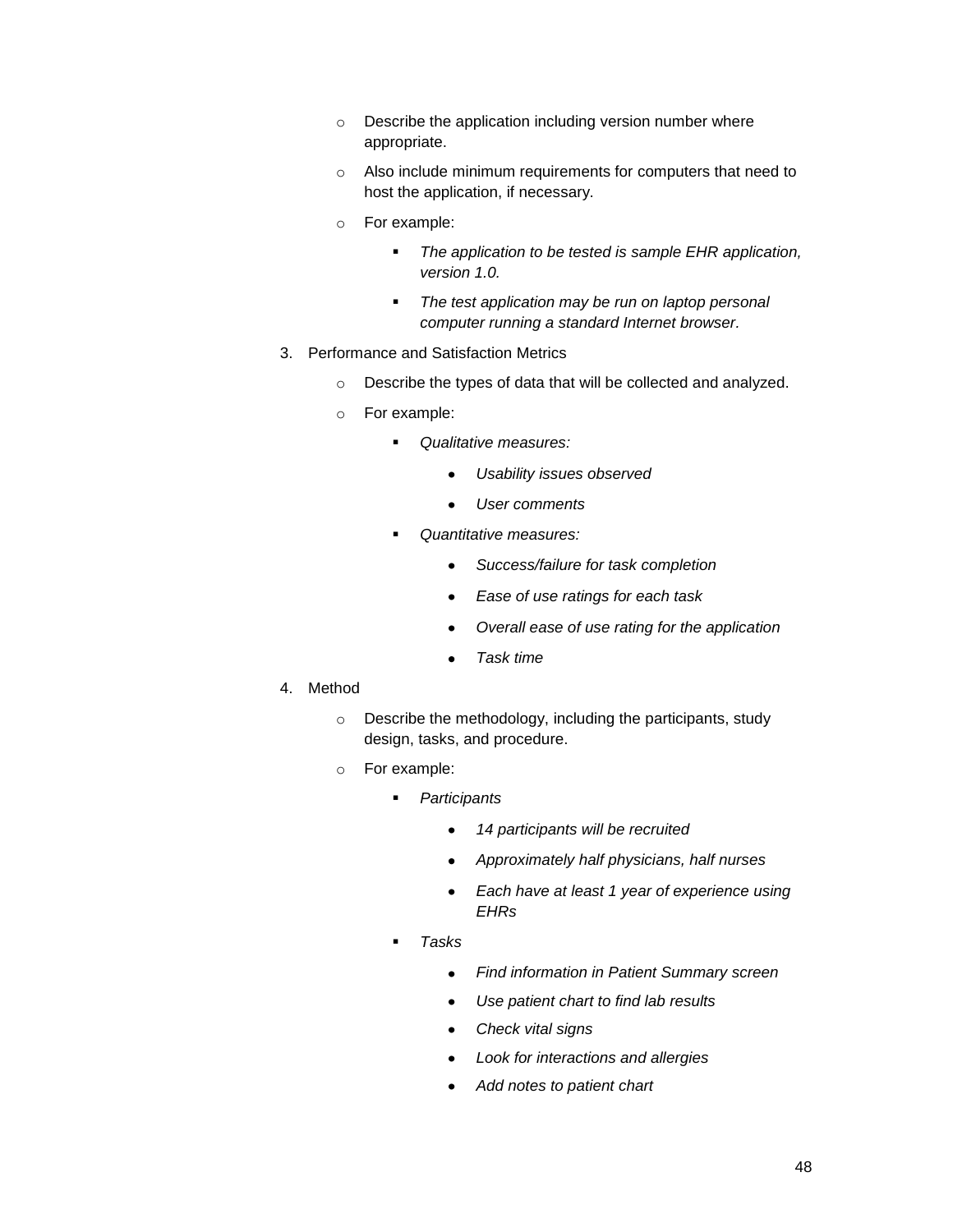- *Request lab*  $\bullet$
- *Procedure*
	- *Introduction*  $\bullet$
	- *Warm-up Questions*  $\bullet$
	- *Tasks*  $\bullet$
	- $\bullet$ *Ratings Questions*
- Test Environment / Equipment
	- o Provide pictures or sketches of the lab setup, denoting where the administrator and participant should sit, and where the cameras should be set up.
	- o For example:



- Analysis
	- Describe any analyses to be performed on the collected data.  $\bullet$
- **Timeline** 
	- The project schedule, including test and deliverable dates  $\bullet$

# <span id="page-48-0"></span>**9.2.3.Test Metrics**

Human behavior can be reliably measured. In general, usability metrics are observable, quantifiable (even if it is simply a count of the number of times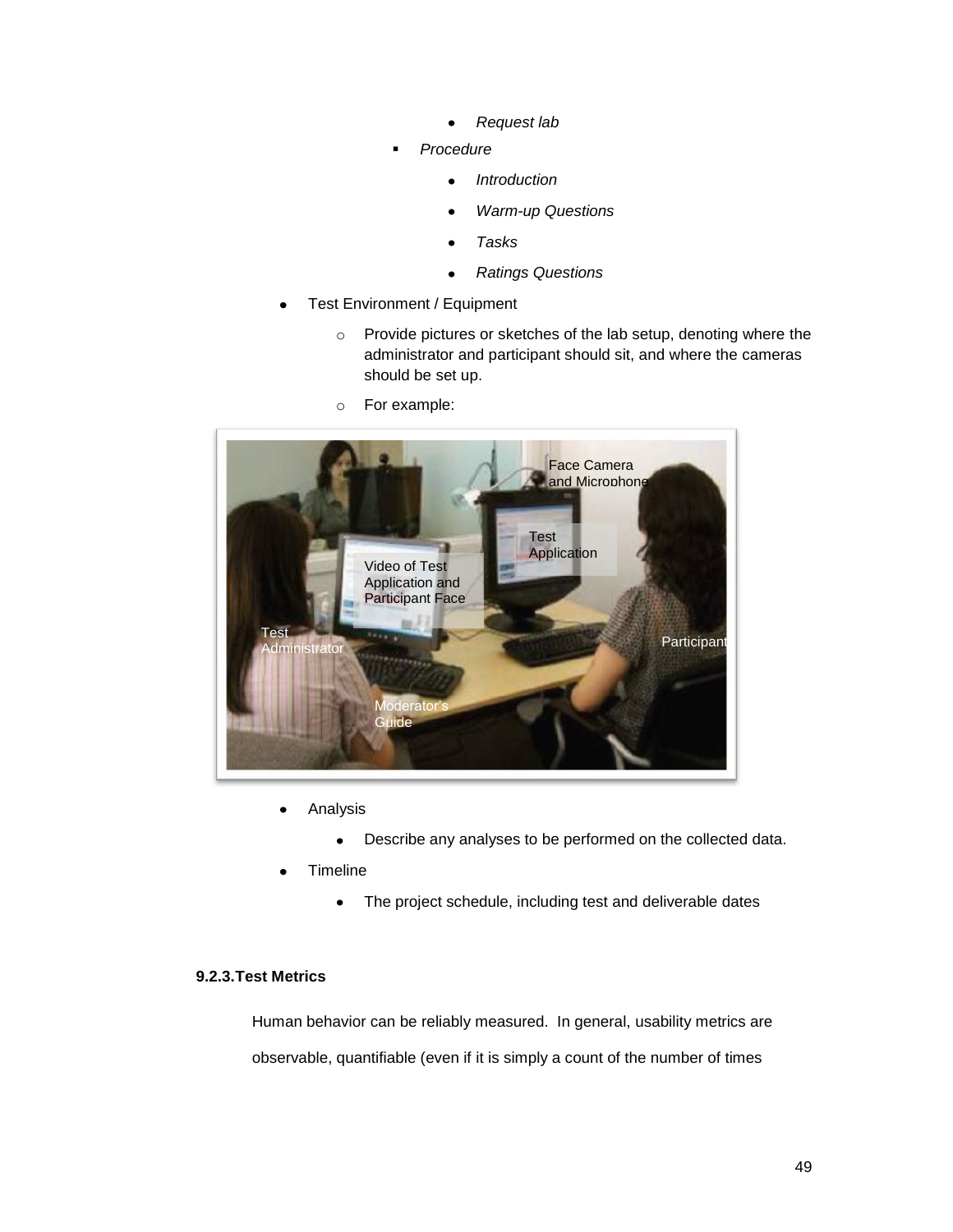participants do a particular action), and represent some aspect of the user experience. Usability testing measures three main components of usability $39$ :

- Effectiveness (are the participants able to complete a task errorfree?)
- **Efficiency (how much time is required to complete a task?)**
- Satisfaction (what is the degree to which participants perceive the application to be usable?)

A number of specific measures can be chosen to assess an application's effectiveness, efficiency, and satisfaction. The following list includes sample measures grouped into four categories: performance metrics, issues-based metrics, self reported metrics, and behavioral metrics. Measures should be chosen based on the test objectives and type of testing. For example, summative testing often requires several quantitative measures of participant performance such as task success, time on task, and number of errors. Formative tests, however, may benefit from open-ended responses, ease of use ratings, and issues-based metrics such as the number of usability issues identified by participants.

In general, measures from several of the following categories may be necessary to assess effectiveness, efficiency, and satisfaction:

*Performance metrics* (quantitative measures, often used for summative testing)

- $\bullet$ Task success (whether the participant can complete the task in the allotted time without assistance from the administrator)
- Time on task (the length of time in seconds required for participants to complete the task)
- Errors (may include clicking on an incorrect menu item, incorrect link, or interacting incorrectly with an on-screen control)
- Efficiency (e.g. task time, and errors)
- Learnability (metrics above taken from trials within same session, with breaks between sessions)

 $\overline{\phantom{a}}$ 

 $39$  Tullis, T., & Albert, W. (2008). Measuring the User Experience: Collecting, Analyzing, and Presenting Usability Metrics. Morgan Kaufmann.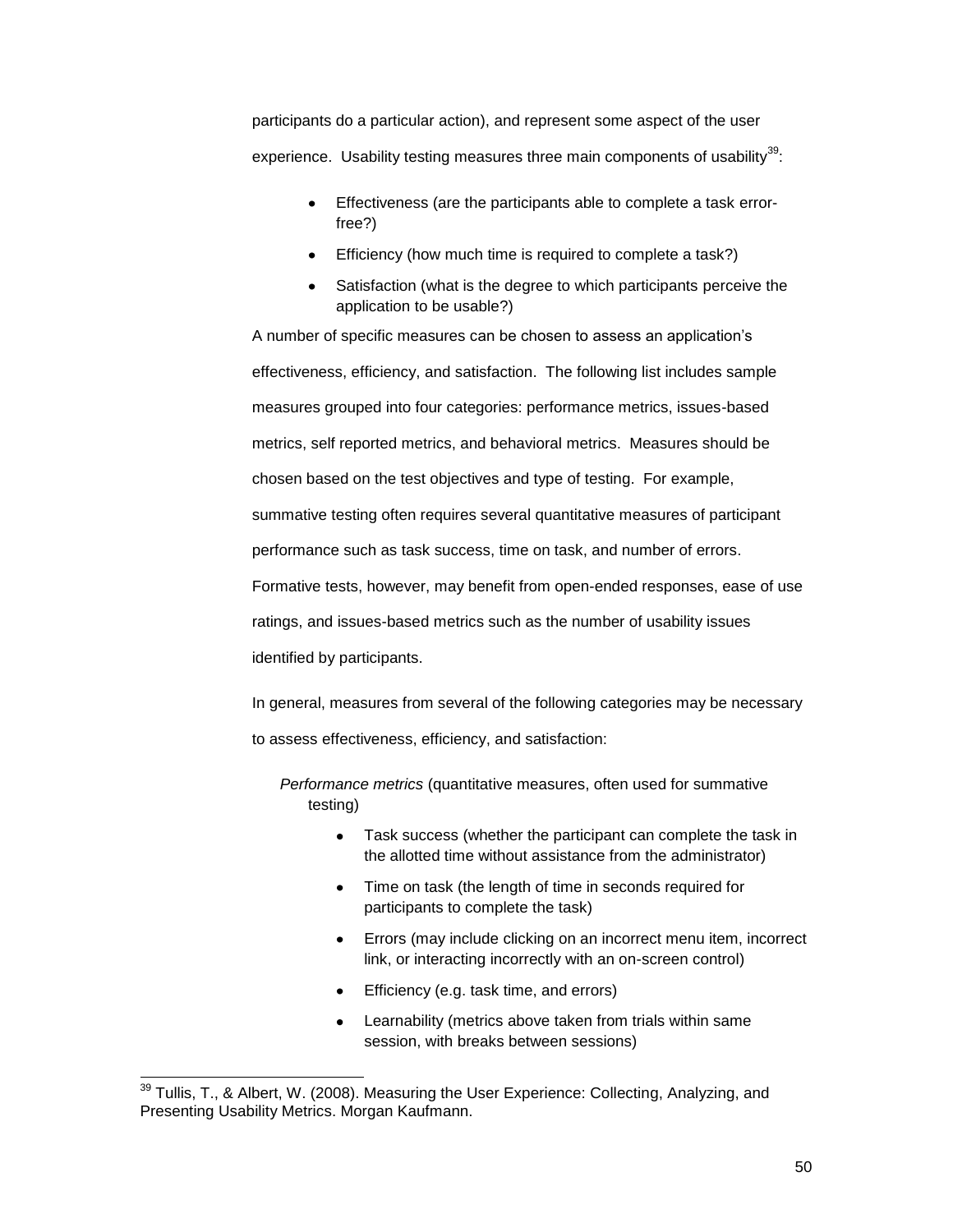*Issues-based metrics* (primarily used for formative testing)

- Usability issues (# issues found, % of participants who found an  $\bullet$ issue)
- Severity ratings (rating assigned to usability issues that reflects  $\bullet$ the impact of each issue on the user's satisfaction and ability to complete tasks)

*Self-reported metrics* (both quantitative and qualitative measures which provide insights about participant satisfaction)

- Post-task ratings (may be a Likert scale from 1 to 5 where, for  $\bullet$ example, 1 is very difficult and 5 is very easy).
- Post-session ratings (may be a Likert scale from 1 to 5 where, for example, 1 is very dissatisfied and 5 is very satisfied).
- System Usability Scale (Participants rate statements on a fivepoint scale where "1 - Strongly Disagree" to "5 - Strongly Agree." The SUS survey yields a single number that represents a composite measure of the overall usability of the system).
- NASA TLX (subjective workload assessment tool that asks users to rate how demanding particular tasks are to perform).
- Specific attribute questions (e.g,. Rate: Strongly Agree to  $\bullet$ Strongly Disagree for the question "Overall, I am satisfied with how well this application supported this task").
- Semantic differentials (e.g., "This task was "Easy" "Difficult"").
- Answers to open-ended questions (For example, "What did you  $\bullet$ find to be the most difficult or frustrating aspect of this application?").

*Behavioral metrics* (often add context to performance, issues-based, and self-report metrics)

> $\bullet$ Verbal (positive / negative) comments and non-verbal behavior. For example, a long pause or a confused look might indicate lack of understanding.

[Table 7](#page-52-2) details measures commonly used in usability testing to evaluate

effectiveness, efficiency, and satisfaction:<sup>40</sup>

j

| <b>Measures</b>       | <b>Rationale and Scoring</b>                                            |
|-----------------------|-------------------------------------------------------------------------|
| <b>Effectiveness:</b> | A task is counted as a "Success" if the participant was able to achieve |
| Task Success          | the correct outcome, without assistance, within the time allotted on a  |

<sup>40</sup> From: Customized Common Industry Format Template for Electronic Health Record Usability **Testing**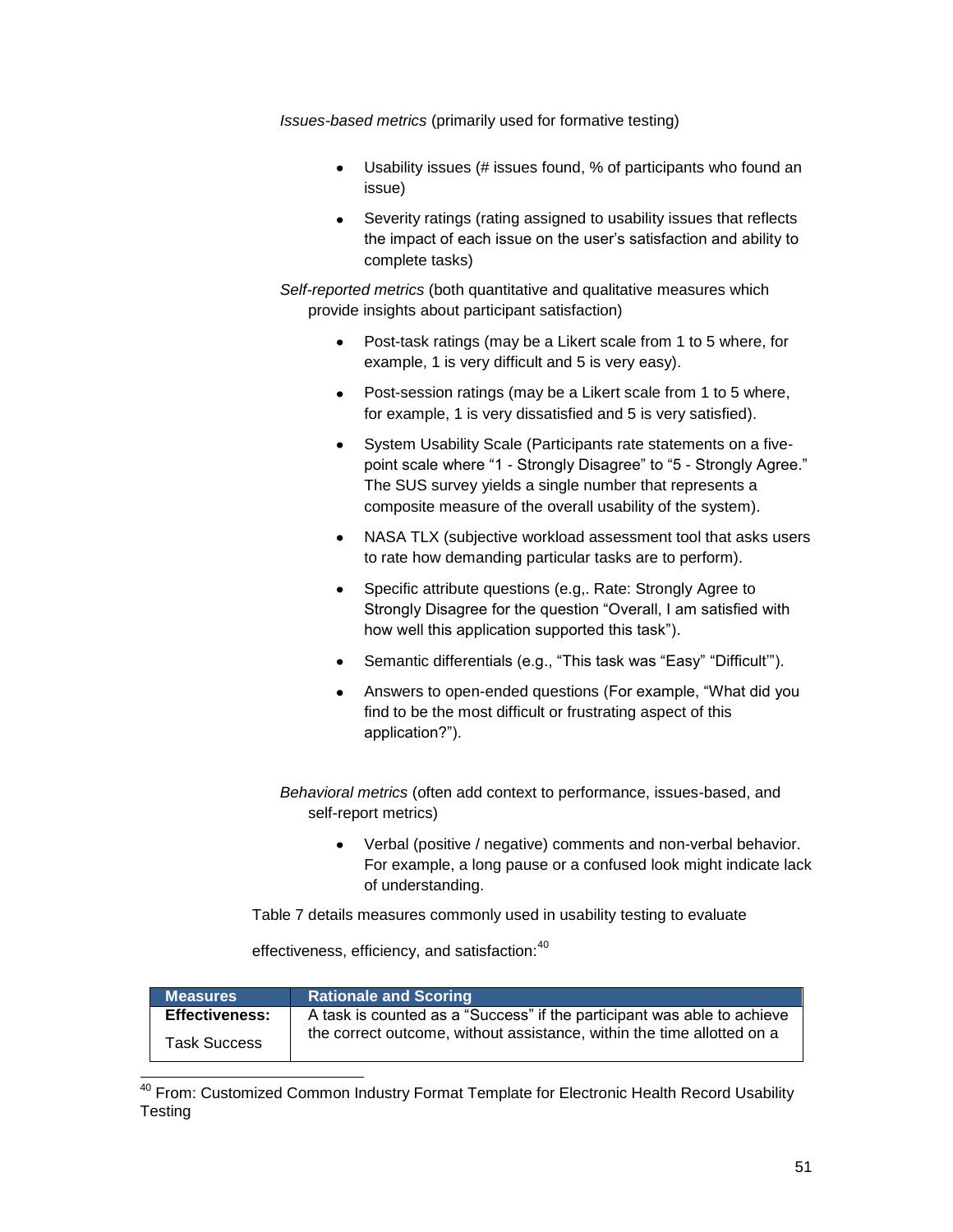|                                               | per task basis.                                                                                                                                                                                                                                                                                                                                                                                                                                                                                                                                                                                                                                                                       |
|-----------------------------------------------|---------------------------------------------------------------------------------------------------------------------------------------------------------------------------------------------------------------------------------------------------------------------------------------------------------------------------------------------------------------------------------------------------------------------------------------------------------------------------------------------------------------------------------------------------------------------------------------------------------------------------------------------------------------------------------------|
|                                               | The total number of successes are calculated for each task and then<br>divided by the total number of times that task was attempted. The<br>results are provided as a percentage.                                                                                                                                                                                                                                                                                                                                                                                                                                                                                                     |
| <b>Effectiveness:</b><br><b>Task Failures</b> | If the participant abandons the task, does not reach the correct<br>answer or performs it incorrectly, or reaches the end of the allotted<br>time before successful completion, the task is counted as a "Failure."<br>No task times are taken for errors.                                                                                                                                                                                                                                                                                                                                                                                                                            |
|                                               | The total number of errors is calculated for each task and then divided<br>by the total number of times that task was attempted. Not all<br>deviations would be counted as errors. <sup>41</sup> This should also be<br>expressed as the mean number of failed tasks per participant.                                                                                                                                                                                                                                                                                                                                                                                                 |
|                                               | On a qualitative level, an enumeration of errors and error types should<br>be collected.                                                                                                                                                                                                                                                                                                                                                                                                                                                                                                                                                                                              |
| <b>Efficiency:</b><br><b>Task Deviations</b>  | The participant's path (i.e., steps) through the application is recorded.<br>Deviations occur if the participant, for example, visits an incorrect<br>screen, clicks on an incorrect menu item, follows an incorrect link, or<br>interacts incorrectly with an on-screen control. This path is compared<br>to the optimal path. The number of steps in the observed path is<br>divided by the number of optimal steps to provide a ratio of path<br>deviation. Deviations do not necessarily mean failure - simply a less<br>efficient method through the interface.                                                                                                                  |
|                                               | It is strongly recommended that task deviations be reported. Optimal<br>paths (i.e., procedural steps) should be recorded when constructing<br>tasks.                                                                                                                                                                                                                                                                                                                                                                                                                                                                                                                                 |
| <b>Efficiency:</b><br><b>Task Time</b>        | Each task is timed from when the administrator says "Begin" until the<br>participant says "Done." If he or she fails to say "Done," the time is<br>stopped when the participant stopped performing the task. Only task<br>times for tasks that are successfully completed are included in the<br>average task time analysis. Average time per task is calculated for<br>each task. Variance measures (standard deviation and standard error)<br>are also calculated.                                                                                                                                                                                                                  |
|                                               | Task times are recorded for successes. Observed task times divided<br>by the optimal time for each task is a measure of optimal efficiency.                                                                                                                                                                                                                                                                                                                                                                                                                                                                                                                                           |
|                                               | Optimal task performance time, as benchmarked by expert<br>performance under realistic conditions, is recorded when constructing<br>tasks. Target task times used for task times in the Moderator's Guide<br>must be operationally defined by taking multiple measures of optimal<br>performance and multiplying by some factor (e.g., 1.25) that allows<br>some time buffer because the participants are presumably not trained<br>to expert performance. Thus, if expert, optimal performance on a task<br>was 100 seconds then allotted task time performance would be 125<br>seconds. This ratio should be aggregated across tasks and reported<br>with mean and variance scores. |
| <b>Satisfaction:</b><br><b>Task Rating</b>    | Participant's subjective impression of the ease of use of the<br>application is measured by administering both a simple post-task                                                                                                                                                                                                                                                                                                                                                                                                                                                                                                                                                     |
|                                               | question as well as a post-session questionnaire. After each task, the                                                                                                                                                                                                                                                                                                                                                                                                                                                                                                                                                                                                                |

 $41$  Errors have to be operationally defined by the test team prior to testing.

l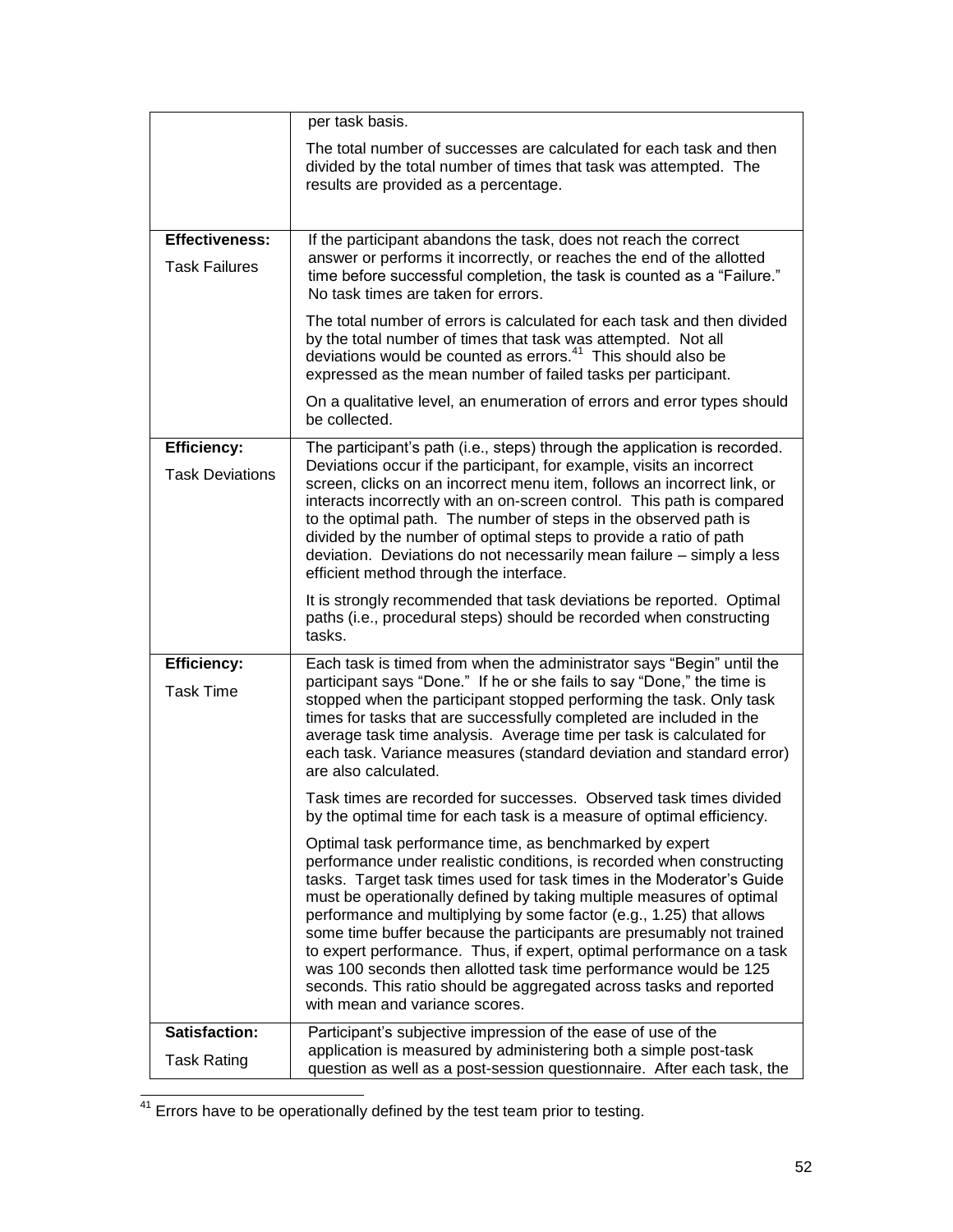| participant is asked to rate "Overall, this task was:" on a scale of 1<br>(Very Difficult) to 5 (Very Easy). These data are averaged across<br>participants. <sup>42</sup>                                                                                                                                                                                                                       |
|--------------------------------------------------------------------------------------------------------------------------------------------------------------------------------------------------------------------------------------------------------------------------------------------------------------------------------------------------------------------------------------------------|
| Common convention is that average ratings for systems judged easy<br>to use should be 3.3 or above.                                                                                                                                                                                                                                                                                              |
| To measure participants' confidence in and likeability of the<br>application overall, the testing team can administer the System<br>Usability Scale (SUS) post-test questionnaire. Questions include, "I<br>think I would like to use this system frequently," "I thought the system<br>was easy to use," and "I would imagine that most people would learn<br>to use this system very quickly." |

#### **Table 7. Details of how observed data will be scored.**

### <span id="page-52-2"></span><span id="page-52-0"></span>**9.2.4.Test Application**

The test application itself may represent various stages of completeness, from paper mock-ups, to semi-functional prototypes, to full designs. Full designs may better approximate the full functionality and task flows of the interface; however prototypes can be valuable for testing. Prototypes can be static, paper-based, or interactive. These are often used to incorporate user feedback into the design early in the process. They may also allow exploration of a few concepts before choosing one. Prototypes provide some visual reference for participants and make the interface more concrete and tangible.

It is important for usability administrators to review the application thoroughly and become familiar with the interface, understanding its capabilities and constraints. There may be additional components of the application that must be explored such as the packaging, instruction manual, accompanying materials, and application training.

# <span id="page-52-1"></span>**9.2.5.Selecting Participants**

l

 $42$  See Tedesco and Tullis (2006) for a comparison of post-task ratings for usability tests. Tedesco, D. & Tullis, T. (2006) A comparison of methods for eliciting post-task subjective ratings in usability testing. *Usability Professionals association Conference*, June 12 – 16, Broomfield, CO.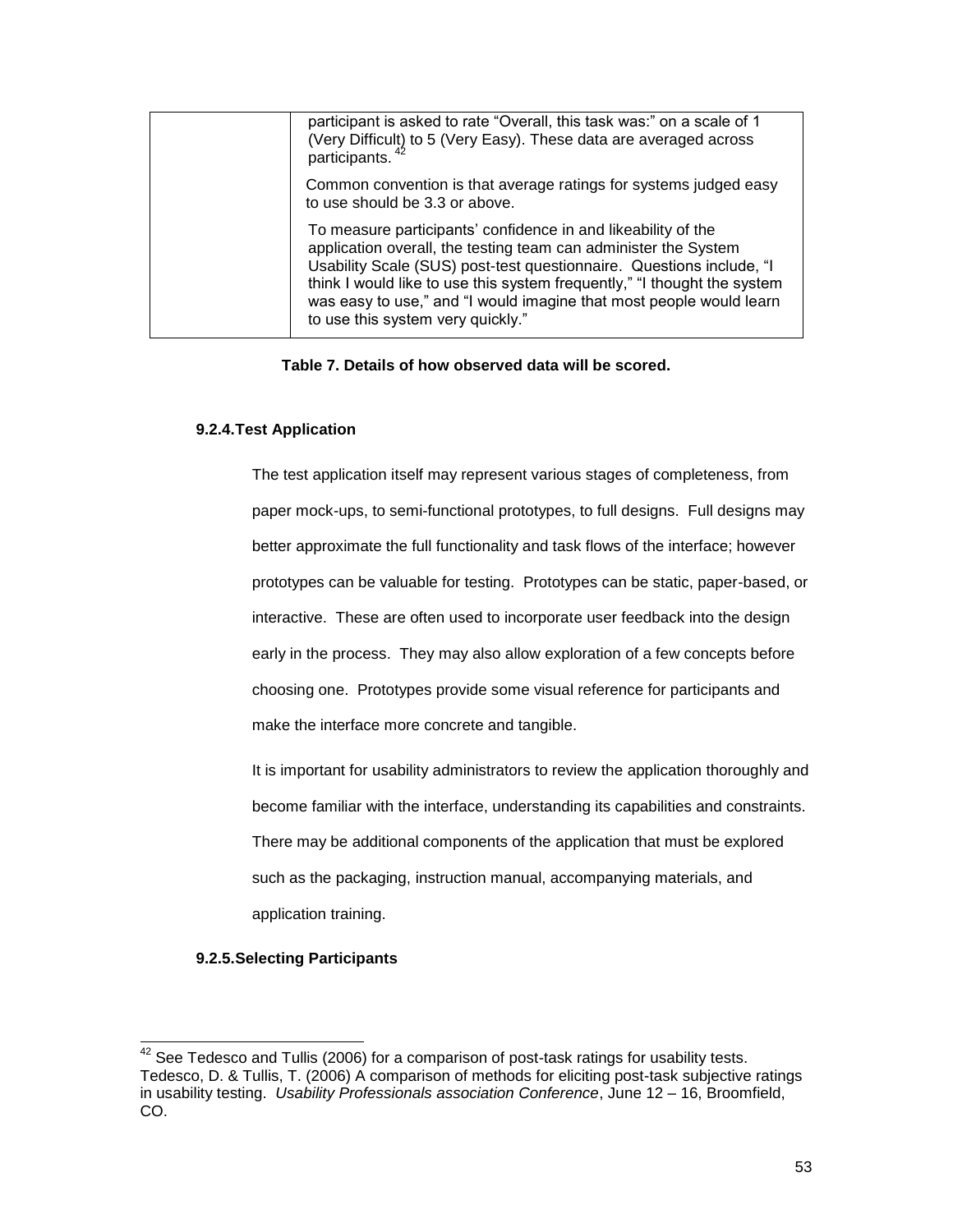Based on the target user groups, the usability administrator can create a Screening Questionnaire for recruiting study participants. The questionnaire will identify individuals who meet defined criteria (e.g., hospitalists). The Screening Questionnaire also defines targeted breakdowns in terms of demographics and/or user profiles (e.g., age, gender, income, etc.). Individuals are recruited based on their responses. Rubin $43$  provides a comprehensive list of guidelines for developing screening questionnaires, and, in addition to his notes, a good screening questionnaire is:

- Clear for the test team, recruiters, and respondents
	- o Target criteria, quotas, and termination points should be easy to identify.
		- **Summarize this information at the beginning of the** document to provide a snapshot of what is required.
		- Clearly identify which criteria are must-have priorities, versus nice-to-have characteristics.
		- **For each question, restate applicable termination criteria** and quotas.
		- When multiple profiles are being recruited, ensure that they are mutually exclusive and question branches are easy to follow.
	- o Questions should facilitate quick responses, requiring minimal thought.
		- The more prospective participants "think about it," the more likely they are to over think and not give an honest response.
		- Respondents should not have to ask "what do you mean?"
		- Multiple-choice responses expedite analysis and should have clear, mutually exclusive options.
		- Open-ended questions are sometimes necessary to elicit honest responses and assess the articulateness of the potential participant.
		- Avoid leading questions, which allow the respondent to determine the desired response and respond accordingly.

j

 $43$  Rubin, J. (1994). Handbook of usability testing: How to plan, design, and conduct effective tests. New York: John Wiley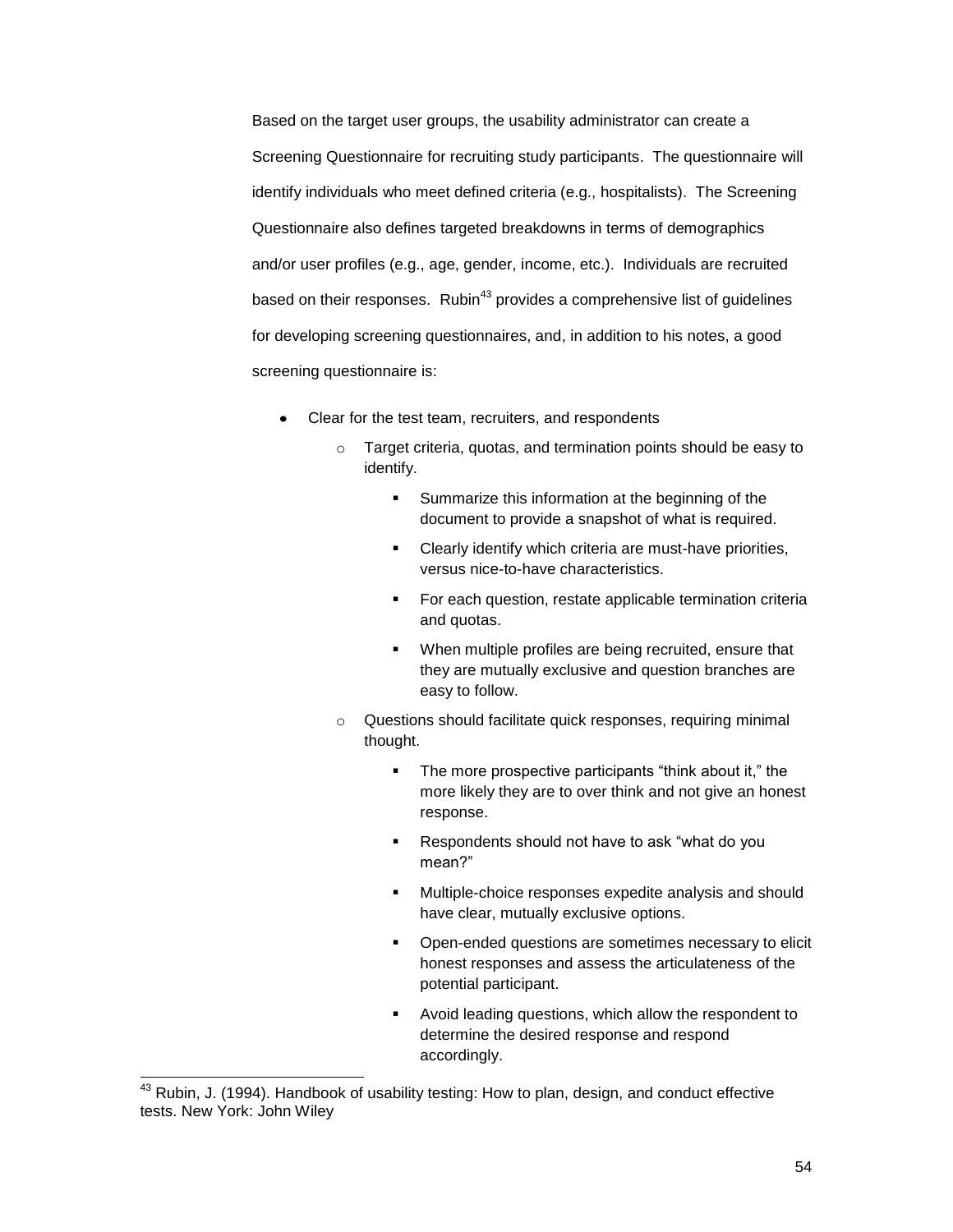- Yes/no questions are particularly obvious and should be avoided unless absolutely necessary.
- Where appropriate, add distracter responses to the multiple choice set (e.g., medical specialties).
- Ask open-ended questions (e.g., have respondents state the activities they perform rather than having the recruiter read a list).
- Overall, questions should be easy enough that respondents can accurately remember details required to answer.
- Not overly restrictive
	- o Overly restrictive screeners require more recruitment time and are less likely to fulfill quotas.
	- o To reduce recruiting costs, strive for the least restrictive screener that will get the respondents needed to satisfy test objectives.
	- o Targeting users of specific features or devices are challenging recruits, especially if adoption rates are low.
	- o Probable incidence rates should be considered when creating multiple choice responses. Ranges (e.g., frequency of use) should not be too narrowly defined.
- **Efficient** 
	- o Allow sufficient time to recruit the appropriate user groups (i.e., difficult groups take longer to recruit); two weeks is sufficient for most groups.
	- o Ask the minimum number of questions to effectively screen respondents.
		- Aim for a maximum of 10 questions that are relevant to the EHR clinical context.
	- o Obtain participants' home, work, and (especially) mobile phone numbers so they may be reached on the day of testing and prior.
	- o Test day logistics should be outlined and provided to qualified respondents.
		- **Provide the facility address, phone number, and driving** directions.
		- Require a state-issued ID.
		- If respondents need corrective lenses, require that they bring them to the session.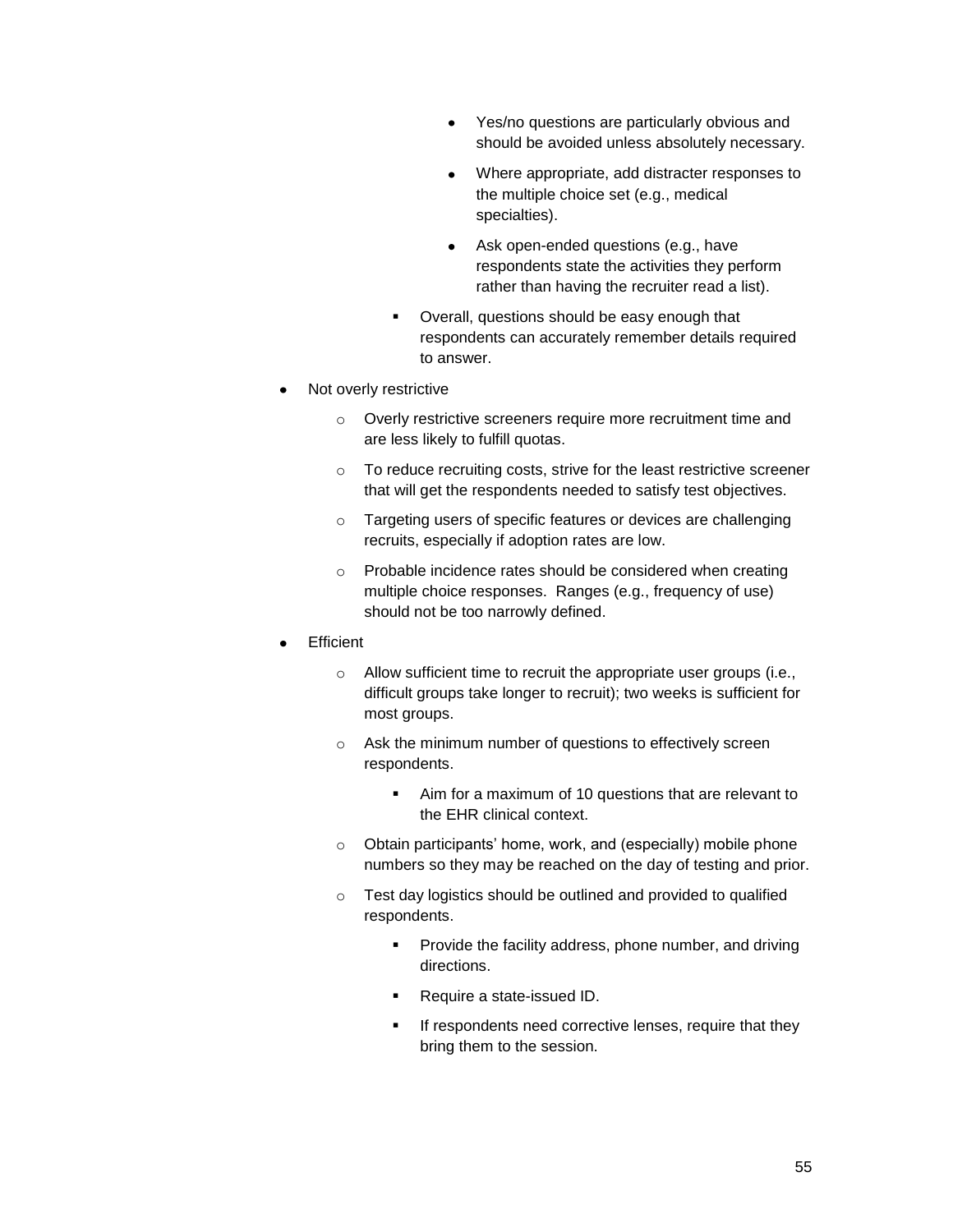If applicable, state that respondents will be required to sign a consent form and that their session will be videotaped.

Poorly constructed screeners pose several risks. Most egregious is that participants may not be representative of actual users. As a result, the data will likely be compromised, incomplete, and misleading. Participation rates may also be adversely affected by ineffective screeners, which make the recruitment difficult to fill and fail to set appropriate participant expectations.

How many participants are needed in the study? The goal is to learn what is necessary while using the minimum number of participants. How many to test depends on:

- What questions are being answered?
	- o Are you looking to discover critical usability issues prior to further development of the design? (fewer participants)
	- o Are you looking definitively to know whether the application is ready for launch? (more participants)
	- o Are you looking to generalize the results to the population? (more participants)
- Is it a formative (requires fewer participants) or summative (requires more participants) test?
	- o Formative tests tend to be small and iterative. The goal is to find bugs, fix them, and test again.
	- o Summative tests are larger and look for statistical significance. Testing against benchmarks or previous test results typically involve this level of analysis.
	- o Free online sample size calculator from Creative Research Systems:<http://www.surveysystem.com/sscalc.htm>
- Are there multiple user groups? (e.g., physicians and nurses)
	- o Will they be doing the same or different tasks?
- Are there too many tasks for one person to complete in a session?
	- o As application and task complexity increase, so does the amount of session time required.
	- o The number of planned and ad-hoc probes also adds to session time.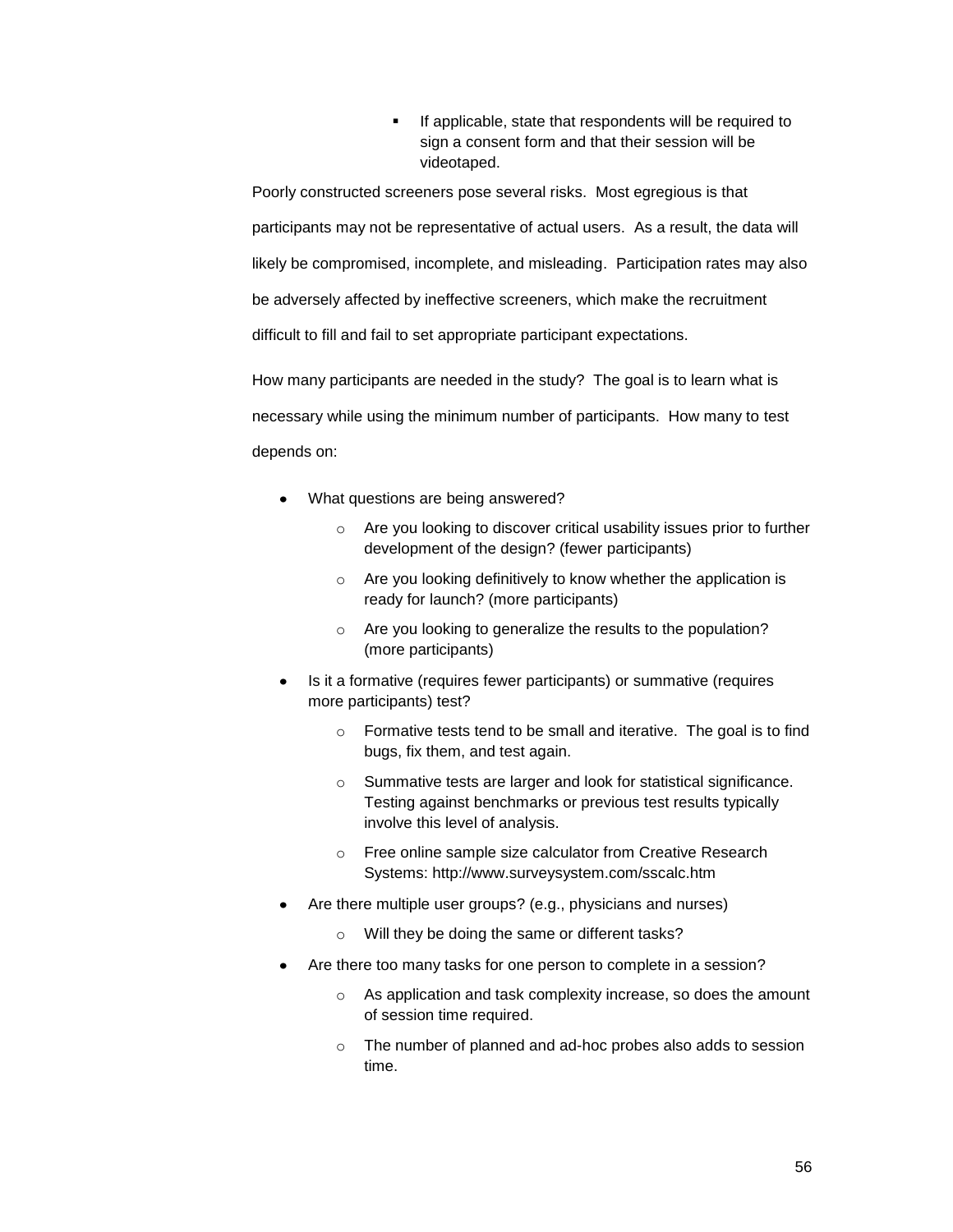o Divide tasks between participants. (Tasks 1-10 with half of the participants, Tasks 11-20 with the other half).

Many other factors may influence the sample size, such as timelines, budget, access to users, etc. In general, a few participants are better than no participants.

#### <span id="page-56-0"></span>**9.2.6.Usability Testing Script / Moderator's Guide**

The usability administrator creates a moderator's guide with collaboration from the design/test team and formulates specific sets of questions and tasks that will be used during the usability test sessions. The moderator's guide can be a semistructured interview script to aid in task administration and data collection.

The tasks to be included in the moderator's guide may have been defined during project meetings following a task analysis. The author of the moderator's guide must understand the workflow or process flow that users undertake with the test application. Functions are then selected for usability testing according to several criteria: frequency of use, task criticality and complexity. They may also be selected based on user feedback, difficult design areas, risk and liability, effects on revenue, and compliance issues.

A good moderator's guide includes tasks and questions that are in perfect alignment with the test objectives.<sup>44</sup> Objectives without tasks/questions can lead to a lack of necessary data. Conversely, tasks/questions not addressing any objective are a waste of time and create unnecessary work when recording and analyzing data.

#### <span id="page-56-1"></span>**9.2.7.Running the Usability Test**

j

The technical setup of a test can range from very high- to very low-tech. There are two main elements that must be included in test setup: (a) a platform from

 $44$  Bojko, A. (2009) "Chapter 3: Preparation" in Schumacher, R. (Ed), Handbook of Global User Research. Burlington, MA: Morgan Kaufman.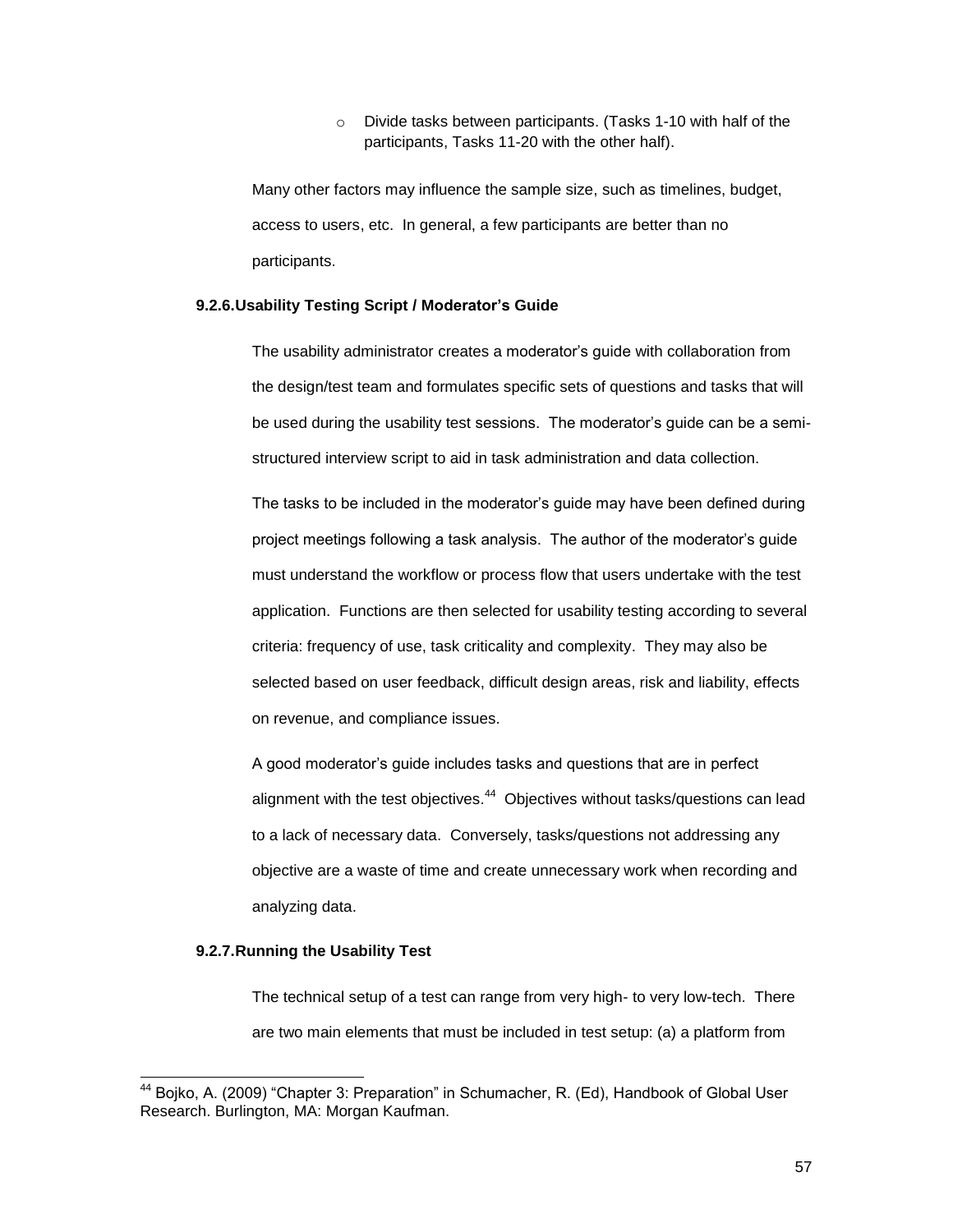which participants can access and experience the interface, and (b) means for the administrator, notetaker(s), and/or observer(s) to observe the participant actions, behaviors, and comments.

For EHR and other computer-based application testing, the equipment will likely consist of:

- One computer or laptop, capable of running the test application, for the participant to use.
- Some way for the administrator to view the participant's computer.
	- o Typically, a second computer or some other means for projection (monitor, TV, projector) can show the participant's screen.
	- o The test team and any stakeholders are able to see exactly what the participant is viewing and can observe the participant's actions.
	- o Software is available that can record the participant's screen along with other camera shots of interest.
	- o Direct observation through a one-way mirror is also possible in certain facilities. However, one-way mirrors have limited benefits when testing computer-based applications.
- Often, a webcam/ small video camera is used to gather an audio and video recording of participant reactions and feedback.
	- o Participant verbal commentary and facial expressions can provide many insights and data about the test application.
- Note-taking tools may be electronic (e.g., structured spreadsheet or  $\bullet$ online survey collector), or hand-written (e.g., in the available spaces in the moderator's guide or on notes stuck to an enlarged screen print).

A pilot test of the study evaluates the readiness of the technical setup and the

effectiveness of the moderator's guide. The ideal pilot participant is someone

outside the project team who, if possible, fits the participant profile. The following

aspects of the test can be evaluated during the pilot:

- Do the instructions flow well and make sense to the pilot participant?
- Is there enough time in the session to complete the necessary tasks and gather the necessary data?
	- o If certain tasks are taking longer than they should and the session is going to go longer than the allotted time, the stakeholders may need to reassess the priority of the tasks.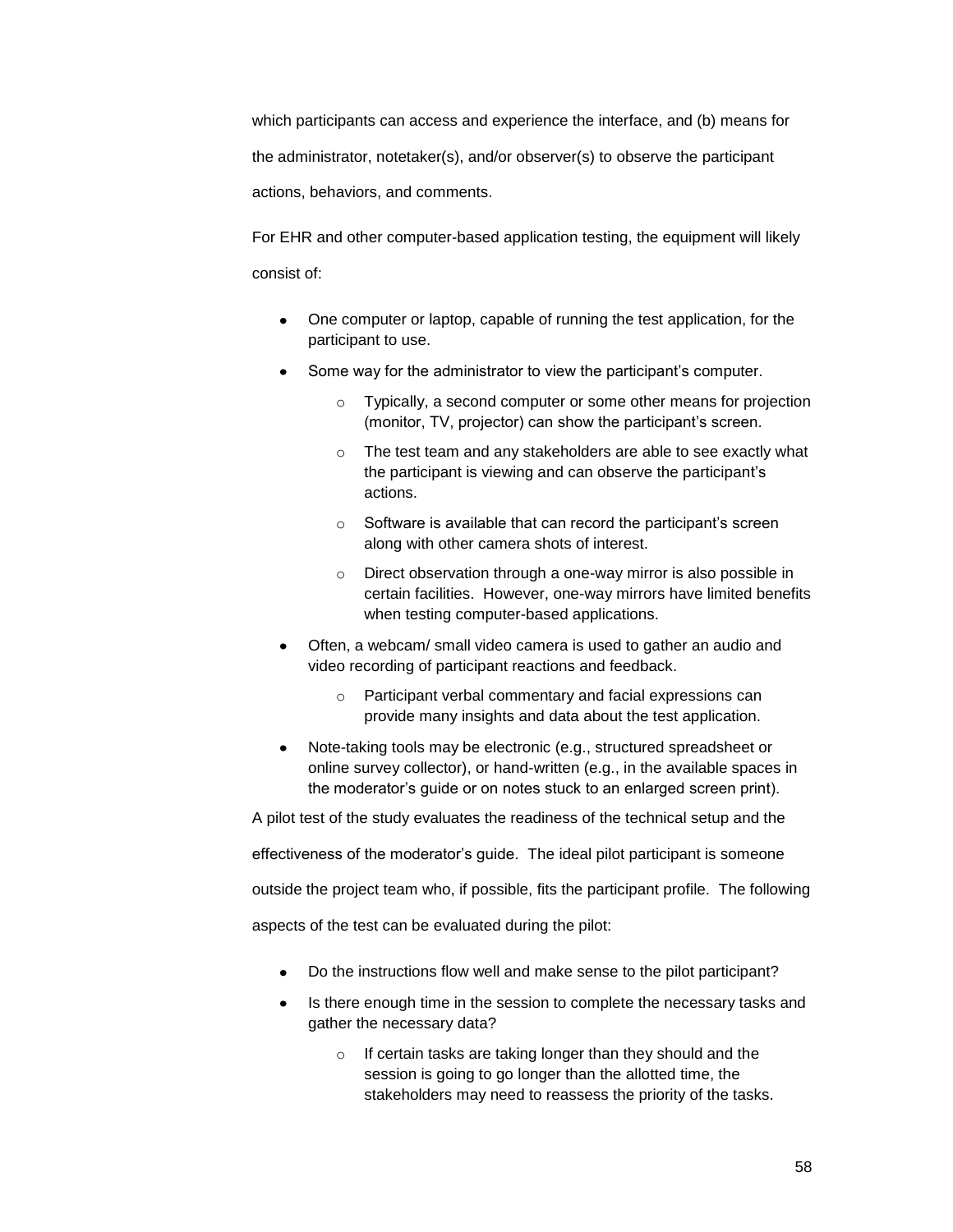- o Tasks most important for achieving objectives may be placed toward the beginning of the session. Less important tasks should be placed at the end and will be completed if time allows, or be cut.
- Is the administrator and/or notetaker able to record data sufficiently with the note taking tools that were created?
- Do the test recordings clearly reproduce the participant's actions and verbal comments?

The technical setup and moderator's guide will likely need to be changed based on the results of the pilot study. Once the pilot session runs as intended, real participants may be tested.

Usability tests often consist of the following activities performed by the

administrator:

- Provide a brief introduction about the study, advise the participant of his or her rights and asks the participant to read and sign an informed consent form.
- Ask background questions about the participant to both put the participant at ease and verify the recruit criteria.
- Administer tasks to be completed using the EHR.
- Note participant's behaviors and comments.
	- o Observe problems and strengths of the EHR, keep a list.
- Record any data such as task time, errors, navigational path, and success.
- Gather qualitative feedback from an in-depth interview.

Moderation and interviewing skills are critical to the success of user research. A good administrator:

- Is expert in user centered design and research
	- o The administrator must be familiar with testing protocols and the research and business objectives specific to the current study.
- Builds a rapport with participants and is a good communicator
	- $\circ$  A good administrator is a warm, empathic "people person" who actively listens to participants.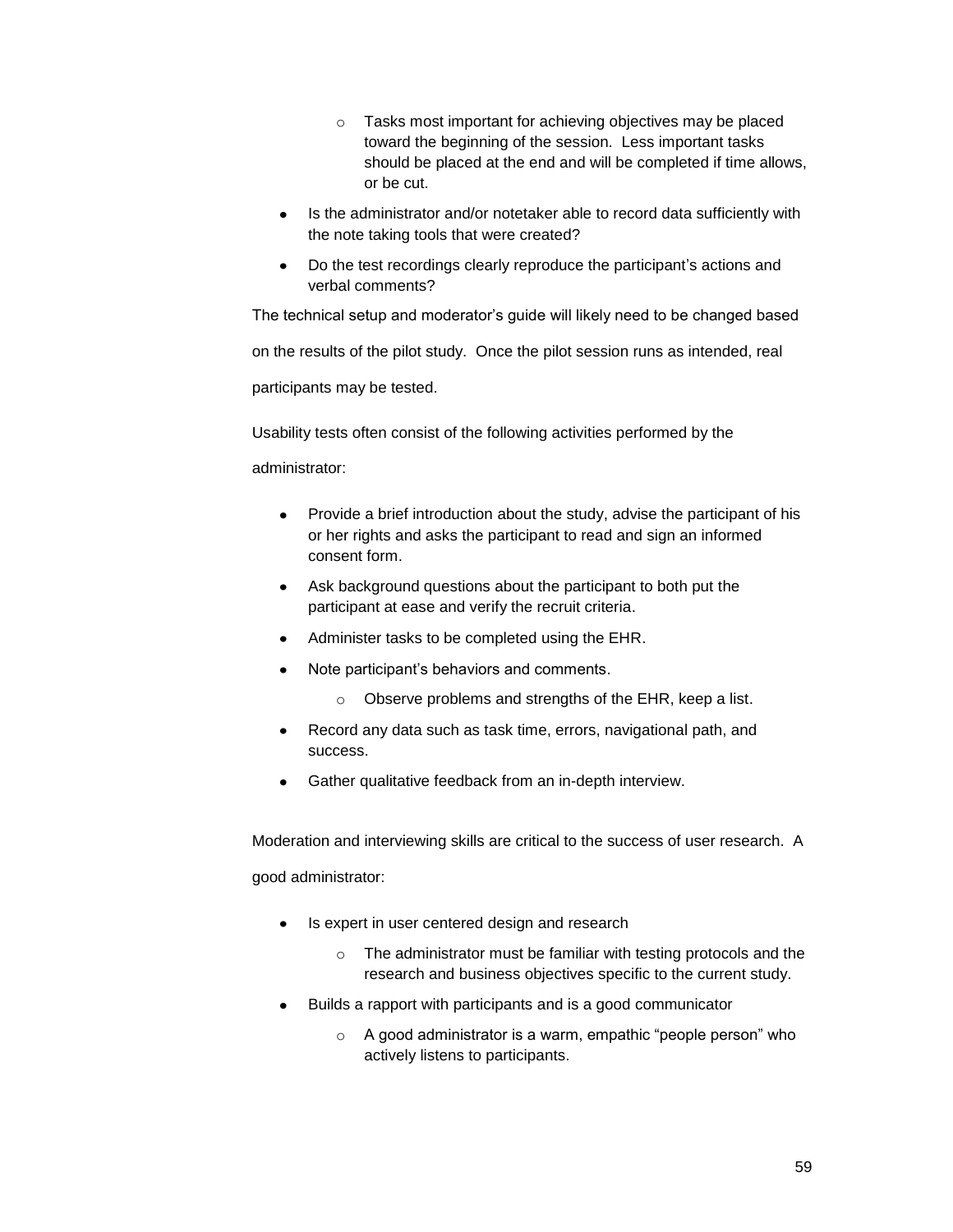- o Long and repetitive test sessions require an administrator with a long attention span, stamina, and genuine interest in each participant.
- Avoids biasing test participants
	- o A good administrator is not the designer of the interface.
	- o The administrator should not ask leading questions or encourage either positive or negative responses.
		- Avoid using adjectives or adverbs ("Was that task easy?" "Could you do that easily?" vs. "How was that task?" "Did you find it easy or difficult?‖)
- Is adaptable
	- o Moderators must quickly learn new interfaces and innovate methodologies to meet specific research objectives.
	- o Flexibility and comfort with ambiguity are essential skills when dealing with rapidly changing interfaces and a wide variety of participants.
	- o While mired in the details of each session, a good administrator must be able to step back to see the "big picture" as trends emerge.

#### <span id="page-59-0"></span>**9.2.8.Doing the analysis**

Depending on the methodology and types of data gathered, analyses vary. For studies involving quantitative data such as time, errors, and success, descriptive statistics or other statistical analyses may be performed. Descriptive statistics commonly used in usability testing include the mean (e.g., mean task time), counts (e.g., number of times a usability issue is mentioned or encountered), and percentages (e.g., percentage of successful outcomes for a particular task). Qualitative data, such as participant comments and actions, may be summarized, tabulated, or analyzed using content analysis to look for trends. Findings can then be organized by scope and severity.

If possible, track trends and unexpected findings encountered during testing. It is important to maintain an open mind to results that occur, but organizing the results can save time and effort in the analysis and reporting phase. Thinking

60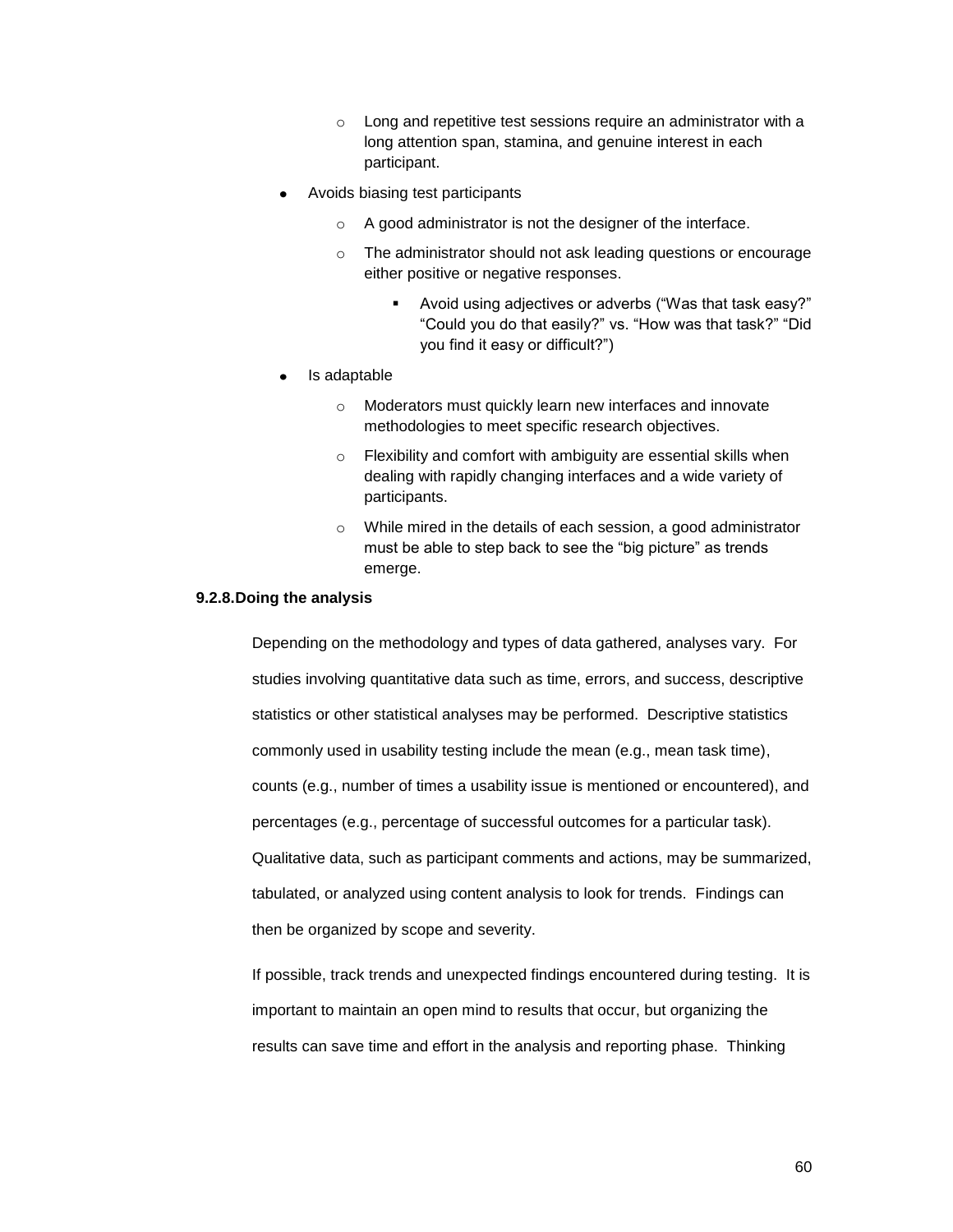about results helps to ensure that findings are meeting objectives and will also help to prevent surprises once the results are delivered.

The test administrator can examine these quantitative results as well as qualitative ones to assess and form conclusions about the overall usability of the application.

# <span id="page-60-0"></span>**9.2.9.Reporting Findings: The Customized Common Industry Format (CIF) for EHRs**

Depending on the needs of the project, user test results can be reported in many ways. The audience for the findings and recommendations should determine the form that these take. In general, methods and results should be presented with enough detail that the study can be reproduced and results can be compared. The recommended format is the companion document to this: *Customized Common Industry Format Template for Electronic Health Record Usability Testing. <sup>45</sup>* The Customized CIF for EHRs provides a template for reporting EHR usability test results conforming to this document.

The results of a usability test should also be used to create recommendations for any design changes. Recommendations are most beneficial when they clearly illustrate actionable changes that should be made to the interface based on specific participant performance. Once the design team implements recommendations, the interface will be ready for its next round of iterative testing.

# <span id="page-60-1"></span>**10.Appendix A: Guide to Completing the Customized Common Industry**

# **Format Template for Electronic Health Record Usability Testing**

See companion document NISTIR 7742.

j

<sup>45</sup> Derived from *ISO/IEC 25062, Software engineering – Software product Quality Requirements and Evaluation (SQuaRE) – Common Industry Format (CIF) for usability test reports*.